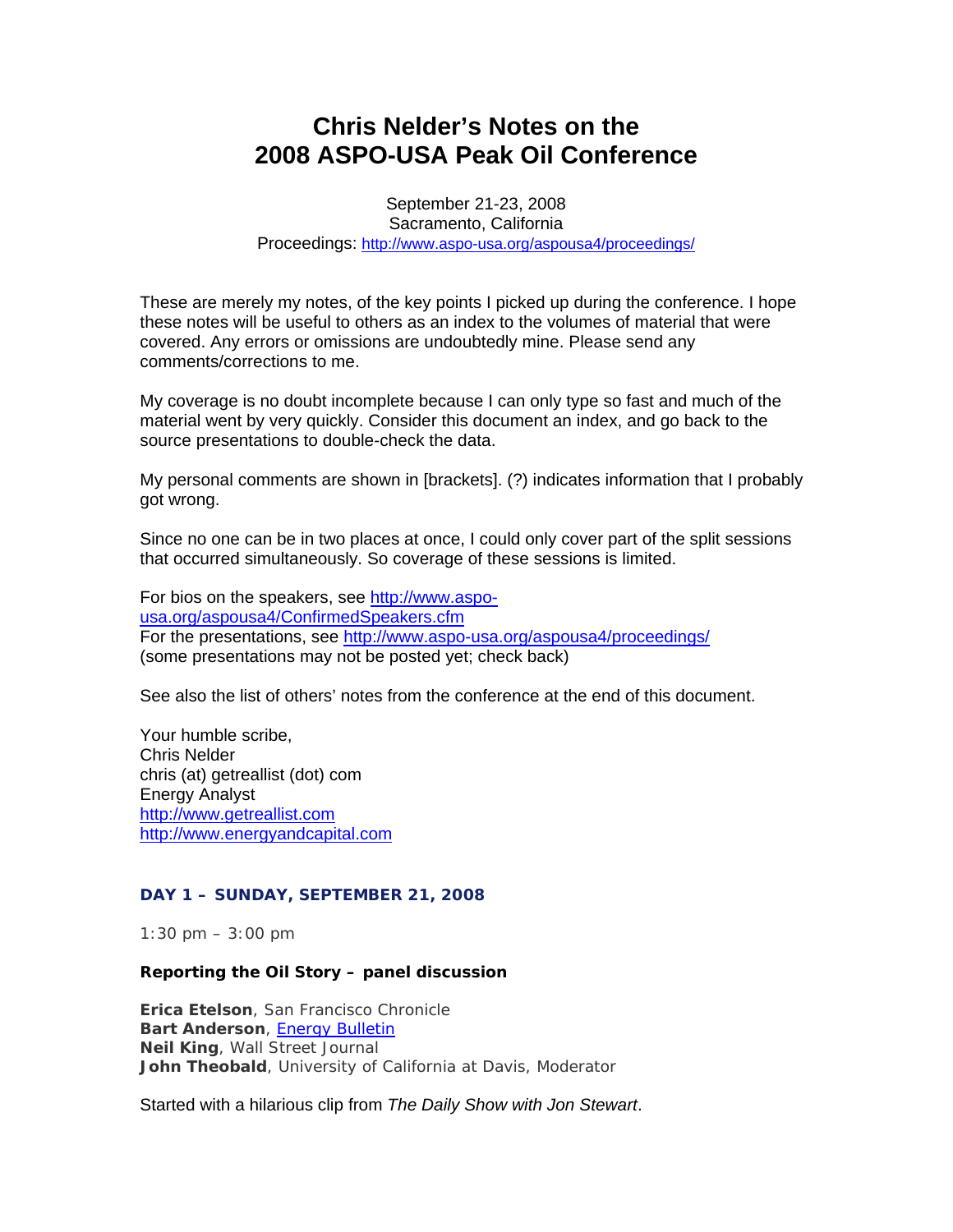# **Neil King**

- A "sea change" this year in reportage on peak oil. A higher acceptance of the notion, primarily driven by price & public alarm.
- If the price remains below the pain threshold, we may see coverage diminish and a loss of momentum in more efficient vehicles etc.
- It's been a very strange year for the oil business, with wicked volatility but no major geopolitical events. What lessons should we draw from this? What are the bigger concepts?
- Various factions…from techno-optimists to hardcore doomers. Analysts, journalists, traders…all focus on different aspects of the story, be it inventory levels, or official announcements, or trading patterns.
- The Oil Drum is one of the few domains where the conversation is factual and interesting and intelligent. But there is an element of willful blindness also that we are working against in the media; when gas prices fell below \$4/gal, a lot of ears started to close.
- "Our problem is that the supply is old and the demand is young." quote he heard at an IEA meeting in Paris last week.
- Doomers vs. arch-optimists: the reality will lie somewhere in between, but where?
- He ran a couple of informal polls amongst his contacts to predict the price of oil 6 months in the future…and everybody was very wrong.

# **Erica Etelson**

- Peak oil was one of the most censored stories of 2005, but we're past that now. Still, many articles seem to studiously avoid the term.
- Google the term "peak oil" and you find yourself in a deep, dark realm where the collapse of society is a foregone conclusion.
- Media has short attention span and when the pain/price level falls, media coverage falls too. Most journalists would be happy to see the price fall and stay down so they don't have to write about it anymore.
- The framing of the story is a problem. It's currently framed as an industry problem, with no sense of government accountability, even though gov't has known about this issue for decades and done nothing about it. The Hirsch Report in 2005 should have been greeted with screaming headlines, likewise the GAO report; in fact there were no headlines at all. Journalists have failed to hold politicians' feet to the fire or ask them the hard questions about these glaringly serious issues.
- Industry isn't going to somehow save the day with some new technology. Journalists really need to ensure that stepwise changes are made. E.g.,
	- o Ask for meetings with the editorial boards of news organizations.<br>
	o Contact ombudsman's office for newspapers and ask for coverage
	- Contact ombudsman's office for newspapers and ask for coverage.
	- o Don't forget about local media. Write your op-eds and letters to the editor. At the highest levels of government, they're asleep at the wheel, but at the community level, there is much being done.
	- o Try to reach sympathetic ears in your alumni networks & publications.
	- $\circ$  Minority journalists for communities of color need to get the word and get the word out faster, because they will be hit by the effects first and worst.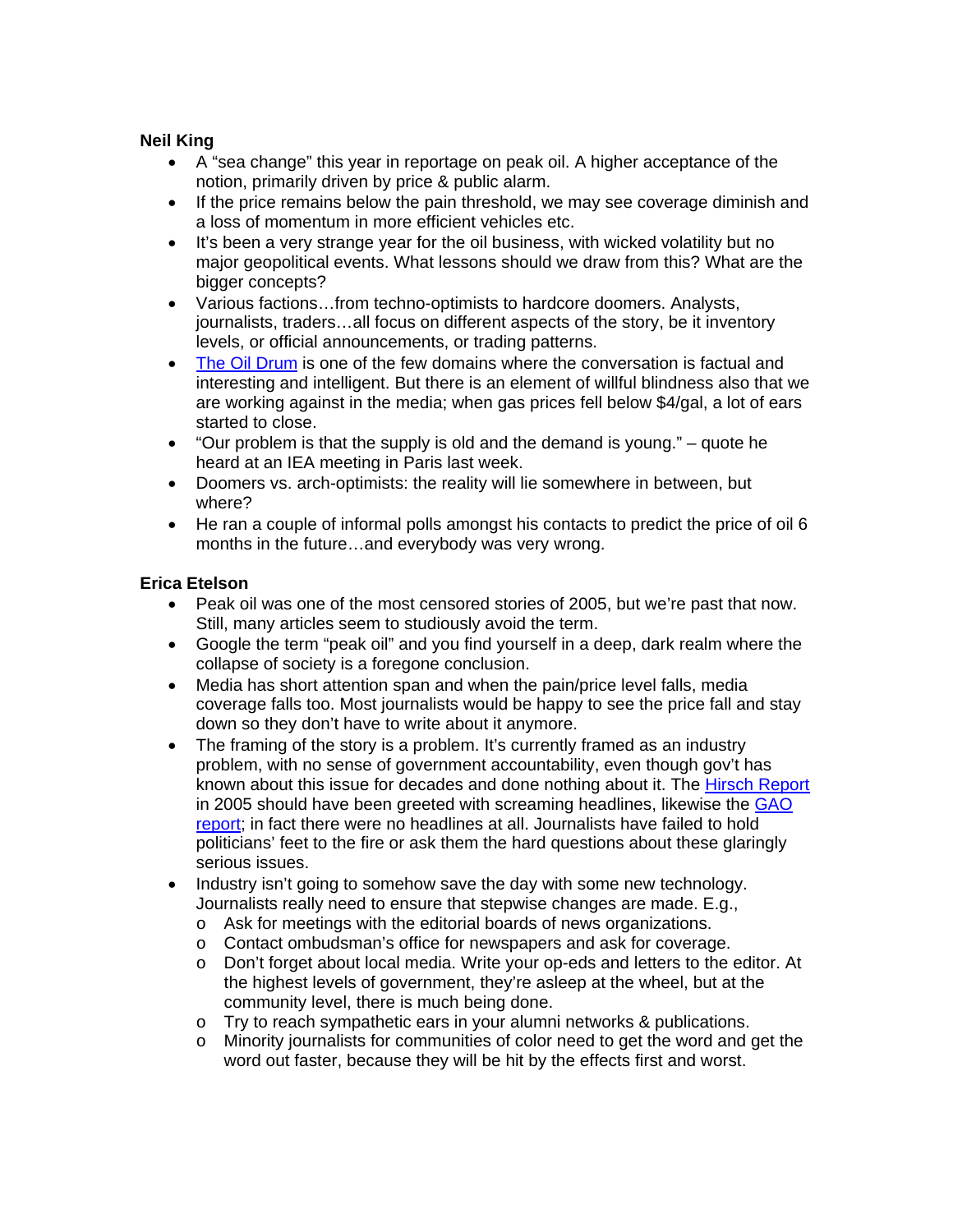• There actually is quite a bit of good reporting out there, but we don't make adequate use of it. Every time you see a good article on peak oil, send it to everyone you know, including elected officials.

# **Bart Anderson**

- The peak oil meme is more common now than it was, but the understanding is very shallow and driven by price pain.
- Oil isn't the only crucial thing at peak. Consider peak phosphorus!
- Presentation: "The Evolution of Peak Oil Coverage"
	- o Problem at the beginning: little awareness; media & gov't uninterested; nowhere to publish; few ways to communicate
	- o Around 2004, some new books (Simmons, Kunstler, Heinberg, Goodstein, Deffeyes); a few media mentions; new sites (peakoil.com, Energy Bulletin, LATOC, etc.)
	- o Around 2005, new communities: **ASPO-USA, TOD, PCI; personal blogs &** new writers; documentaries ("The End of Suburbia"), Gov't reports (Hirsch Report, GAO Report); media interest (but little depth)
	- o 2008: Mainstream now, with more books, web sites, documentaries, new writers, investors, regular coverage in the press esp. the financial press, and a spike in prices.
- There are now 4.3 million hits on Google for "peak oil". New interest from industry and governments, and local groups (PCI, Transition Towns)
- A continuing role in critiquing energy technologies, lobbying, monitoring, & working with media and allies (investors, planners, environmentalists)
- What we've done right: networked, non-hierarchical; non-partisan; more volunteers; welcoming; stimulating, constant stream of content ("like an ongoing graduate seminar")
- Limitations: It's all volunteers; limited to information and persuading we can't actually *do* things; narrow demographics (mainly white technical professional males in English-speaking countries)
- Trends: climate, politics, economics, food & ag, urban design & transportation
- Other peaks: fossil fuels (nat gas, coal, uranium), other minerals (phosphorus), water, eco-systems (we have only a 13-year supply of indium at current rates(?))
- New voices: Third World, women, farmers, blue-collar workers, small business, artists

# **Q&A**

- What about the "drill here, drill now" crowd? What about peak oil and invading Iraq?
- Kjell Aleklett: How do we reach non-English speakers? How do we share materials that originated in other languages to English-speaking audiences?
- Chris Nelder: How can we improve the factual reporting of peak oil? Etelson: Send the Peak Oil Media Guide to editorial boards. Anderson: Contact the writers directly, be nice, don't be accusatory. King: Try to establish a dialogue with journalists and editors.
- How do we get economists involved? Anderson: economists are not our friends, they are a hotbed of opposition! Try to find the sympathetic ones. Etelson and Anderson: Paul Krugman, and the editors of **Freakonomics** are sympathetic.
- Mike Ruppert: Optimistic stories are always above the fold; negative stories are always on p. 22. What's up with that? King: Disagree; new articles on difficulties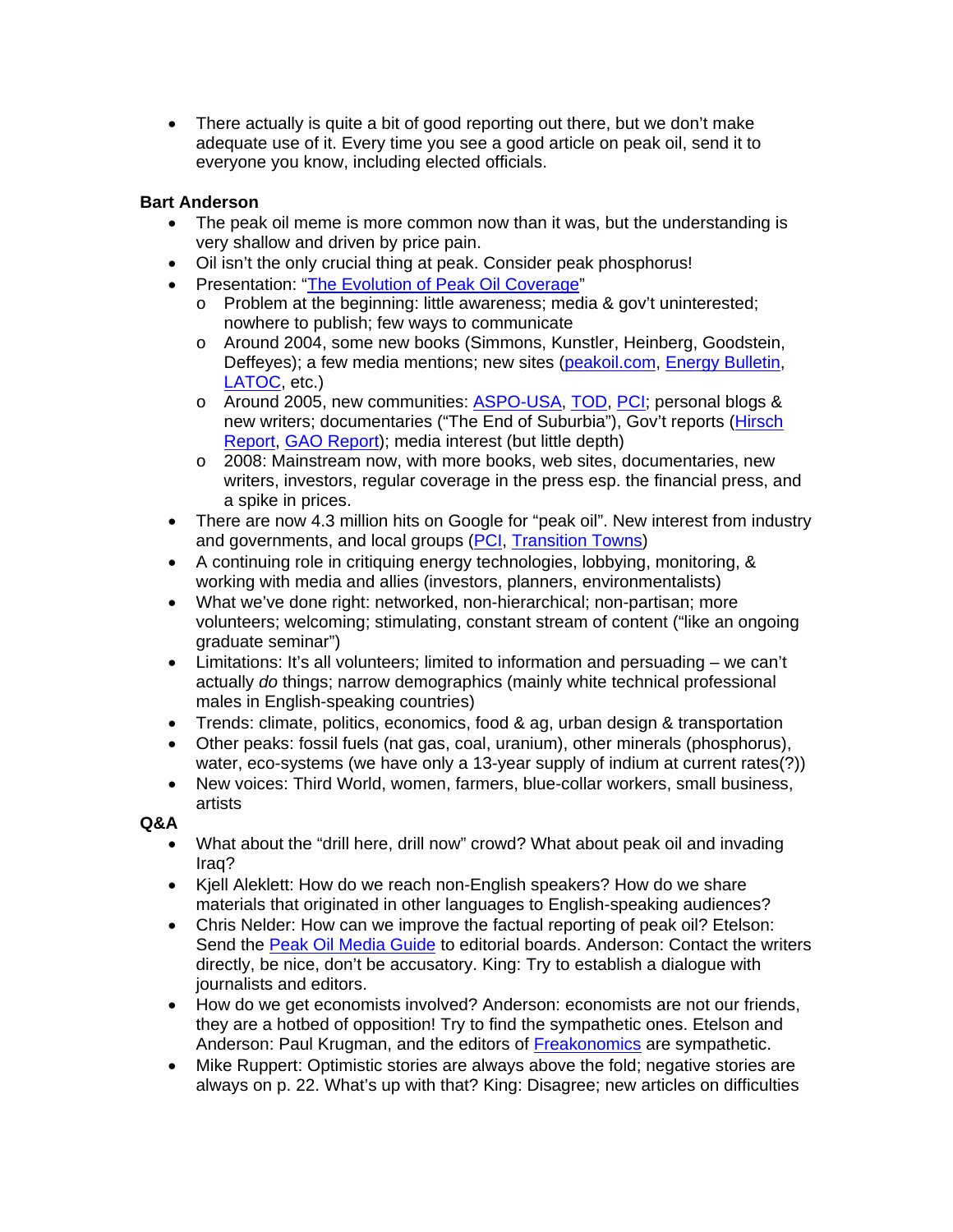of oil sands, shales, offshore, etc. have regularly appeared on p. 1 of the *WSJ*. There is a greater sense of urgency about peak oil now than there once was.

- Ron Swenson: Desperation is driving us to oil shale, tar sands, extreme technology, etc. with greatly over-optimistic expectations, while at the same time solar and other renewables are regularly dissed. Can coverage become a little more balanced about renewables, or an improving trend? King: There are a lot more energy ads now than ever before. Energy stories of all kinds are certainly dominating the news.
- Etelson: I write about permaculture regularly but I don't call it permaculture because I want to get it published.
- How can we get more politicians to talk about it? King: Roscoe Barlett has been giving his talk many, many times to a mostly-empty chamber. It's a hard thing to get politicians to talk about a story that nobody wants to hear.
- Liz Warren (who covered peak oil as a "most censored story" in her thesis): We seem to expect media to be entertaining; how can peak oil be presented in a more entertaining way, and how can we reach youth? Etelson: Youth are particularly interested in community gardening, permaculture, etc. King: Props to **Oily Cassandra and KrisCan!** [Hear, hear!]
- Do IEA officials express privately a different sentiment than what is reported? King: Yes, absolutely, there are folks at EIA, IEA, Saudi officials, even President Bush who know that the options are limited going forward.

*3:30 pm – 5:00 pm*

# *Analyses from The Oil Drum –* **panel discussion**

**Robert Rapier**, Oil Drum Contributor, R-Squared Energy Blog, Accsys Technologies, **Jeff Vail**, Oil Drum Contributor, Davids Graham & Stubs LLP **Brian Maschhoff**, Oil Drum Contributor **Kyle Saunders**, Oil Drum Editor, Moderator

# **Robert Rapier: "The Energy Information Providers"**

- His first ASPO conference because his previous employer, ConocoPhillips, didn't want him to come!
- Review of the most common energy information agencies: EIA, IEA, CERA
- EIA is good for:
	- o Current data on exports, consumption, optimistic forecasts, etc. Good statistics. Outlook reports, etc.
	- $\circ$  This Week In Petroleum (TWIP) weekly has the power to move markets because it has the inventory updates.
	- $\circ$  How I use the EIA: To debunk the claims made by confused politicians, etc. To get good shared information, e.g., import data. For current reporting, e.g., gasoline stocks during a hurricane.
- What I don't use the EIA for:
	- $\circ$  Price forecasting: over the past 12 years, have been consistently wrong, by as much as 127%. Average error was 53%.
	- o Supply forecasting: consistently too optimistic. But the problem is that everyone uses their forecasts for policy planning!
	- o Zoom in on 2008 Annual Outlook: expects oil imports to suddenly drop after a long period of constant growth!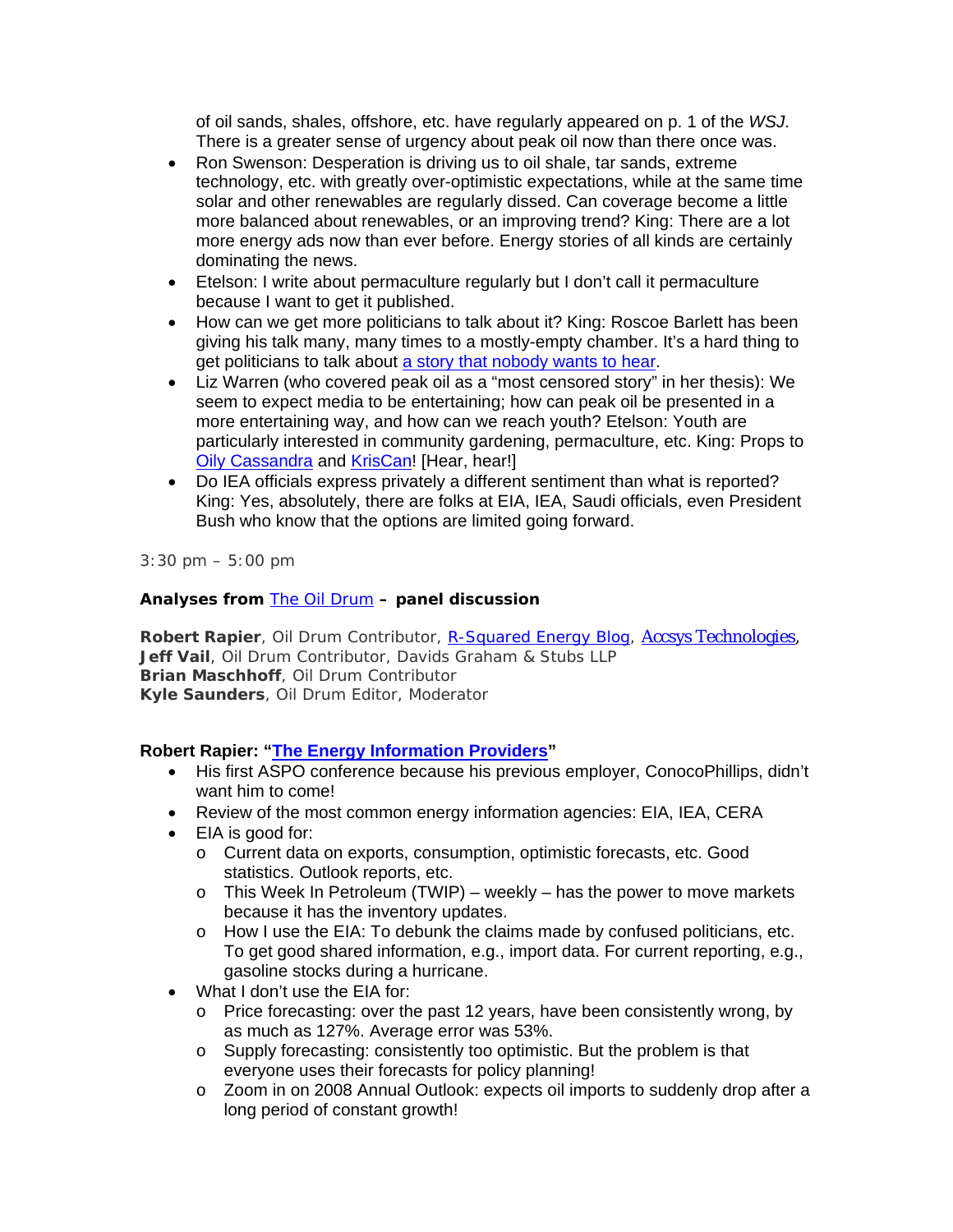- IEA (International Energy Agency): Energy policy advisor to 27 countries
- IEA Oil Market Report, World Energy Outlook, other good reports, special reports, statistics on oil, natural gas, coal, etc.
- How I use the IEA:
	- o Monthly OMR (Oil Market Report) has the most current estimates of world oil supply. Excellent source of worldwide inventory data, world refining margins, etc.
	- o Understanding supply/demand risks. Watch the charts, e.g., stock builds, days of forward cover.
	- o IEA has adopted a more pessimistic tone than the EIA….downward revisions of OPEC spare capacity, impending supply crunch, "peak lite"
- CERA:
	- o Clients are big oil companies, and CERA reports the story they like.
	- o Forecasts have been terrible since 2002. E.g., prediction of \$20s \$30s in 2005 for oil price, actual was \$65/bbl
	- o Forecasts of supply wildly overdone
	- o In 2008, they reversed course and noted a "perception" of supply issues.
- Misc sources:
	- o BP Statistical Review of World Energy
	- o Drumbeat on TOD
	- o Oil Price information Service (OPIS)
	- o Platts
- The major agencies do a great job of reporting data, but a terrible job of forecasting. Government and business leaders who depend on this data for their decisions will be badly misled.

# **Jeff Vail: "The Geopolitics of Energy"**

- "Rational extraction sets the stage for geopolitical problems." Geopolitical challenge rises as geological challenges increase (?)
- "Market-driven conservation & efficiency increase in elasticity." More extreme measures are needed to ensure supply.
- "Highly theoretical disputes drive very real conflict." Oil as a subset of the intersection of "nation" and "state." E.g., disputes between legal owners and moral owners of oil resources. How do you meet the needs of all stockholders together?
- "Actors seek to secure their slice of a shrinking pie." If we seek to maintain our current share of energy supply as others' shares shrink, who loses? Pipelines are a good example of this, predetermining who has access and who doesn't. "Military adventurism."
- "Tactical evolution increases geopolitical threat to energy."
- "These developments act as positive feedback loops"
- "Geopolitical feedback loops exacerbate peak oil" [interesting graph!]…Production under geopolitical reality (feedback loops) will make the reality considerably worse than the geologically *feasible* production curve.
- "This is a global feedback system." Mexico's events affect Iraq, affects Nigeria, etc.
- "'Solving' symptoms leads to alternative negative outcomes." A lesson in unintended consequences.
- "Addressing causes requires radical restructuring." Radically: Decentralized? Renewable? Vernacular modes of consumption? Realistic? What is a realistic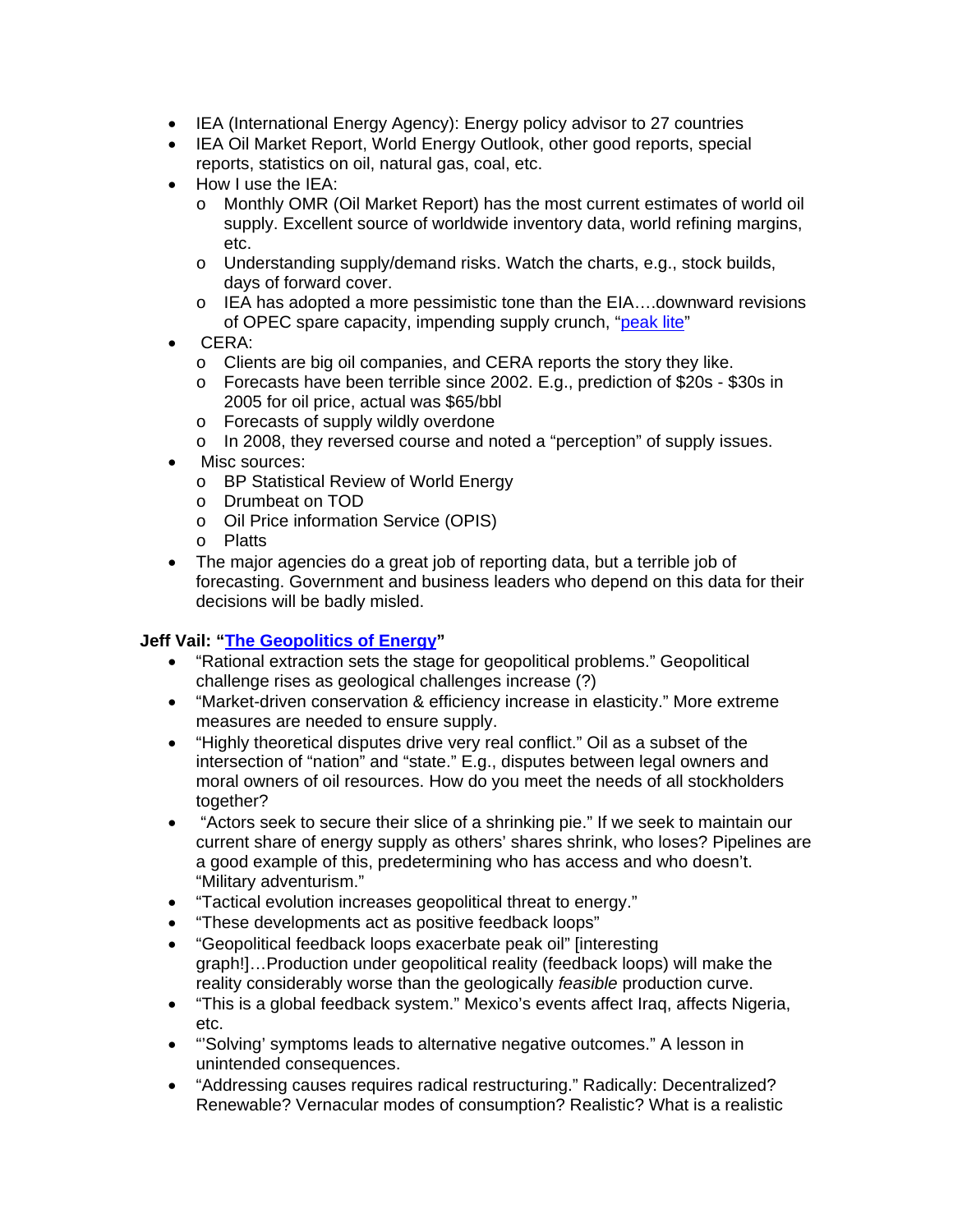way to choose and then implement an approach to stopping geopolitical feedback loops? Really, geopolitics is a force of nature.

• Our energy future isn't solely determined by what is possible geologically, politically, or economically. Geopolitics can always trump those factors.

**Brian Maschhoff** ("JoulesBurn" on TOD): **"Saudi Aramco and the Art of Oilfield 'Maintenance'"** 

- What does "maintenance" mean? It really means production…maintaining a certain level of production. But "production" isn't right either, because you're not making anything, you're extracting.
- Maintenance: Putting wells where no well has gone before (unswept zones). Reworking existing vertical wells (simulation, horizontal tracking)
- What about existing Saudi Aramco megaprojects? 2003-2011... delays are common. A lot of inflated numbers on the heavy oil side for KSA
- Madness: Monitor Saudi Aramco from the comfort of your own home. Classify and quantify oil field infrastructure from satellite photos. On a paltry budget. But we can't measure oil flowing from wells, nor make money from doing it.
- Methods: Google Earth, Digital Globe imagery (Quickbird Satellite), finding wells, counting, aligning and comparing imagery with dated maps (find what has changed)
- "Jeopardy!" slide…what fields are really being discussed in the press?
- Looking at satellite photos, it can be tough to distinguish what is what...e.g., gas wells vs. oil wells.
- North Ghawar shows major overhaul, after 40 years of operation. [Numerous slides showing progression of oil wells drilled in various parts of Saudi Arabia.]
- Diagnosis: Old production is being replaced daily. But they're running out of dry rock in Ghawar. Still a lot of oil, but they're out of giant fields. Expanded production will depend on a collection of a lot of smaller fields.

# **Q&A:**

- How concerned is the US military and what are they doing? Vail: Studies are being conducted into the energy footprint of various options. Military is clearly concerned but they may not yet understand the long term implications of it.
- Why didn't Robert Rapier include USGS data? Because the data is pretty worthless.
- What about population? Vail: Third world is getting priced out, but there don't seem to be any good (implementable) and equitable solutions.
- How much oil is left in Saudi Arabia? Maschhoff: We can only go by the information they put out there.
- When will Russia's exports fall to zero? Vail: Russia is one of the few cases where population (decline) is actually working for them. But Russia is also exerting more control over the FSU countries that surround them.
- What about water? Vail: Used to work on water reclamation. Water is even less substitutable than oil.
- On a question about unconventional oil production, Rapier: "It's a fact that there is more than a trillion barrels of oil in shale; it's also a fact that it will take more than that to get it out."
- On the Pickens Plan: Maschhoff: Transportation fuel is a huge gaping mouth that you can throw anything into and it still won't be enough.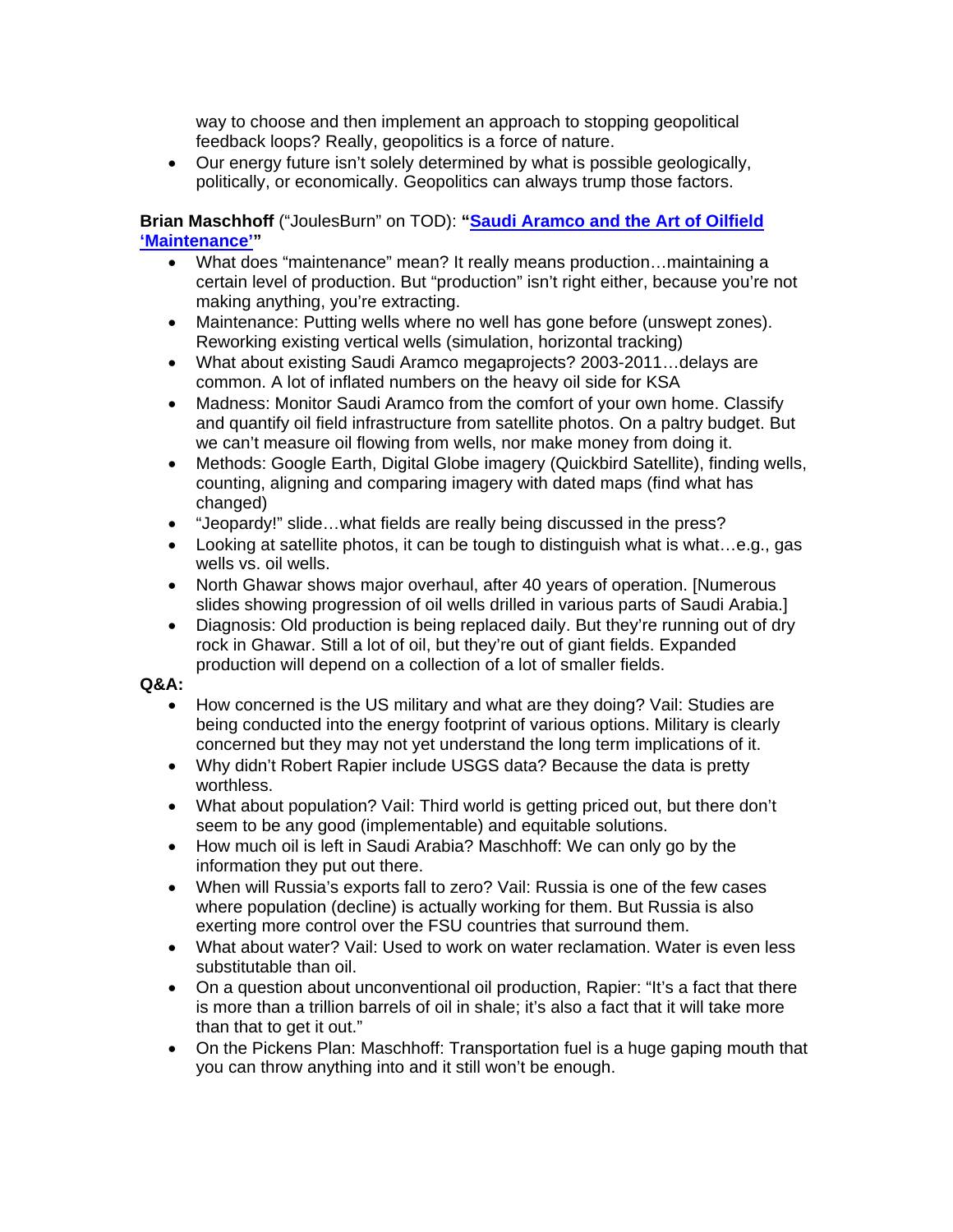# **Dr. Peter R. A. Wells: "OPEC Dilemmas, Issues, and Responses"**

- Introduction by Steve Andrews; Toyota has known about peak oil since 1992, internalized it, and thus became the Prius.
- OPEC produces 42.8% of the world's crude, proportion will grow as time goes on
- When OPEC increases capacity, they get stuck with a loss in demand. How much spare capacity should they invest in? Spare capacity currently 1.5 million barrels per day (mbpd)
- OPEC is diverse; price hawks in Venezuela, Iran, Iraq; others like Qatar, KSA and Kuwait with higher per capita GDP are less keen on expanding capacity
- Decision making is very slow; national heritage, timing of investment, etc…save some for the grandchildren. When should they time the investment? How not to get stuck in the same situation they were in the in the 1980s? Why expand to reduce prices? Politics…Iran, Iraq, Venezuela, Nigeria, Kuwait
- Fields are old, and there is competition between the old & newer producers. Kuwait, Qatar, UAE, KSA: \$1,5 trillion invested, mostly in the US. They don't want the price to go too high for demand destruction, and they don't want to hurt the US too much for the sake of their investments.
- New production capacity is also high risk.
- Exploration success in OPEC peaked 40 years ago
- The large OPEC fields are mature (fields >2 billion bbls reserves)...not much has been discovered to replace the older fields. Fields are being replaced at a very conservative rate.
- World liquids supply model: OPEC is expected to make up the loss for non-OPEC supply.
- Crude oil makes up 86% of the "crude oil" supply [the rest is natural gas liquids, etc.] (?)
- But it's not just geology; marginal cost of supply alters the mix and the size of reserves
- Balance & interaction between geology, money and politics. Balance affected by long lead times in supply projected 5-15 years forward, and ultimately the finite nature of supply. Insufficient spare capacity leads to high oil prices and demand destruction. Excess spare capacity weakens oil prices and can reduce supply at the margin.
- Most of the time, spare capacity doesn't matter to price. It mattered in the 1980s when there was too much spare capacity, but that floor was set by the needs of the KSA budget and it stuck for 20 years. Around 2002, KSA capacity started to fall, in part due to increasing demand from China, but there was also the declining production from non-OPEC. Then price started to rise dramatically. Now high prices will lead to some new capacity and a short period of lower prices.
- We have produced 864 billion (bn) barrels (bbls) to date; 1,111 bn remaining & TBD (HIS data)
- According to USGS/CERA, another trillion bbls remain to be discovered. But we have nowhere near that.
- Enhanced Oil Recovery (EOR): In US peaked around 2000 via miscible nonhydrocarbon gas injection (CO2, N2)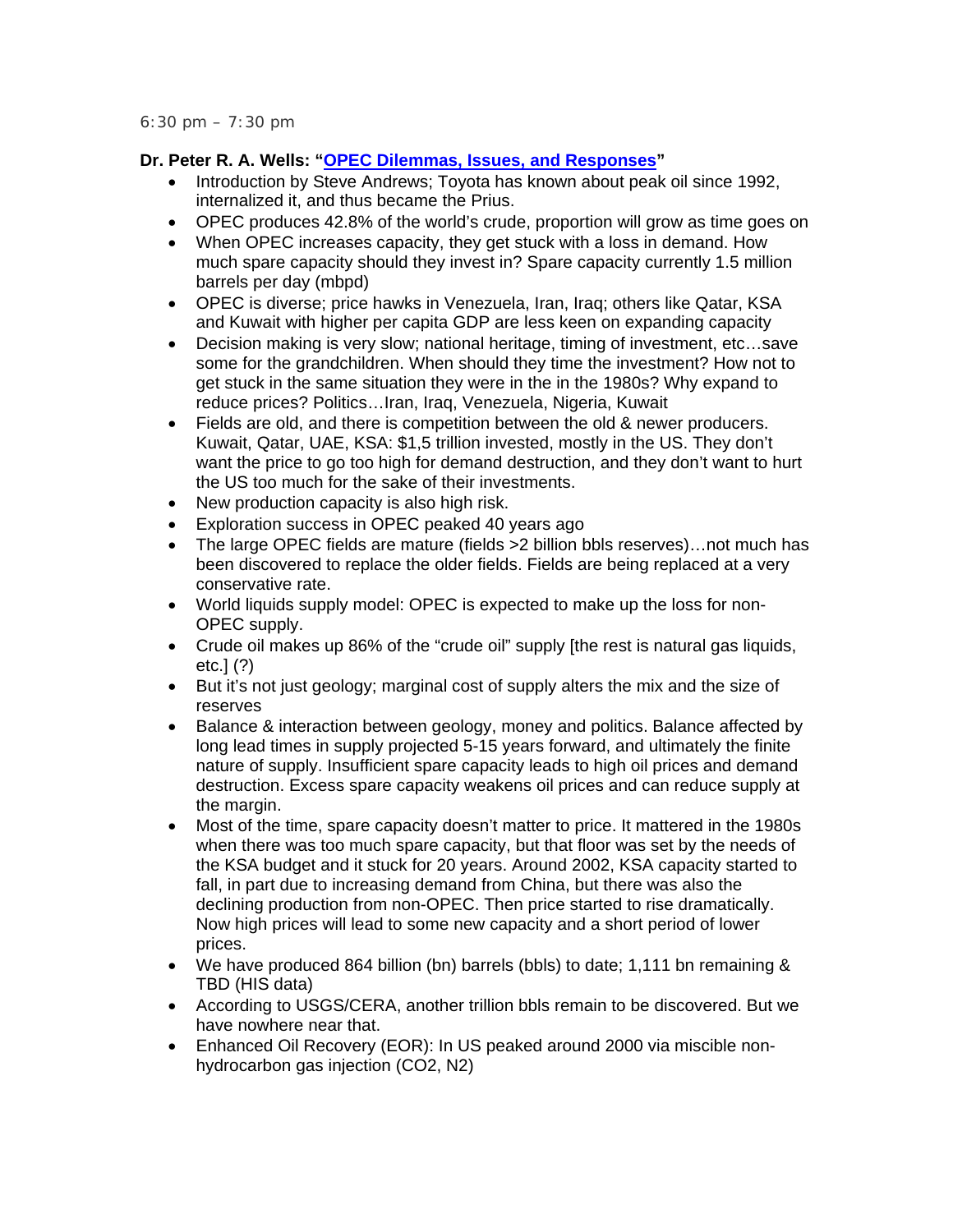- US EOR: specific to field, reservoir, oil type, location…works best in poor reservoirs with light oil; not so much for deepwater. No gains for light-medium oils in good quality reservoirs
- Global EOR: potential 220-470 billion barrels (CERA: 592 billion barrels) and most of that is in OPEC, so we won't see it for a long time in the future.
- Total potential:  $\sim$  3 trillion barrels
- Peak around 2012-2013 for conventional crude. (CERA estimate way, way higher, assumed to be filled by exploration success and EOR)
- Methodology: using simulation model approach to crude forecasting, using probabilities, time between discovery & first production, field-by-field specs
- EOR: good match to historical production for non-OPEC.
- Most non-OPEC, non-FSU EOR projects are offshore (80%!) (?)
- 625 bn bbls produced, 530 bn to go for non-OPEC; we're at the peak for non-OPEC.
- Most of OPEC is "above ground" risk; for non-OPEC, "below ground"
- OPEC: issue is not reserves but maximum sustainable rate and pace of getting there.
- KSA field-by-field assessment: total remaining: 278 bn bbls; production to end of 2007: 115 bn bbls
- Iran: produced to end of 2007: 61 bn bbls; Total remaining: 90 bn bbls
- Iraq: produced to 2007: 31 bn bbls; remaining: 177 bn bbls
- Venezuela: 58 bn bbls produced by end of 2007; remaining: 322 bn bbls...will mostly be produced after 2020 because it's undesirable heavy oil
- OPEC production forecast: Will reach 40 mbpd, no higher, mainly due to political decisions
- Challenges for OPEC
	- o Balance creation of capacity to guesstimate future call on OPEC
	- o Difference between non-OPEC liquids and demand
	- o Excessive investment needed…
- Natural gas liquids (NGL): Peak around 2020; non-crude oil liquids (CTL, GTL, tar sands, etc) peak around 2025 (?)
- Peak liquids: ~98-105 mbpd around 2020 (2017-2030)…demand has surprisingly little impact
- World crude oil peaks around 2015; around 2015 will be a major crisis in price.
- Other liquids like biofuels, tar sands, etc. help to defter world liquid peak by 3-5 years, but cannot ramp up quickly. They take a long time & a lot of investment.
- Does not believe that north Ghawar is about to water out. They will have to start EOR in the region within the next few years because it will then begin to water out.
- Re: Kashagan, the problems are technical and environmental. Expensive gas extraction & processing & reinjection; also impacts on sturgeon. 2013-2015 is when oil production might begin, and will ramp up slowly, disposal of sulfur will be an issue.
- Estimating yet-to-be-discovered oil is "an opinion." About 300 bn bbls yet to be discovered; few oil geologists agree with USGS.

# **DAY 2 – MONDAY, SEPTEMBER 22, 2008**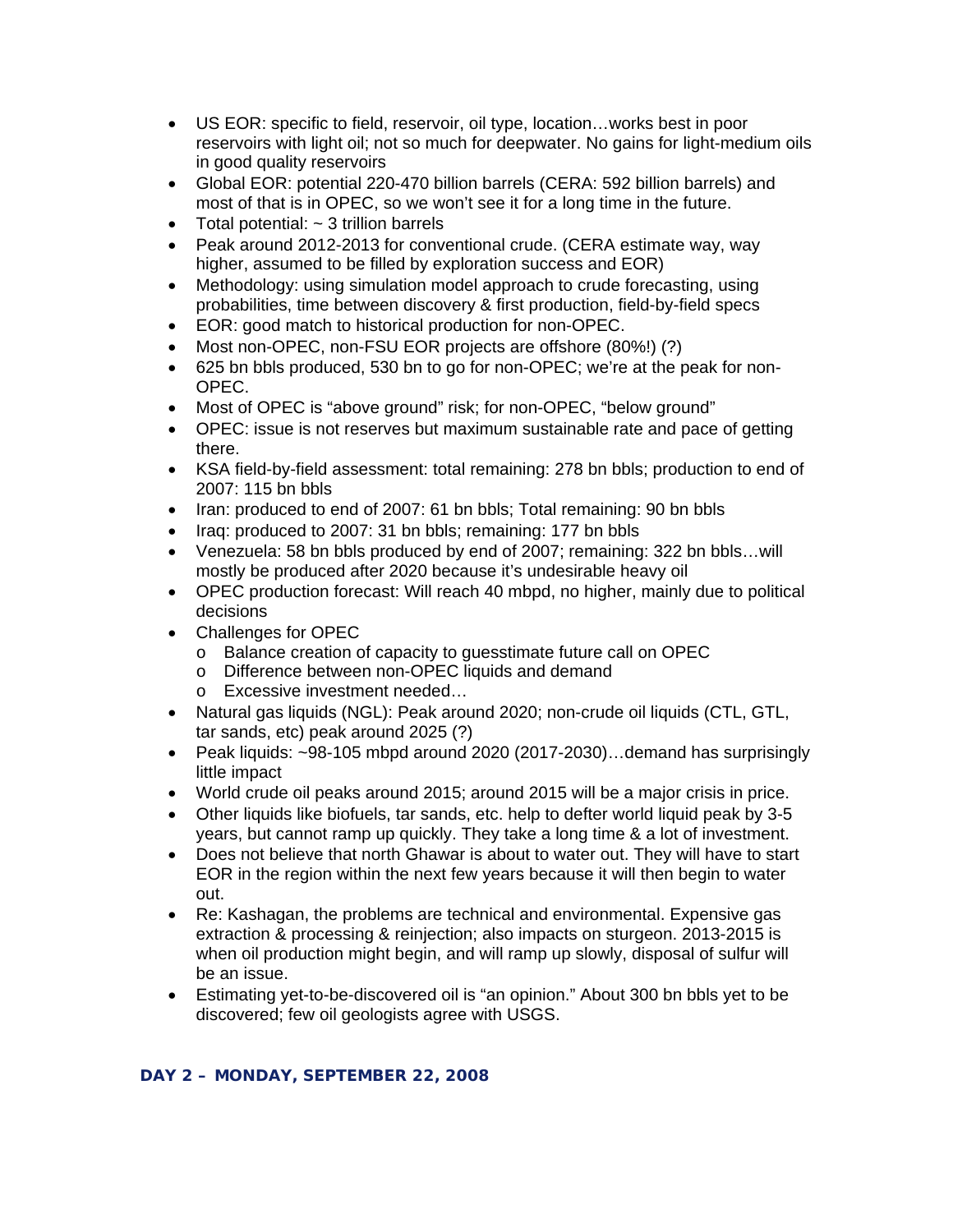*8:00 am – 8:30 am* 

#### *Opening Remarks*

**Debbie Cook**, Mayor of Huntington Beach, CA, ASPO-USA board member **Steve Andrews**, Co-Founder, ASPO-USA **Kjell Aleklett**, President, ASPO-International

Andrews: Comments about the meltdown in the markets…we are at the most severe point in the markets in our lifetimes.

There will be an update on the bet with CERA. ASPO does not believe that world oil production will reach 100 mbpd by 2017…

# **Kjell Aleklett**

- ASPO International formed in May 2002 by Aleklett, Colin Campbell and others.
- Some general comments about what peak oil means, and a brief history of the organization.
- Reviewed some per capita data from various countries.
- Discussed the impact of the net export problem.
- Regarding African production, "It's the biggest robbery in history."
- Quoting King Abdullah of Saudi Arabia: "The oil boom is over and will not return. All of us must get used to a new lifestyle."
- Made a bet with Tony Hayward (of BP) that in 10 years, oil production will be lower than it is today, and the amount of the bet is the price of a barrel in 10 years.

Watched a clip from the movie *Three Days of the Condor*

*8:30 am – 10:00 am* 

# *OIL: Once Cheap, Never Easy*

Panel discussion

**Ken Verosub**, Professor of Geology, UC Davis **Gill Mull**, Alaska Geological Survey, retired. **Jeremy Gilbert**, Barrelmore, Ltd. formerly BP Chief Petroleum Engineer **Sally Odlund**, ASPO Board Member (Moderator)

Gill Mull is ill and was unable to attend but his presentation is posted online.

# **Ken Verosub: "Petroleum 101"**

- Recalling Sinclair oil company and the notion that oil comes from dead dinosaurs. Oil in fact calls from small marine micro-organisms in the ocean, which fall to the bottom when they die, to become incorporated into source rock as they decay. A porous rock like sand or carbonate reef then must be deposited to collect the material. On top of that there must be a cap rock to secure the deposit in a trap, and keep it from migrating to the surface. Then the organic material must be cooked at just the right temperature: the "oil window." Most oil comes from rocks that are hundreds of millions of years old.
- Reviewed various kinds of stratigraphic traps.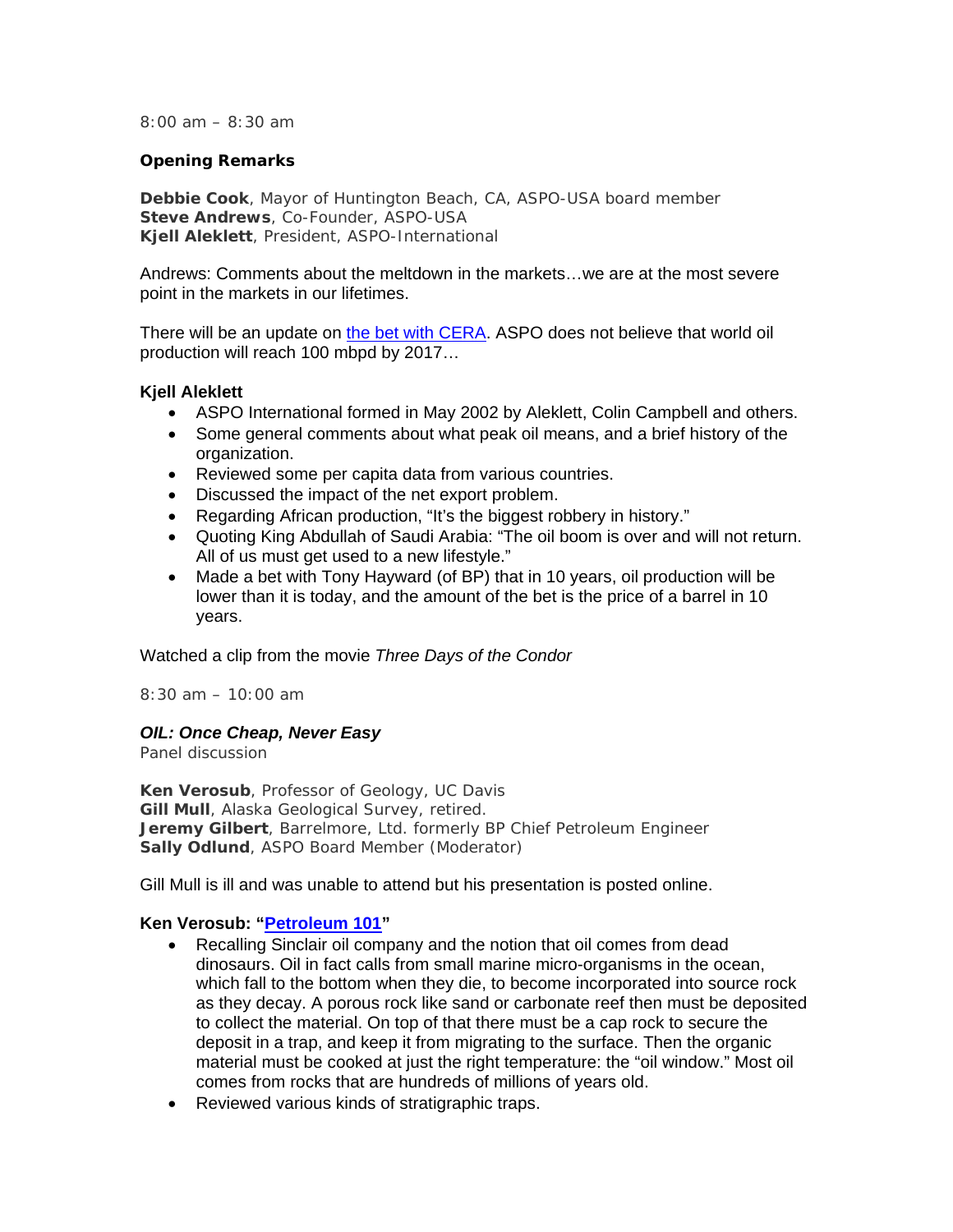- Reviewed seismological methods of surveying traps, like "thumper trucks" and "geophone arrays" that listen for the thumps, on up through 3-D computer models.
- All of the easy oil has been found. Efforts to find oil are getting more extreme and technologically complex.
- Reviewed the rough bell curve of an oil field's production, the Hubbert Curve, and his correct prediction of the peaking of US oil production in 1971.
- Discussed the relationship between discovery and production curves. We are long past the peak of oil discovery, and have been running a growing deficit for years.
- Ridiculed the scientific illiteracy of Newt Gingrich's "Drill here, drill now, pay less" campaign, and the unsubstantiated claims of Wall Street analysts who claim that we just need to drill more (most of whom, thankfully, probably don't have jobs anymore)
- Deepwater offshore is where much of the remaining oil is to be found. But we won't find any big fields…reviewed Hubbert Curve of oil discovery, showing the declining size of oil finds.
- Even if we did have some large new finds, it takes about 10 years to bring any of it to market.
- How much time do WE have left?:
	- o Total US reserves: About 20.9 billion barrels
	- o Total US daily consumption: 20.7 mbpd, of which we import 11.7 mbpd
	- o Domestic oil, daily consumption: 9 mbpd
	- o US domestic oil, annual consumption: 3 billion barrels per year
	- $\circ$  20.9/3= 7 years
	- o So: we only have until about 2015 +/- 2 years for remaining domestic production!
- Global competition for remaining oil, with a likely global peak around 2010, means that prices must rise to resolve the tension.
- World:
	- $\circ$  32 billion barrels per year (bpy), call it 35 billion bpy/365 or  $\sim$  100 mbpd is the theoretical peak.
	- o Again: 2015, +/- 2 years…"It's crunch time!"
- Official future production estimates defy this reality…
- As consumption rises fairly slowly in industrialized countries, it's rising much faster in developing countries, leading to a fairly sharp global increase in the rate of oil consumption.
- "This is a global problem!" In China, everybody wants to drive an SUV, and aspire to a US standard of living.
- Since 1965, US consumption has increased 70%, while China's has increased over 3000%
- 100 mbpd on the chart is likely to be around 2016, the maximum theoretical peak.
- "In about 7 years, demand for oil will exceed maximum total oil production. Then what happens???"
- Why can't we be like the Europeans, and use far less oil per capita? Are you ready to live like a European and cut your oil consumption in half? Then which two of your family's four cars are you willing to give up? Which processed foods will you give up? Which half of your wardrobe? Etc.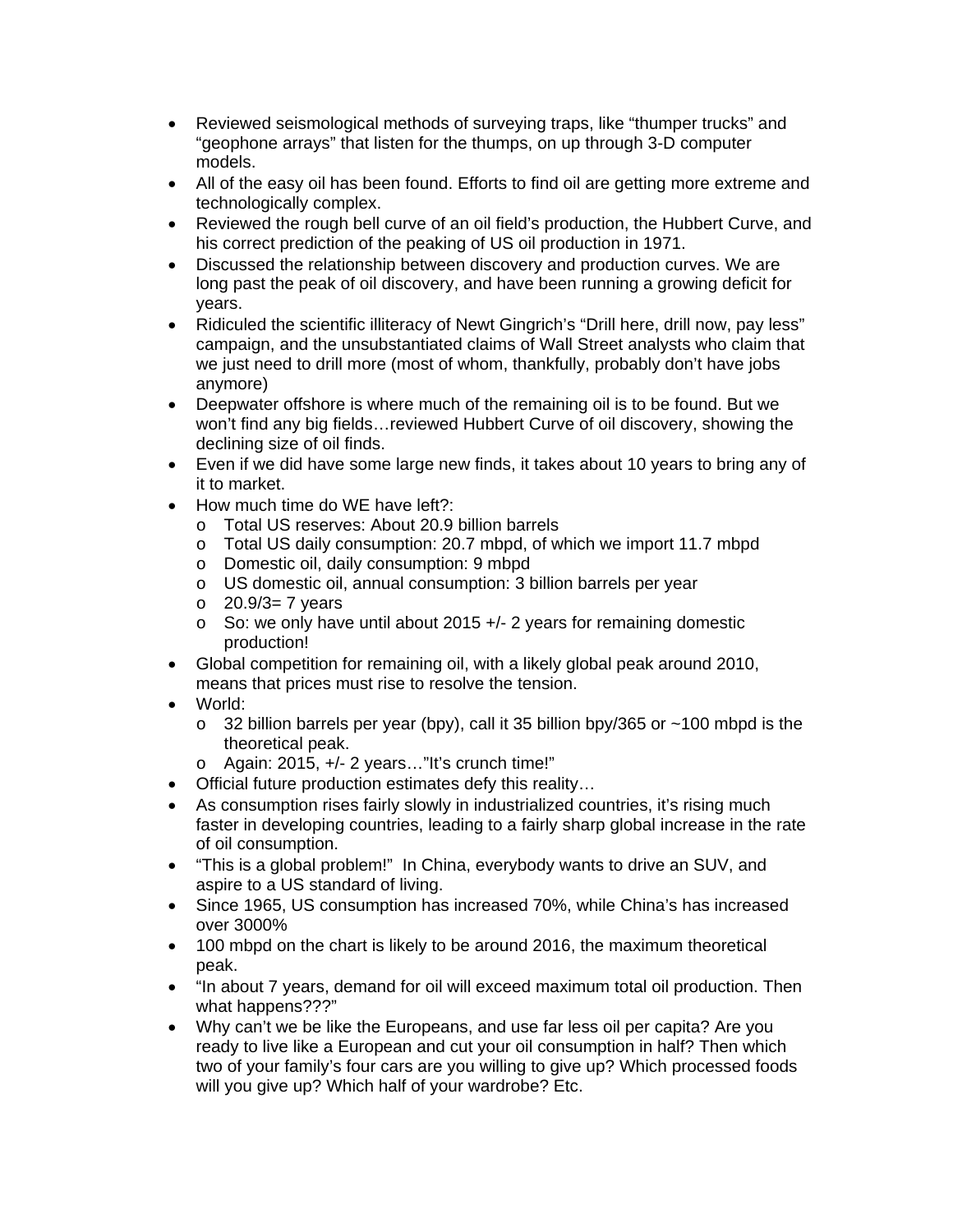• But because there are so many more people in the developing world than in the US, a 50% reduction in our energy consumption only gives them a 33% gain. Inversely, if the rest of the world were to increase their consumption by 100%, we would have to reduce ours by 80%.

# **Gill Mull: "Alaskan Oil: Prudhoe Bay Discovery and Outlook for North Slope Oil"**

- Mull is ill and unable to attend, so some slides were highlighted by Sally Odlund of ASPO.
- TAPS has min capacity of 200 Kbpd to keep it flowing.
- Some photos and maps of ANWR and various wells
- Alaskan oil production peaked in 1988
- ANWR has surface seeps, rich source rocks with anticlines and caps
- P50 [50% probability] estimate for ANWR: About 10 billion bbls in aggregate
- All of the new fields put together can't come close to overcoming the peak profile caused by the North Slope

# **Jeremy Gilbert: "Peak Oil Global Overview, An American Wake Up Call"**

- "It's time for you guys to wake up!"
- First wake up call: [ASPO conferences in] Uppsala 2001, then Denver 2005….Now, after 7 years, what's changed?
- While America slept:
	- o Discovery rates continue decades-long fall
	- o Calculations suggest reserves can't meet demand projections
	- o Some recognition of political, investment risk in developing resources
- 2008: No improvement in resource situation. New, more accurate calculations of supply define earlier and clearer peak. Political will to increase supply clearly absent; prices not stimulating investment to increase supply.
- IOCs are not investing the way we have hoped and expected.
- Oil consumption per capita: The US, Canada and the Middle East use the most by far, and there has been little changed on a per-capita basis. [Excellent morphed maps!]
- IEA's wake up call: "There are three problems: Geology, investment, and policy of main producers. These, taken together, make the future of oil very difficult." – Fatih Birol, IEA Chief Economist
- Some wild statements of wishful thinking... "In your dreams"
	- o The explorers will fix it; there's lot of oil out there think of Jack and Tupi; add in the OCS (Outer Continental Shelf) and ANWR (Arctic National Wildlife Refuge)
	- o Worldwide reserves/production ratio is still 40, there's lots of time to find other energy sources.
	- o Technology will deal with the problem: add just 10% to recovery efficiency and we're fine.
- While we still have people like Kissinger and Gingrich giving us palliatives, we're not in a dream, we're in a nightmare.
- Discovery peaked 40 years ago; production increases all the time, but what we're producing is the oil we discovered 40-50 years ago. Once the cushion of discoveries from the 1940s-60s is used up, where will we turn? We discover about 1 for every 4-5 bbls we use today.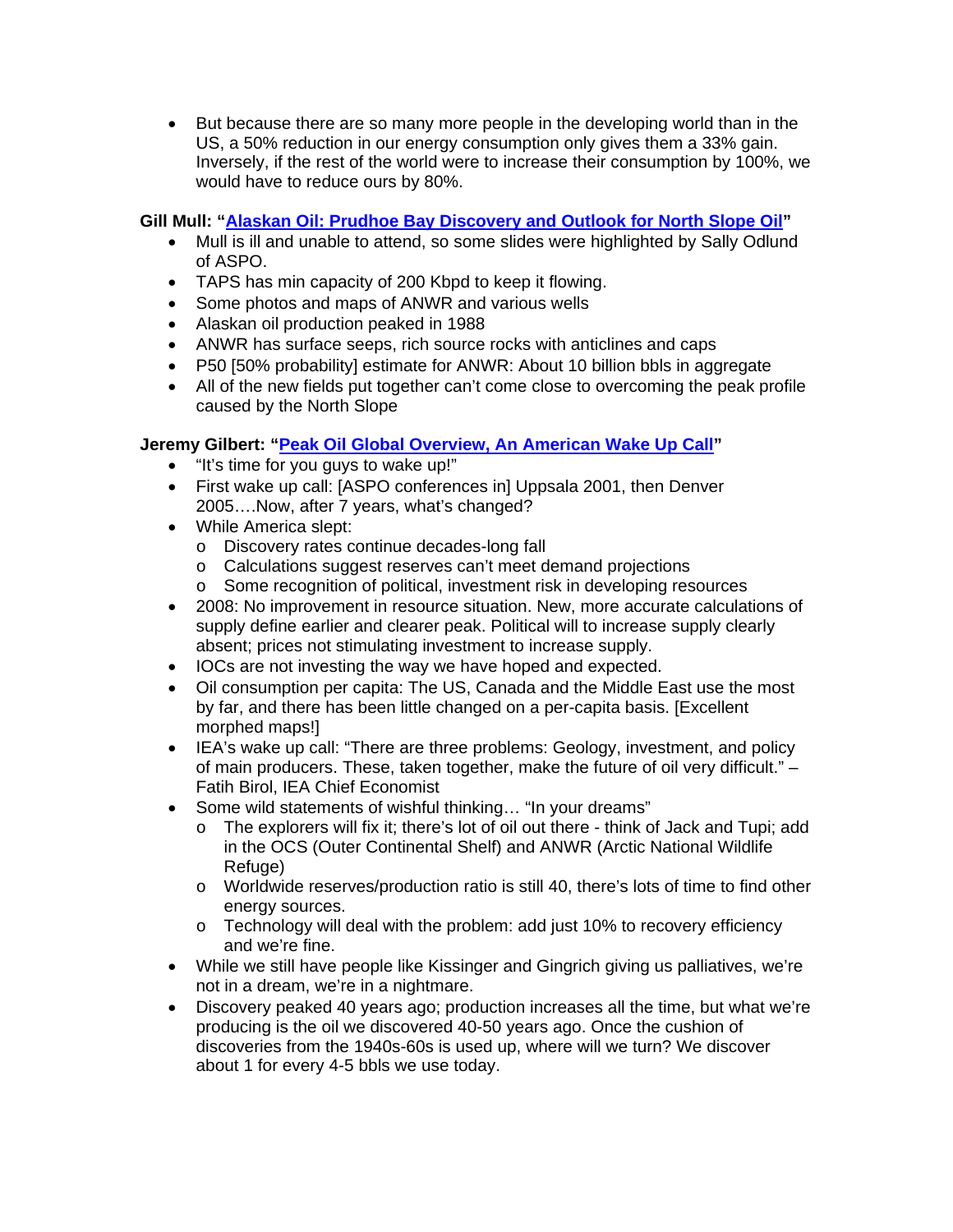- If all of the OCS were opened to exploration, we might get a 20% increase in reserves. You have to look 15-20 years ahead to see any substantial amount of that oil come to market. "This is not going to help you!" It will not move the peak.
- The reserves/production ratio...oil production doesn't go flat and then hit the end and plummet to zero; it declines in a curve over time.
- The world falls from  $\sim$ 85 mbpd to  $\sim$ 18 mbpd in 40 years, and  $\sim$ 8 mpbd in 60 years! So yes, the oil will be produced, but not at nearly the rate we now have.
- New technology: Little indication that recovery efficiency is increasing in established fields. Main benefits seems to be in dealing with unexpected problems and in finding small accumulations.
- We're trying harder and drilling a lot more wells, which close to doubled over the last few years, but production has been flat.
- Russian oil production was counted on to keep non-OPEC production growing. But their production has fallen from about 9.9 mbpd in 2007 to about 9.7 mbpd in 2008. It looks as though their production has peaked (for whatever reason).
- Consider that energy growth is relative to GDP growth, then realize that non-OECD is way behind us.
- High gasoline prices produced a decline in gasoline consumption growth since December 2007, with about 100-150 kbpd of gasoline consumption decline per month
- Looking at long queues for fuel when shortages developed in China and Scotland recently.
- WAKE UP, AMERICA!

# **Q&A**

- Gilbert: The biggest problem is the general ignorance of the oil supply/demand situation. Proposes that those who take a 10-hour class in supply and demand on oil get a 10% cut in their income tax. [If I may: A capital idea!]
- Verosub: The message needs to be that the problem is real, it's huge, it's global, and it's transformational. Some people will die from famine, disease, etc., but civilization as a whole will survive. This will change the world in a way that we have not seen since the industrial revolution! We need to throw resources at this problem in an international way. And we should stop throwing money away on space trips to Mars, bad biofuel policies, bridges to nowhere and other wasteful projects.
- Gilbert: Can't account for Nansen Saleri's much more optimistic expectations for reserve growth. New tech does in fact give higher efficiency & greater recovery, with recovery factor increasing from 30% of oil-in-place years ago, to as much as 50% today, but we need that new technology to deal with the more extreme characteristics of the remaining fields. [The implication being that net production will not grow due to EOR.)
- The fact that remaining oil is largely heavy and sour will make life more difficult.
- Verosub: Cuts will be in manufacturing, food production, etc., not just driving less.
- Gilbert: About a half-trillion dollars per year flows into the Middle East for oil. We'll see wars, we'll see famine, we'll see increased blackouts and shortages. o

*10:15 am – 11:45 am* 

# *Pipedreams: Oil & Gas Delivery Bottlenecks*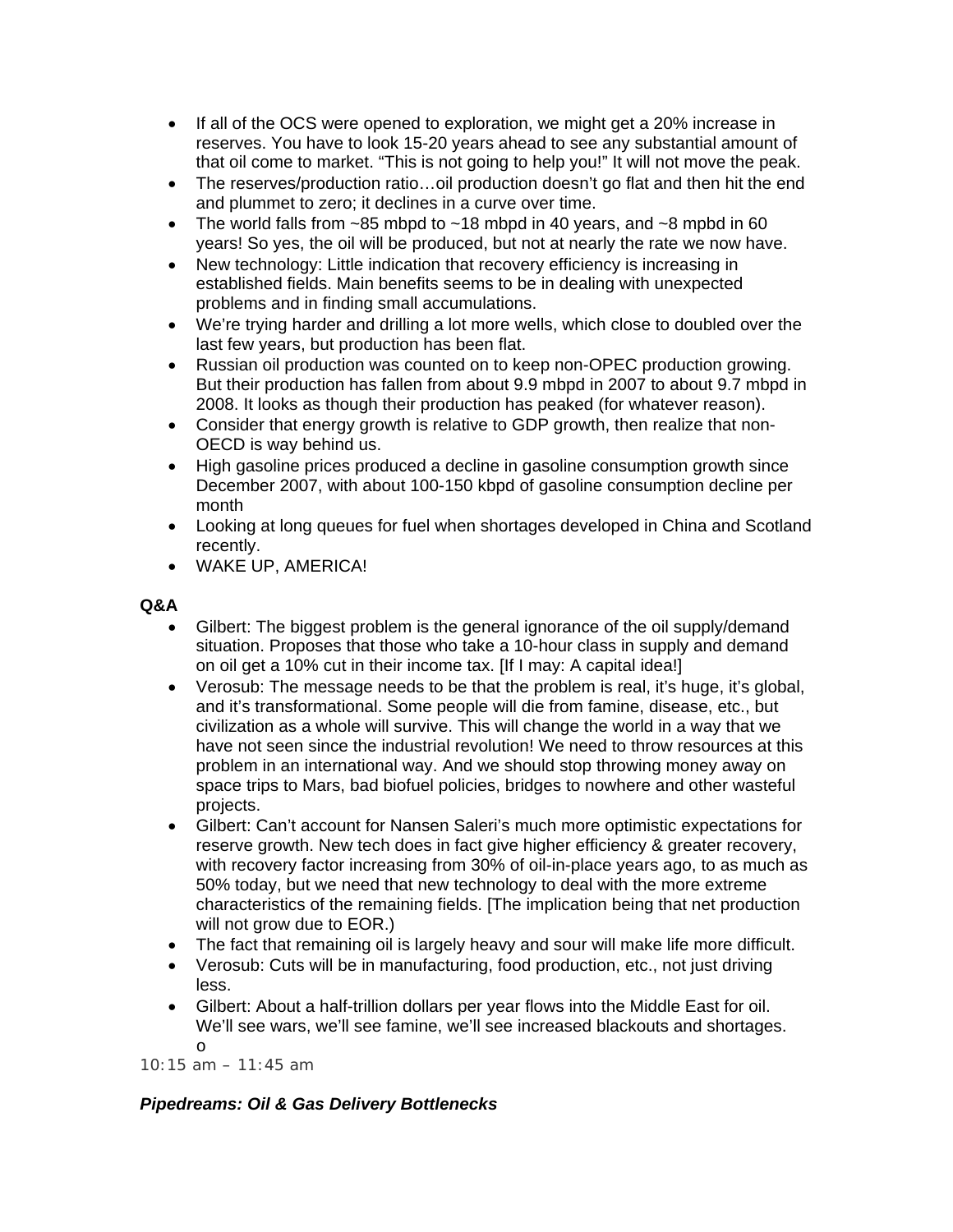#### Panel discussion

**Morey Wolfson**, ASPO-USA Board Member, Utilities Program Manager at Colorado Governor Bill Ritter's Energy Office **Matthew Simmons**, Simmons & Co. Int'l **Randy Udall**, ASPO-USA Co-Founder (Moderator)

**Udall:** Check out good report on shale gas by Deutsche Bank Securities Inc. research analyst Shannon Nome, "From Shale To Shining Shale: A Primer On North American Natural Gas Shale Plays" [I was unable to find this online.-CN]

# **Morey Wolfson: "Google Earth Fly-over Global Energy Infrastructure"**

A breathtakingly fast, head-spinning tour of major world energy projects using satellite photos from Google Earth. [To see it, first install Google Earth, then open this file: ASPO-USA Global Energy Infrastructure.kmz]

[I could only take very fragmented notes of this presentation, it went by fast. I'm not sure I got all the stops. Notes are from Wolfson's verbal commentary.]

- Sakhalin Island, a huge Russian project, \$20 billion project. Massive time and cost overruns.
- China: Three Gorges Dam. Huge hydro project (600' tall, 1.5 miles long).
- China: coal fired generating station. China will build about 1 plant a week for the next decade. China has overtaken the US as the top emitter of GHG.
- Newcastle coal plant in Australia…largest thermal coal facility in the world. Japan is their top coal customer.
- Australia: Uranium mine…Oz has the largest uranium reserves in the world
- Bangladesh: At sea level, likely to have mass refugees from rising sea levels
- Ras Tanura refinery in Saudi Arabia
- Ghawar field in KSA, producing 5 mpbd
- LNG terminal in Qatar, the largest gas exporter in the world. New export facility is the largest such facility in the world.
- Nuclear reactor in Iran…expected to build 6 new plants by 2021
- Antwerp refinery, with 360 kbpd production, second largest in UK (?)
- Copenhagen wind farm, a huge offshore wind farm.
- Nigerian port, largest exporter of oil in Africa.
- Brazil: sugarcane ethanol facility.
- Columbia: a coal port from a nearby coal mine (world's largest open pit coal mine)
- Venezuela: oil port facility
- Gulf of Mexico, Thunder Horse oil platform (\$1 billion platform)
- Houston Ship Channel, approx 1/4 of US refining capacity
- Lake Charles LNG importation terminal
- Iowa corn ethanol facility...US uses more ethanol than any other country in the world
- Palo Verde nuclear facility outside of Phoenix, AZ
- Nevada CSP plant 64 MW
- Palm Springs wind farm
- Powder River basin in Wyoming, huge coal operation, 25% of US coal production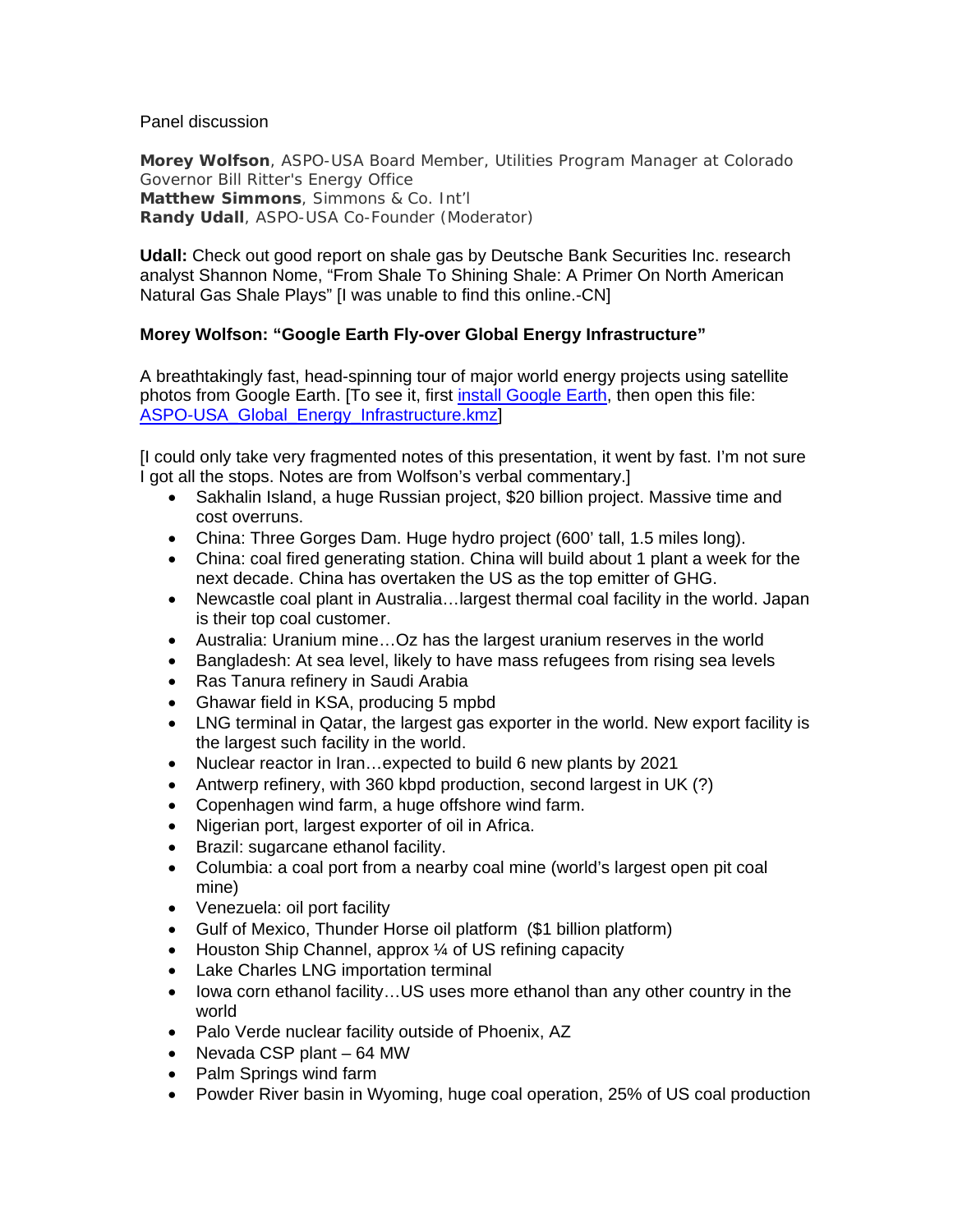- Alberta tar sands project
- Alaska pipeline, terminal in Valdez, AK
- Choke points: The Strait of Hormuz, where 25% of the world's oil is moved
- Pakistan: Gwadar Port, project in partnership with China
- Red Sea strait, 3+ mbpd flows through
- Suez Canal, transports 4 mbpd
- BTC pipeline
- Turkish straits, 2.4 mbpd flows through there
- Strait of Gilbraltar
- Panama Canal, 0.5 mbpd flows of oil…may not be expanded because the Northwest Passage is now a reality (saving 4000 miles)
- Straits of Malacca, a chokepoint in Singapore

**Udall:** Coal train leaving Powder River basin is about 150 miles long (?!)

# **Matthew Simmons: "Grappling with Energy 'Risk'"**

[See video and related interview at the conference here.]

Aging Infrastructure, Workforce, etc.

- The combination of Ike, Bernanke and Paulson made for a week that will go down in history. How casually we take the concept of risk!
- Era of deregulation, "transparency," globalization of capital markets and securitization were suppose to take out "financial risk"
- Derivatives were supposed to disperse risk "elsewhere." Risk has reached 300 or 400-to-1 in some cases. We've made a situation that is far worse than the 1920s.
- Proper size was deemed to create a system that's too big to fail
- LTCM was a prelude...Enron happened 7 years ago and was a prelude to what might happen next
- And the lava gushed…Merrill, Fannie, Freddie, Lehman…
- Risk is a very real term, still exists, leverage can be extremely dangerous. The greater the risk, the faster big systems can fail
- Peak oil and gas has ominous parallels to financial crisis. Most observers do no graphs of peak oil, (?) or how savage a post-peak world can be
- Were Gustav and Ike the initial tremors of the big bang crisis?
- Recent collapse in petroleum prices created a false sense of security
- Hurricane aftermath: GoM has been offstream since early Sept (~30 million barrels not produced)…many plants still not producing…LOOP pipeline and HSC were crimped. This is all draining inventories.
- Could we have a "run on the bank" with fuel stocks like we have in the financial system and breach MOL [minimum operating levels]?
- **Topping off tanks literally creates a run on the bank.**
- An example of how fast we could break the bank:
	- o 220 million vehicles
	- o 20 gal capacity each
	- o Average tank has 5 gals in it
	- $\circ$  Topping off ~15 gallons x 220 million = stock draw of 78 million barrels.
	- o Current finished stocks: ~87 million barrels!
- What happens when stocks deplete?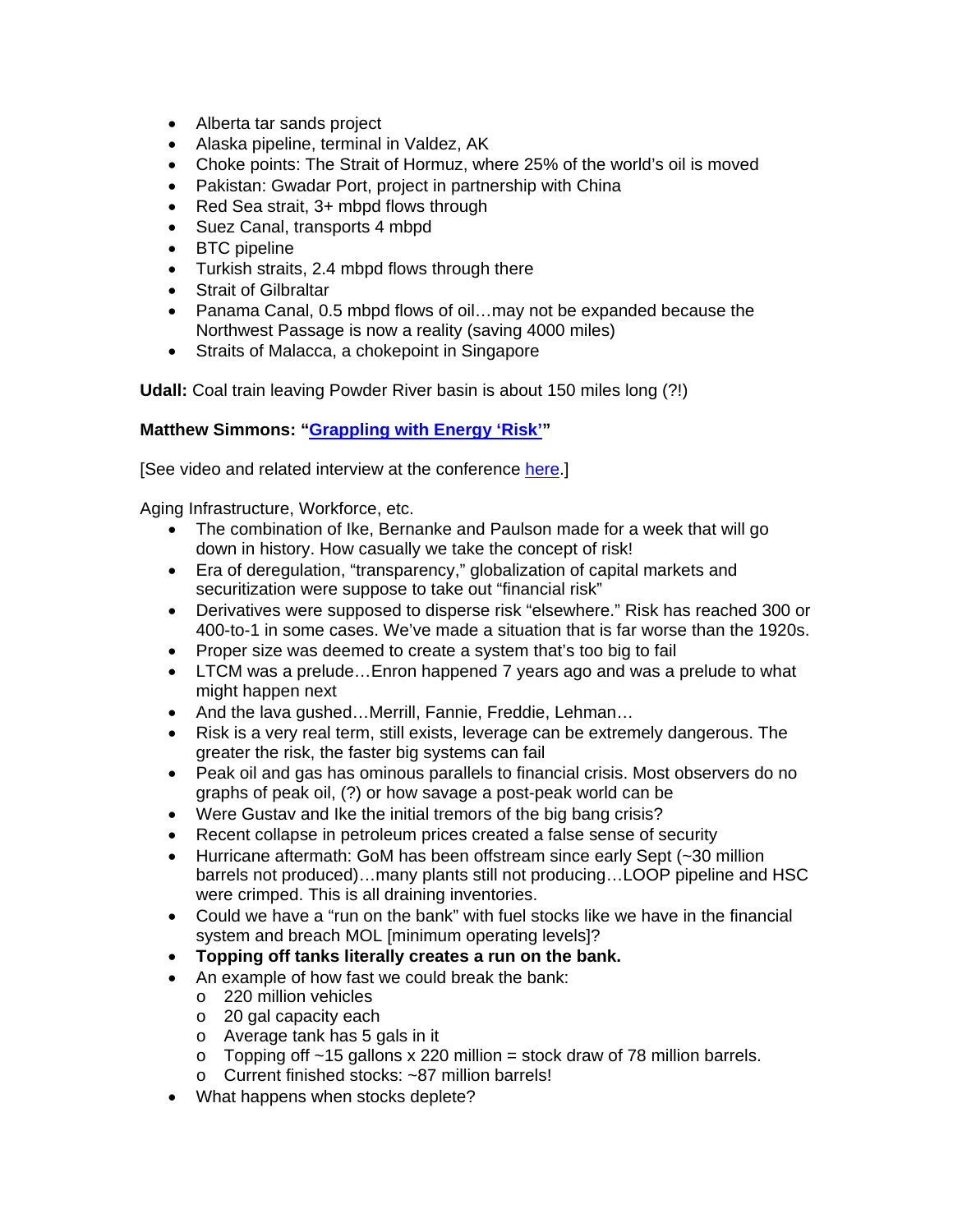- o Food supply in jeopardy within a week
- o Economy slows to a crawl
- o Financial markets panic
- o Energy risk is finally grasped.
- If heating oil also becomes scarce, a cold winter will be a disaster in the US. A few weeks of winter could deplete usable stocks. 9-10 million homes rely100% on heating oil for winter heating.
- **What are the odds? No one knows.** Reported petroleum stocks are only estimates; there is zero data on secondary/tertiary stocks. The odds of this eruption occurring are higher than another hurricane occurring.
- "How could the world's most prosperous, advanced society move into harm's way so fast?"
- Peak Oil is like Gustav/Ike squared. The ebbing of supply is equivalent to current crisis…are we flying blind into a Cat 6 storm?
- We need to demand country-by-country production data, including key fields, various grades…
- Key fault lines:
	- o Energy intensity to create usable petroleum from unconventional crudes (shales/tar sands).
	- o Drilling rig tightness & shortages, but we have no data! (No rig count! We just have estimates).
	- o We lack realistic expectations…
- Is the size of oil markets "too big to fail?" 85 mbpd is the world's largest single industrial market by several fold. But there are no regulators like the Fed, etc.
- Other risks:
	- o The straits: Malacca, Hormuz, Yucatan/Cuba passage, etc.
	- o Key facilities: Abqaiq, LOOP, TAPS
- What about insurance? SPR is limited and should not be used to manage prices. Untested EIA member country energy stocks. Line fill in pipelines and tank bottoms, then we're out of gas (finished product). Afterwards, we are in an uncharted sea and probably "out-of-gas."
- Could an energy pandemic really happen?
- **Most global leaders have no idea of any of these risks.** Peak oil is still barely understood.
- It took 5 months to melt down the whole financial markets.
- Energy markets could unwind in less than 30 days. Risk is real, energy risk is real risk squared.
- Rust is also energy risk squared. 98% of the infrastructure is built out of steel...a ticking time bomb.
- Energy oxymorons:
	- o Energy independence: 100% impossible.
	- o Improved technology: zero impact on any of these risks.
	- o More drilling: we have no spare rigs and few places to drill with timely high impact.
- We live in a dark world of hidden data on energy.
- All past great crises were also ignored until we hit the tipping point.
- Peak oil is the singular and most ominous risk of the  $21<sup>st</sup>$  Century.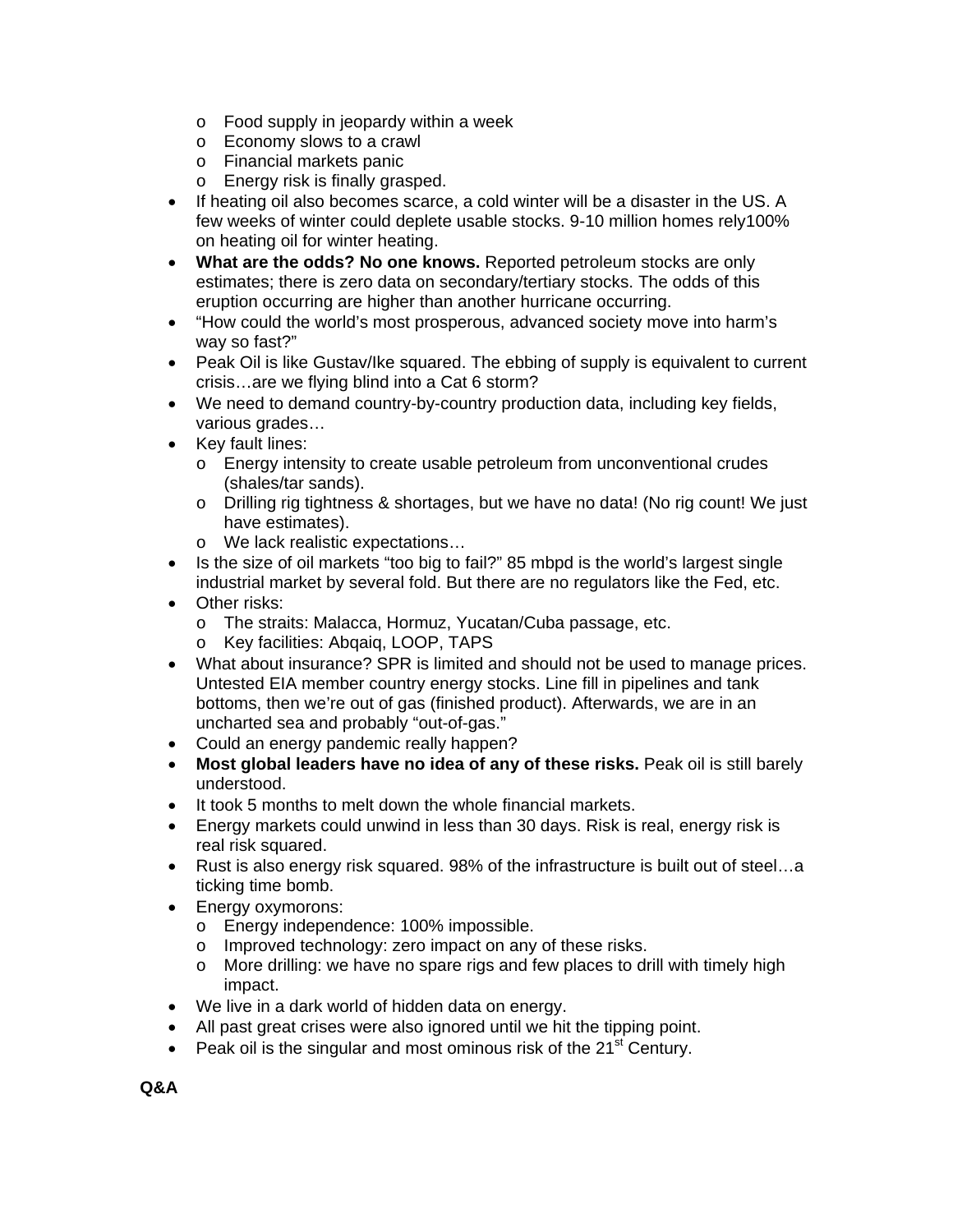- Topping off tanks could cause shortages, and it will take a long time to rebuild the supply cushion. Running out of food is the most serious implication. Shelves can go empty in 5-7 days.
- This last week was potentially the "big bang"
- The Council on Foreign Relations (CFR) hasn't had a serious energy event since 2004. They're almost energy illiterate, despite being geopolitical experts.
- If we radically increase tight sands and gas... Barnett Shale has saved us from some serious gas supply issues. Net energy of Barnett Shale (traveling 70-80 miles per day to the rig, plus transport of rock, etc.) is questionable…it could be a net energy loser. We have real limitations of rigs, people, etc. We're not gonna flood the world with shale gas.
- I wouldn't want to be in a presidential cabinet for one minute…
- Peak oil is so much more real, and more immediate, and serious than global warming, but we have a large consensus about the latter (when the data is even less clear) and near total illiteracy on the former.
- Comment on Peter Wells' more optimistic assessment of KSA reserves last night: We really don't have any idea how much is there. 110 billion proven, 260 billion est. What we really need to know is how much is light sweet, and when/how fast will the largest fields decline?
- If I could get over the worry about people topping off their tanks, I'd be more optimistic. We're going to have to rebuild our energy infrastructure. The Starbucks economy came to a grinding halt, and we're going to have a long period of Wall Street remorse.
- Dr. Sadad al Husseini says that the world basically has no spare production capacity left, and I believe his estimate.
- The fact that we have to quess at the global depletion rate should make us all nervous. Why don't we have better data on depletion?
- When will it be possible for an American politician to tell the truth about energy? I think it's possible, based on my experience in speaking before many audiences in the last several years.
- Re: the new IEA report in November...Birol has been working on it full time for months. For the first time we'll have a supply driven model. Birol is having a terrible time finding any significant pockets of good news. All of the agencies are under incredible pressure to cheer up their news. Stay tuned for November 15, it should be a shocker!
- We need to liberate the workforce and let people work from home...that day might finally be here.
- We can't actually ration anymore. What we did in the 70s with even-odd days required service station attendants…only about 1 out of 4 stations has attendants anymore! We will need to print up rationing coupon books like we did in WWII to prevent a "run on the banks" in gasoline. Evidence suggests that many people are running around with \$5 or less worth of gas in the tank!
- Get rid of vulnerable investments. Buy infrastructure companies because we have to rebuild everything (Baker Hughes, SLB, RIG, etc.)
- Re: the Energy Watch Group report saying that oil actually peaked in 2006. EIA's databook shows that 2005 production was the all-time peak near 74 mbpd, slight decline since then. Newest data just barely exceeds that all-time peak, but it is subject to further revision. It's very hard to imagine how we could ever get to 75 mbpd of crude.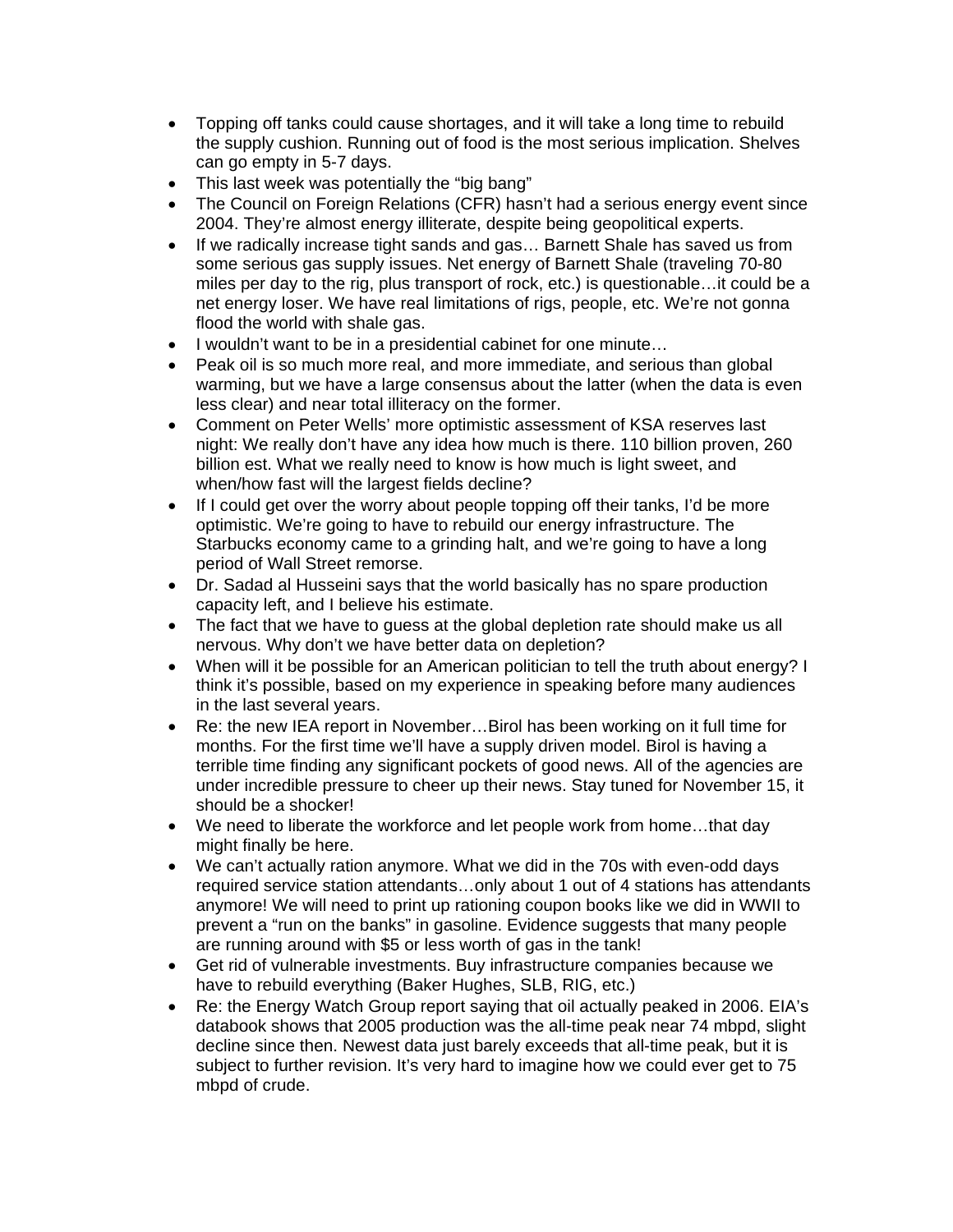- Should we try to print our way out of the financial crisis? We're lucky that foreign countries are still willing to ship us any oil!
- Check out The Hunt for Black Gold program on CNBC with Maria Bartiromo, including an interview with Simmons this Wed night!

*12:30 pm – 11:45 am* 

#### *Awards*

Julian Darley, John Theobald and The Oil Drum received awards

#### **Jim Buckee, Talisman Energy: "Peak Oil and Resource Nationalism"**

- World oil field sizes: the top three fields (Ghawar, Burgan, Cantarell) are huge compared to everything else. Ghawar is unknown, but the other two are in decline.
- 97% of the world's known reserves are in 10% of the fields.
- Prudhoe Bay (and indeed all fields) go into exponential decline.
- Samotlor, Forties, West Texas all in terminal decline. [Charts showing] numerous fields in terminal decline.]
- On average, fields decline after 50% has been produced, on average decline at 10% pa. Depends on quality of the reservoir, facility constraints, etc.
- Demand growth 1.5% pa. World decline: 5-7% pa. Decline will be 50-60 mpbd in 10 years (6 Saudi Arabias).
- [Numerous detailed maps and charts on Saudi oil fields…Abqaiq is good, north Ghawar is good, but south Ghawar is bad.]
- Ghawar 174 x 16 miles…190 bn bbls OOIP (assuming 60% recovery factor). Reserves 80-90 bn bbls… 5 mbpd current production.
- Cantarell…massive decline rate
- Sadad al Husseini: "natural declines in existing capacity are real," getting KSA to 12 mbpd of production would "wreak havoc within a decade."
- Chairman Farouk Al-Zanki: Burgan "peak output in 2007 at 1.7 mbpd not 2"…reserve uncertainty
- Daqing (16 bn bbls): liquids 3% decline
- Alternatives: rate vs. volume. World NGL production will peak in 2010-11 (over 9 mbpd)
- World XTL (anything-to-liquids)…peaks at 2.5 mbpd in 2012.
- If conventional oil reserves are 750-1000 bn bbls, decline is 50-60 mbpd over 10 years. NGLs (probable), yet to find (10-20bn bbls), EOR, plus bitumen/extra heavy all together equals about 300 bn bbls, and can't make up for conventional decline.
- Why Majors are quiet on peak oil:
	- o In a big company, CEOs are advised by economists: "commodities always go down," "ingenuity overcomes scarcity," …Club of Rome, Malthus cast ridicule on scarcity arguments
	- $\circ$  "There is plenty of oil we could get at it" ignores volume vs rate argument!
	- o "Low cost producer wins" true but opportunity missed.
	- o Political implications? Heavy implications!
	- o There are signs of change: "end of cheap oil"
	- o Predicting oil price is difficult
- Industry Outlook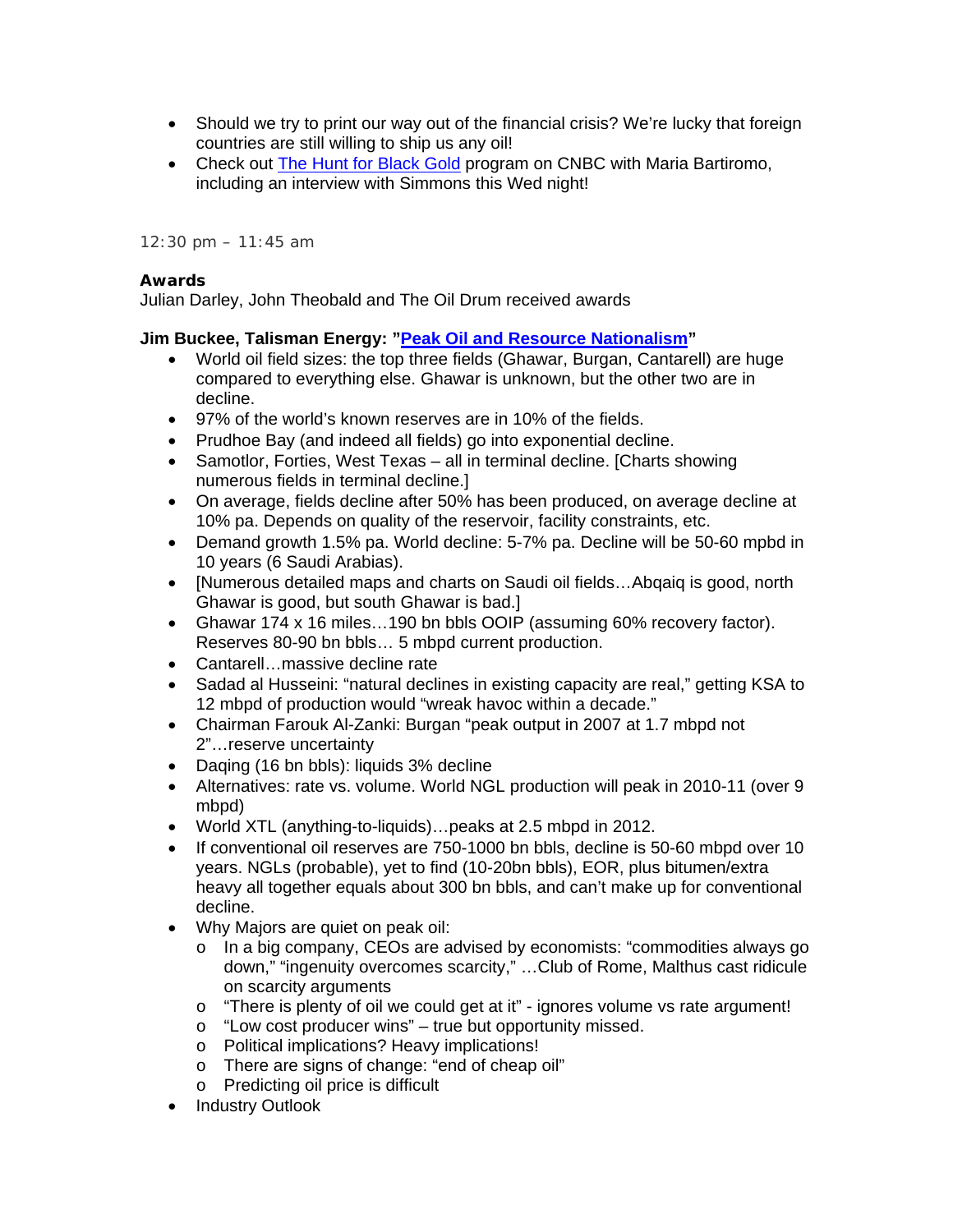- $\circ$  Exploration is tough F&D [finding & development cost] is rising
- o Industry is extremely tight: people, services, equipment
- o Costs have doubled in the past 3-4 years
- o Industry fights declines every day
- o No opposite of a train wreck. Things don't suddenly get better than they have been.
- Resource nationalism is rampant!
	- o Host gov'ts want sovereignty and control, not tax collection. Also a rebalancing of power and status with the West.
	- o Mineral resources deplete finite pie to cut up
	- o Not limited to OPEC!
	- o But oil in the ground has no value!
	- o Governments should maximize value…leave some in the ground
- Various slides on the share of revenues depending on the PSCs [production sharing contracts]
- Resource nationalism
	- $\circ$  IOC [independent oil company] motivation is to grow production, reserves, hence revenue
	- o But host government motivation is more complex
	- $\circ$  How much money is enough? An empty purse is bad but in high prices other factors play
	- o Do mechanisms exist to spend money usefully?
	- o What to do with petrodollars?
	- o Oil as a weapon (Venezuela, Russia, etc.)
- Current account balances are terrible for India, China, etc., and are huge for Venezuela, Libya, etc. Remaining fields with access to outside investors have extremely low financial returns.
- Rise of the NOCs [national oil companies]
	- o Libya takes 55% from Oxy
	- o Shah takes 55% from Anglo Persian
	- o Venezuela takes 60%
	- o KPC took over Gulf Oil, etc.
- Majors are rather minor in terms of reserves! Exxon, the largest of the "majors" is only #17 worldwide in terms of reserves!
- Rise of the International NOCs (INOCs): Statoil, Yukos, BP-TNK, etc. Benchmarking and chest thumping. ONGC, CNPC, Sinopec, CNOOC etc. are serious competitors.
- NOCs have problems
	- o Uneasy relationship between NOC and government
	- o Often used as a piggybank by gov't, starving reinvestment (Pemex, Petronas)
	- o Upper echelons often choose other than by merit
	- $\circ$  Corruption money siphoned off
	- o Contract and sourcing sub-optimal
	- o NOCs reflect the national culture…deference, unwillingness to say no, promotion by status or age, bad news messenger gets shot…
	- o Inefficient: \$15.28 revenue per barrel for IOC vs. \$5.25 for NOC
- Exports fall faster than production. Population growth, food prices, subsidies for fuels, etc. In Indonesia, subsidies are 30% of the state budget!
- NOCs and INOCs get priority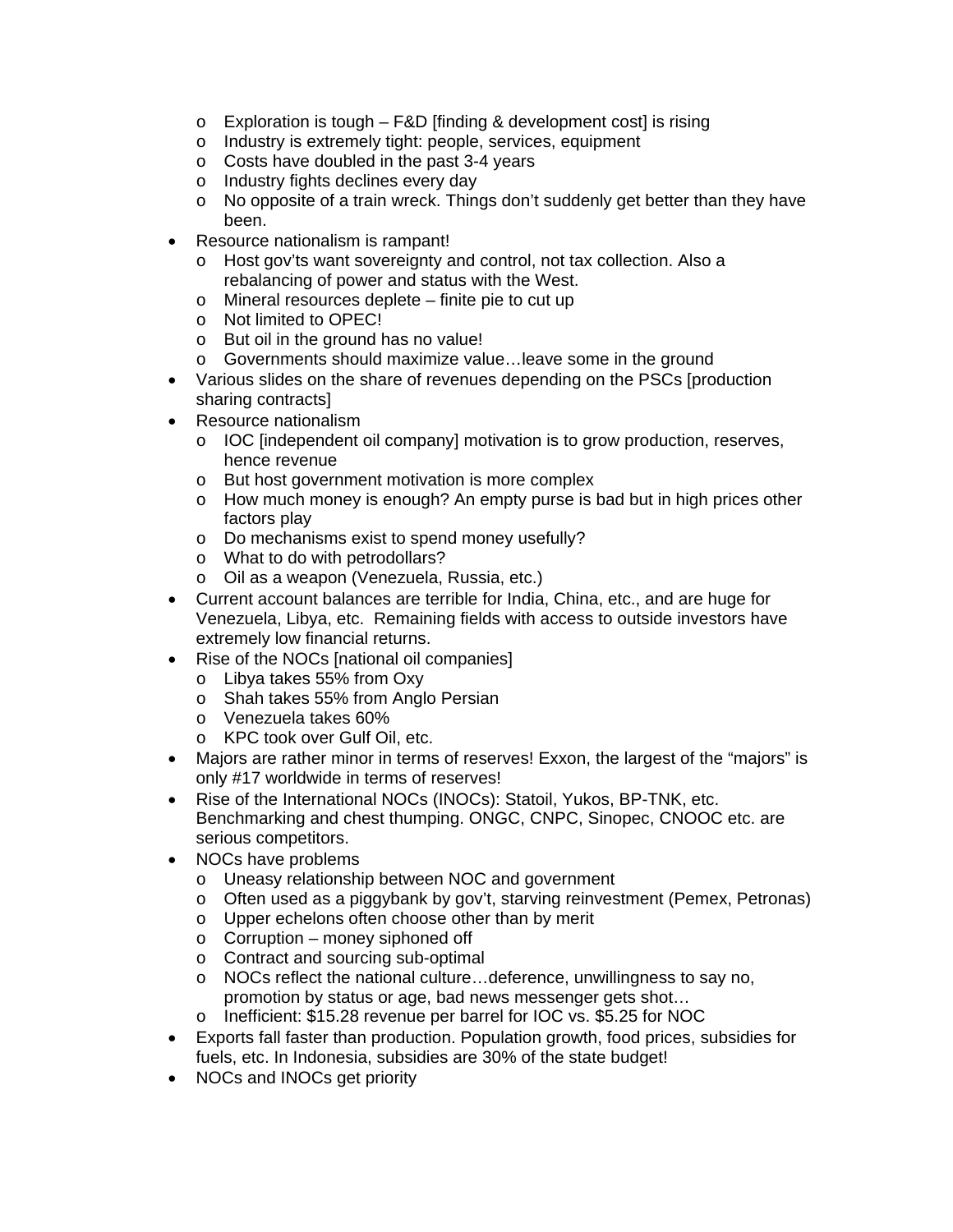- But NOCs provide more certainty for complex projects, and are aligned with host governments (as opposed to service companies)
- Not all governments want neo-colonialism
- The problem of reserves stalls progress.
	- o Oil companies are partly valued in the stock market by booked reserves
	- o In order to book reserves there must be "ownership"
- Gap between supply and demand increases relentlessly between 2005 and 2050. The world is expected to consume over 693 bn bbls of oil and over 2,500 tcf of natural gas from 2005-2025. By 2050, oil is very expensive and limited to transportation.
- On the demand side, OECD is still falling but non-OECD is still growing
- World produces 30+ bn bbls pa, replaces < 10 bn bbls
- World's reserves dominated by large fields
- Signs of decline in largest fields
- Alternatives can't offset decline rate
- Nationalism reduces access for IOCs, reduces efficiency
- Demand is still increasing
- Price of oil is going up

#### **Q&A**

- Natural gas and oil have different uses, so gas is a very limited substitute for oil. Not enough overlap. Thermal equivalents of oil and gas reserves are about the same!
- But peak gas is actually about 5-10 years after peak oil.
- Is it possible that the Club of Rome predictions could be true, but late?
- Ingenuity will not solve this problem.

# *1:30 pm – 3:00 pm*

#### *Economic Impacts of \$100 Oil: Energy is the Original Currency* Panel discussion

**Jeff Rubin**, Chief Economist, CIBC World Markets **Herman Franssen**, International Energy Associates **Jim Puplava**, Financial Sense (Moderator)

# **Jeff Rubin: "Triple Digit Oil Prices Will Reverse Globalization"**

Rubin was unable to attend, but a video presentation of his remarks with charts was shown.

- Transport costs have to become incidental. Globalization must be reversed.
- At \$100 oil, transport costs are 40% of total shipping costs. At \$200 oil, it's 80% of total shipping.
- Global trade is now about shipping and logistics, not the lowest labor costs.
- At \$150 oil, it will be a quadrupling of tariff rates.
- This will take us back to the 1970s...
- Cost of shipping a standard 40' shipping container from Shanghai to NY: Went from \$3000 a few years ago to about \$9000 today.
- Cost of shipping ore to China to make hot rolled steel and then shipping it back to US adds about \$90 to an \$800 unit. Consequently US steel production is actually up now.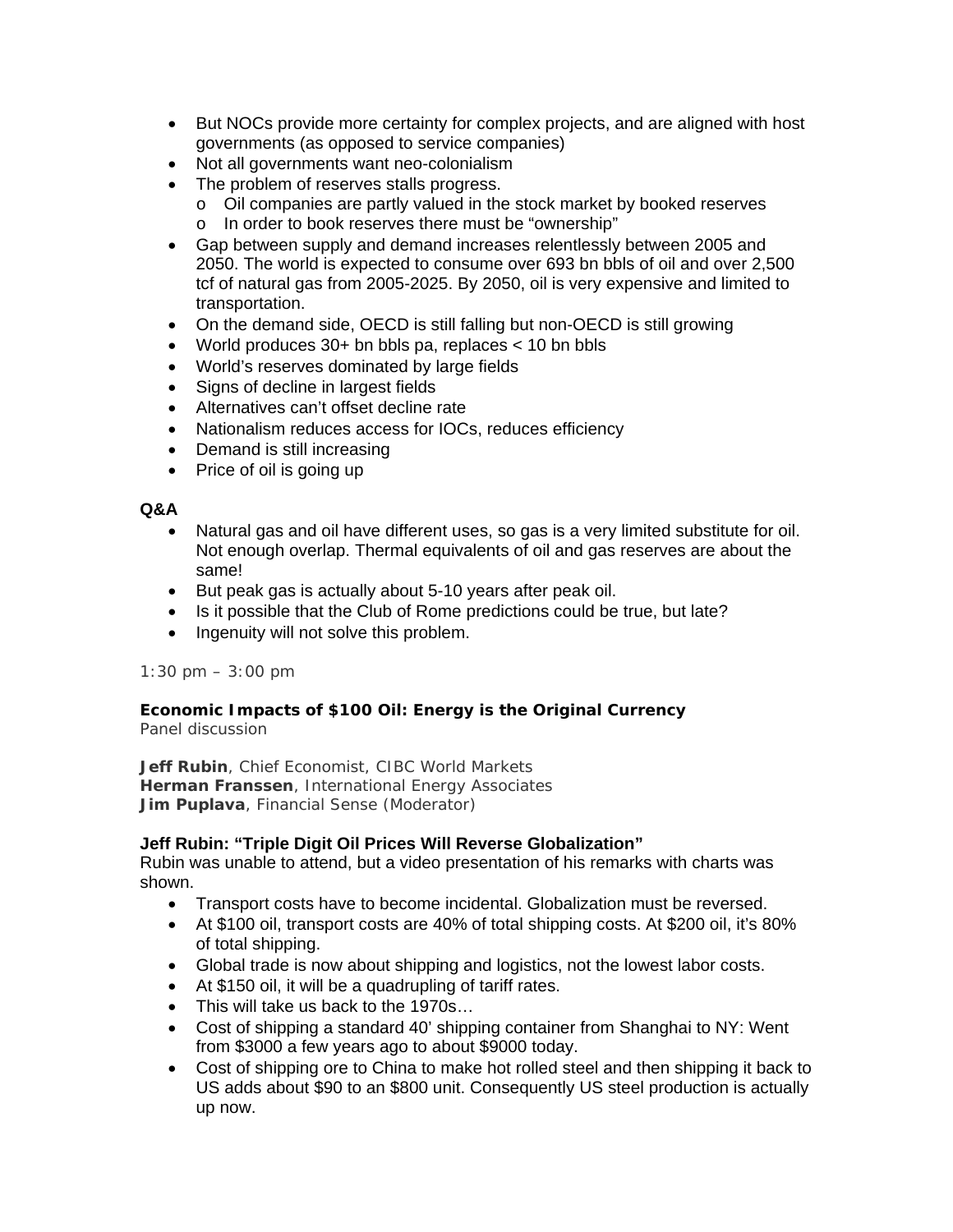• Who would have thought that high oil prices would breathe new life into the Rust Belt? But that's what's happening. And it's not just steel – it's in many industries and products.

# **Herman Franssen: "Adjusting to a High Cost Energy Economy: Winner and Losers"**

- OPEC meeting in Sept 2008. OPEC leaders are getting very worried. Price hawks wanted to cut production to defend price, but collapse of US financial markets took prices back up again.
- US inventories are below the 5-year average. Inventories for gasoline are extremely low – panic in Arkansas and elsewhere for gasoline supply.
- Will be surprised if this year's global demand growth is over half a million barrels per day. IEA estimates 0.69 mbpd growth (0.8%) for 2008, 0.89 (1.0%) for 2009. (IEA, Monthly Oil Market Report, September 2008)
- Huge increase in demand in OPEC this year.
- North America supply growth in 2007-2009 depends on biofuels and tar sands growth
- Call for OPEC oil down in 2009  $($   $\sim$  1 mbpd less than in 2008) according to OPEC. This is a function of weak demand, strong supplies (crude + NGLs + biofuels)
- OPEC's view was that non-OPEC supply would increase by 10.4 mbpd even without Angola and Ecuador over 2000-2008!
- EIA thinks surplus capacity will increase by over 1 mbpd in 2009
- OPEC believes OPEC spare capacity will grow from 3 mbpd in 2008 to 6 mbpd in 2010! [Ed: 3 mbpd of spare capacity today is highly doubtful.]
- No major energy legislation between Carter and second term of GW Bush
	- o Post 1980: Energy left to market forces. By contrast, Europe and Japan increased fuel taxes; Europe moved to diesel (25% more efficient) and Japan developed the hybrid engine.
	- o 1985-2006: US oil consumption rose by 5 mbpd; Europe's by 3 mbpd. US oil production fell from 10.6 to 6.8 mbpd; Europe's rose from 4-5 mbpd…
	- o Result: Expanded EU of 450 million people and Japan's 130 million people consume about the same volume of oil as the US with 300 million people.
- Revised EIA Outlook for energy through 2030 of March 2008
	- o March 2008 EIA Outlook: US oil consumption to rise from 21 to 25 mbpd by 2030.
	- o Oil imports stable at around 12.2 mbpd in 2015, rising to 12.7 mbpd in 2020…
- US slowest in the move towards efficient cars, behind EU, Japan, China, Australia, Canada, and California.
- Oil consumption is an indicator of the wealth of nations.
- Huge increase in demand in China and India spell the end of globalization?
- Expecting about a doubling of cars between now and 2025
- With 9.5 billion people by 2050, we would use 138.8 mbpd worldwide at 1% demand growth!
- A French study showed that if there were absolutely no constraints on further oil development, liquids production would peak at around 2020-2028 just shy of 100 mbpd.
- The oil supply outlook;
	- o Assume that supply will always meet demand at reasonable prices
	- o If projected supply fails to materialize, "there is no Plan B."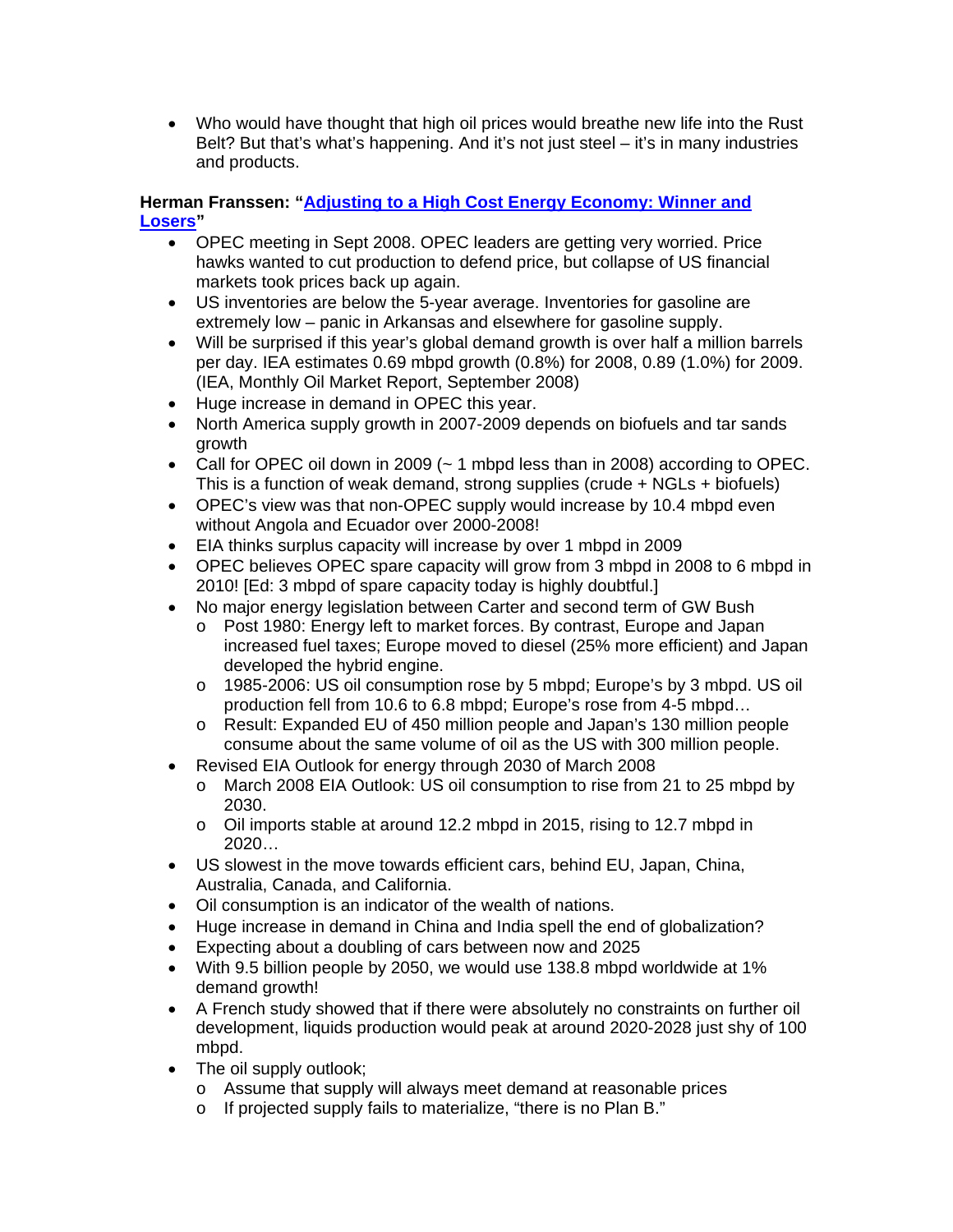- IOCs only have access to 6% of the world's remaining reserves. Oil reserves held by new Russian companies: 6%. Less than 25% of worldwide reserves are accessible to private international capital.
- What kind of peak? Mt. Massive, CO (long flat "peak") or Mt. Rainier (peak with short plateau at top) or Matterhorn (sharp peak)
- As regards OPEC, "they may be sons-o'-bitches, but they're *our* sons-o'-bitches"

# **Andy Weissman: "Time to Stop Playing Russian Roulette with the U.S. Economy – Urgent Need for a Realistic Strategy"**

- Electricity & gas crisis could be just as severe as peak oil. Impact of \$100/bbl oil not limited to transportation.
- Electricity & nat gas  $= 56\%$  of total energy use
- Could lead to \$150/200 bbl electricity
- Global LNG price already near parity with oil. Spot price already near parity this winter despite multi-year low US imports
- While prices could moderate in '09 and '10, premium pricing likely by early next decade.
- We'll see shortages of global LNG by 2012-2013.
- Potential doubling of both nat gas and electricity prices.
	- o Half a trillion dollars per year increase!...\$5 trillion impact over 10 years.
	- o Prices exquisitely sensitive to supply/demand balance as first part of 2008 demonstrates
- Need new approach to energy planning.
	- o Needless supply risks should no longer be tolerated
	- o Future of US & global economies at stake
	- o Requires far more realistic, more hard-nosed approach to developing comprehensive strategy.
	- o Critical not to over-rely on lowest common denominator, feel-good solutions. Feasibility & cost-effectiveness must be rigorously demonstrated.
	- o Minimizing consumption growth & ensuring reasonable supply are not competing strategies!
- Five essential steps
	- o Far greater sense of urgency required. Few other issues likely to affect nation's future as deeply.
	- o Replace EIA to provide realistic estimates of supply & demand. We can't tolerate bad forecasts any longer! We're currently flying blind! Estimates mislead rather than inform. Requires a new National Energy Security Supply Board. **There is absolutely no time left to develop a comprehensive program to meet our energy needs.** The precise date of the peak isn't that important when it takes 7-10 years to develop mitigation strategies. Until the federal government issues more realistic numbers, the oil companies aren't going to do anything different.
	- $\circ$  Develop comprehensive national energy strategy applicable to energy use across the board. Must include electricity & natural gas, not just oil. Integrated planning essential. Market will ruthlessly seek out lowest cost BTUs and push prices to parity.
	- o Maximize use of all cost effective domestic resources that can be developed in an environmentally sound manner. What's going on is crazy at the national level! We can't afford to rule out resources or rely on pipe dreams. We have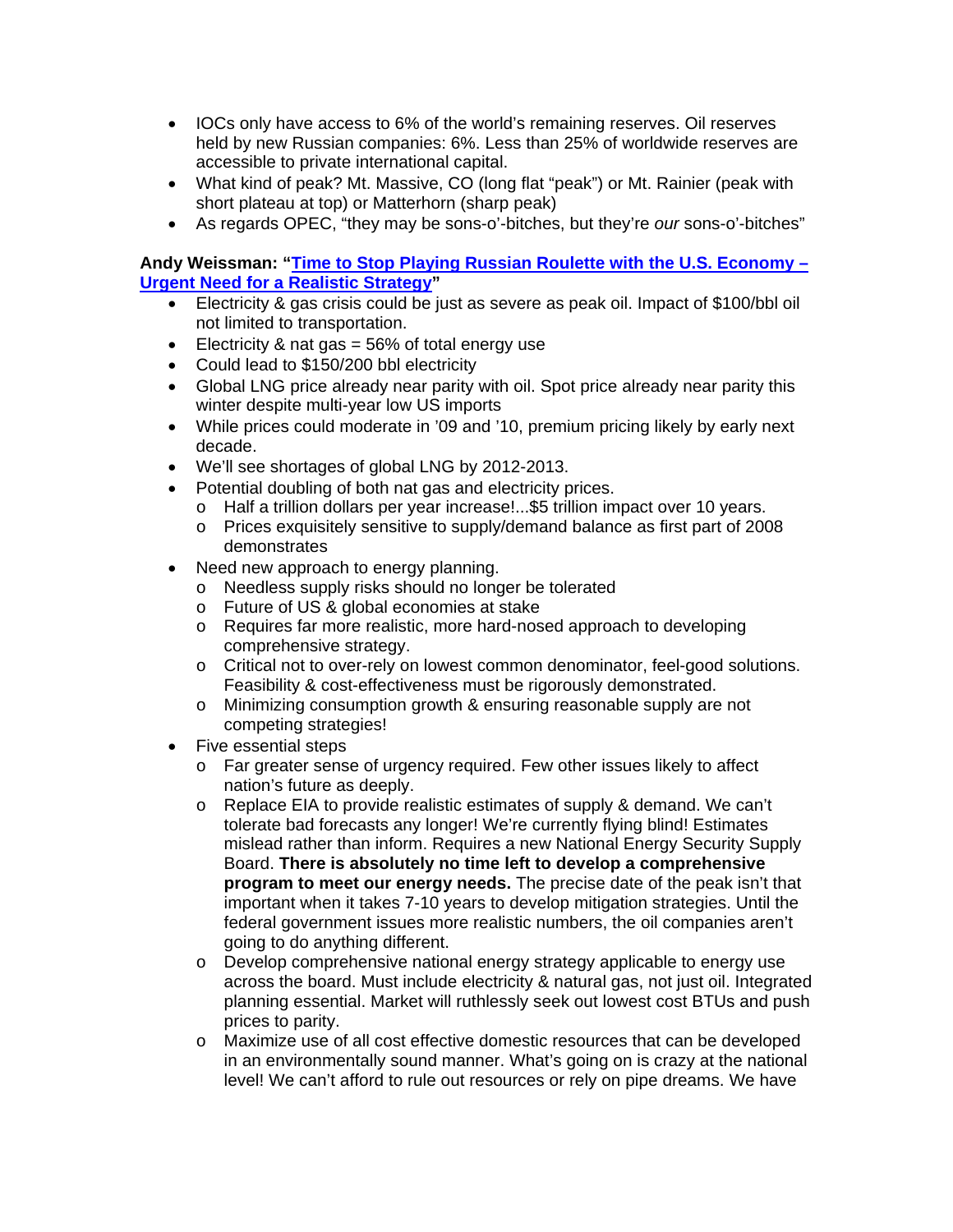no national energy plan, nor an effort to develop one. Instead we need the most rigorous planning possible.

o Use best expertise available to evaluate limitations of every supply option in objective, cold-blooded manner. Include limitations on available capital.

# **Jim Puplava: "The Economics of Credit – The Worst Is Yet to Come"**

- Recession vs. "Muddle Through"
	- o Chicago Fed National Activity Index, using 85 indicators, shows that we are likely heading into a recession
	- o Fed of Philadelphia, State coincident indexes showing distress in the economy
- Data on losses and writedowns
- Credit crisis phases:
	- o Phase I: writedowns, raise capital
	- o Phase II: Bailouts
	- o Phase III: Monetization
- Debt tsunami: US nat'l debt went from \$1 trillion in 1998 to \$9 trillion in 2007
- US Fiscal Crisis Baby boomers 78 million  $@$  \$50K year in SS payouts = \$4 Trillion annually!
- Current future liability of the US government: \$70 trillion
- Inflation on the wane: PPI less Fed funds rate near all-time high
- Commodity bubble: corn and barley supplies are near all-time lows. Copper and aluminum inventories extremely low.
- [Good charts on relationship between energy and population.]

# **Q&A**

- Weissman: We have an increasingly unstable situation, and it's frightening.
- Franssen: We must hope that the EIA will start to take depletion into account properly in their models. Latest IEA models assume sharp increases in imports, totally unrealistic. So the price mechanism will resolve the tension.
- Weissman: When you take the covers off the energy data, it's ludicrous to think that non-OPEC oil will increase. We're talking about the wrong set of solutions right now. We need to talk about the impending oil crisis in a whole different way.
- Franssen: Viable scenarios for taxing oil consumption to reduce demand? Not a snowball's chance in hell that any politician will support more taxes. Consumers stretched to the breaking point couldn't take it anyway.
- Puplava: 90% of the time, the markets are irrational, so they're not a good allocator of resources in the short term, but in the long term, they basically are good at it. Weissman: if we wait for markets, which respond to very short term signals, to address this long-term challenge, we will be very disappointed in the results.
- Franssen: If OPEC suppliers were fully rational, they would either freeze or lower the current levels of oil production, but they would never tell us!

# *3:30 pm – 5:00 pm*

# *4 Billion New Consumers: What Asian Growth Means for East, West and the World*

Panel discussion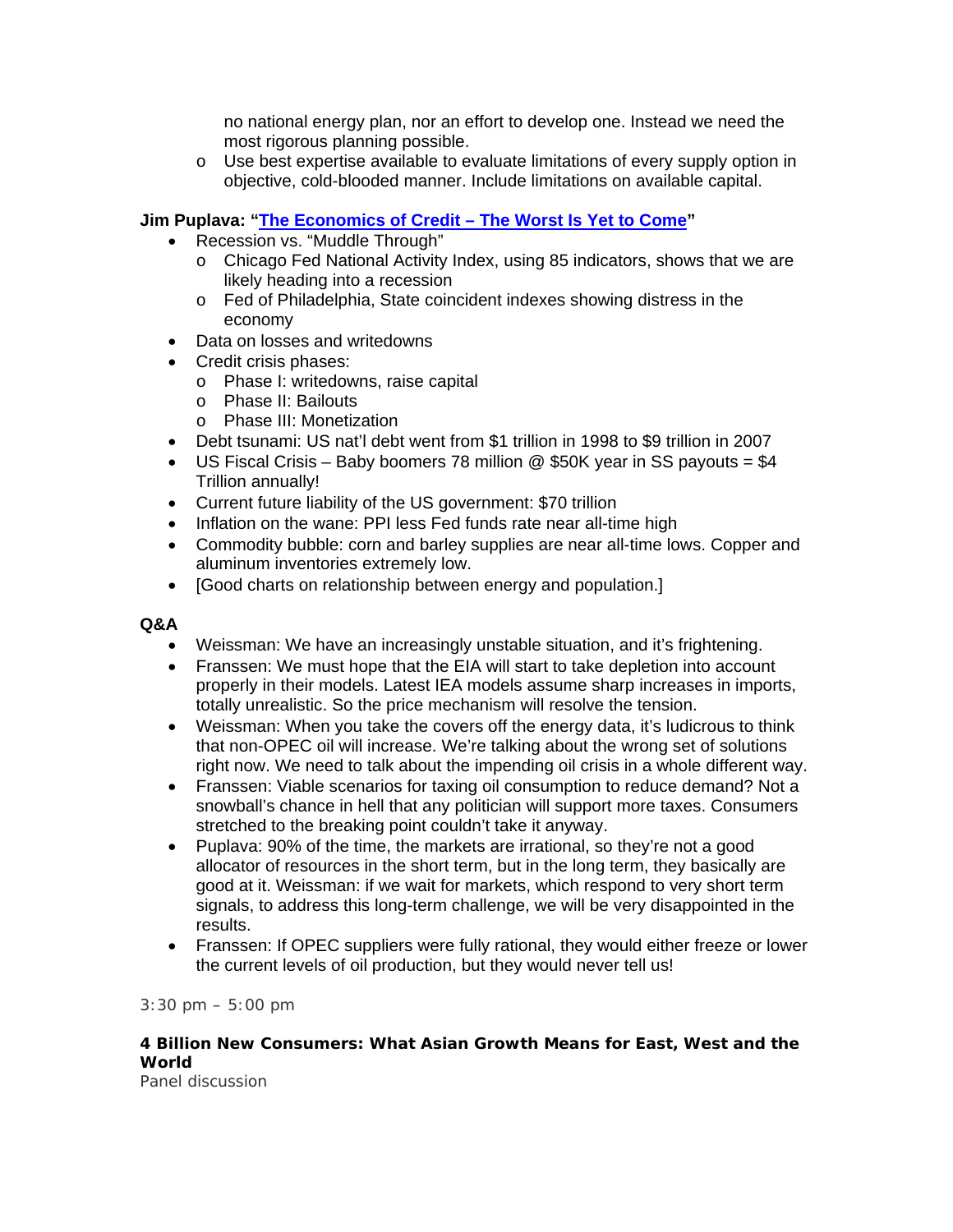**David Fridley**, Lawrence Berkeley National Lab **Vince Matthews**, Colorado State Geologist **John Theobald**, ASPO-USA, UC Davis (Moderator)

# **David Fridley: "China and Energy in the 21st Century"**

[Missed first part of presentation]

- 80% of electrical energy is generated by coal in China
- Just last year China added 105 GW of power generation (equivalent to building California's entire base twice a year) almost all of it from coal.
- China has third largest reserves of coal. China is moving toward net coal imports, largely due to price differentials with imports/exports
- CTL and coal-to-chemicals is growing.
	- o Total CTL capacity is forecast to reach 50-60 mt by 2020. Current CTL requirements: 4-5.5 ton of coal per ton of product; 10 tons of water per ton of product.
	- o Shenhua is commissioning a 1 million ton direct coal liquefaction plant in 2008
- Coal-to-chemicals production, targets & requirements
	- o Methanol production is displacing biofuel production
	- o Coal is increasingly viewed as a chemical feedstock
	- $\circ$  In 2007 China consumed 9 million tons (Mt) of methonal; 2.7 Mt blended with gasoline
	- o 2010 production capacity is expected to reach 39 Mt
- Can China produce the coal it needs?
	- o If Chinese steel and cement peaks in 2015, and all Asian countries meet their efficiency targets, and we don't have a global financial meltdown, then the scenario shows that the IEA's demand-driven forecast shows a gap opening by 2015.
	- o EWG report supports similar outlook (actually worse)
	- o Prime coal exporting countries to China are declining: Vietnam, Indonesia, Australia (short term problems)
	- o Chinese coal imports increasing for a lack of alternatives; India way up due to cost issues; Japan due to nuclear & LNG problems.
- China's CO2 emissions just from coal will exceed total emissions by US by 2010. China wipes out the entire EU commitment to Kyoto by 2012.
- China's crude production has plateaued, imports are skyrocketing. China is 50% oil import dependent. Decline rate is 4% pa. Daqinq looks a lot like Prudhoe Bay in profile.
- The decline of the giant and large fields has increased the energetic costs of extraction. Energy inputs have increased to about 1/7 of the oil they produce.
- China has the second-most complex refining setup in the world. But China is a diesel-based economy. Diesel demand is 40% of a barrel.
- Oil consumption in China supports fewer discretionary activities than in other large consuming countries. 43% is for transportation. Most of new buildings are dependent on diesel.
- Personal cars are not the main driver of Chinese oil demand! Moving stuff is. China is still a very material economy.
- The first thing they have to move is...coal! 50% of China's coal now runs on rail, with very efficient rail. Inadequate coal rail transport capacity drives oil demand higher. The rest has to run by transport truck running on diesel, increasing the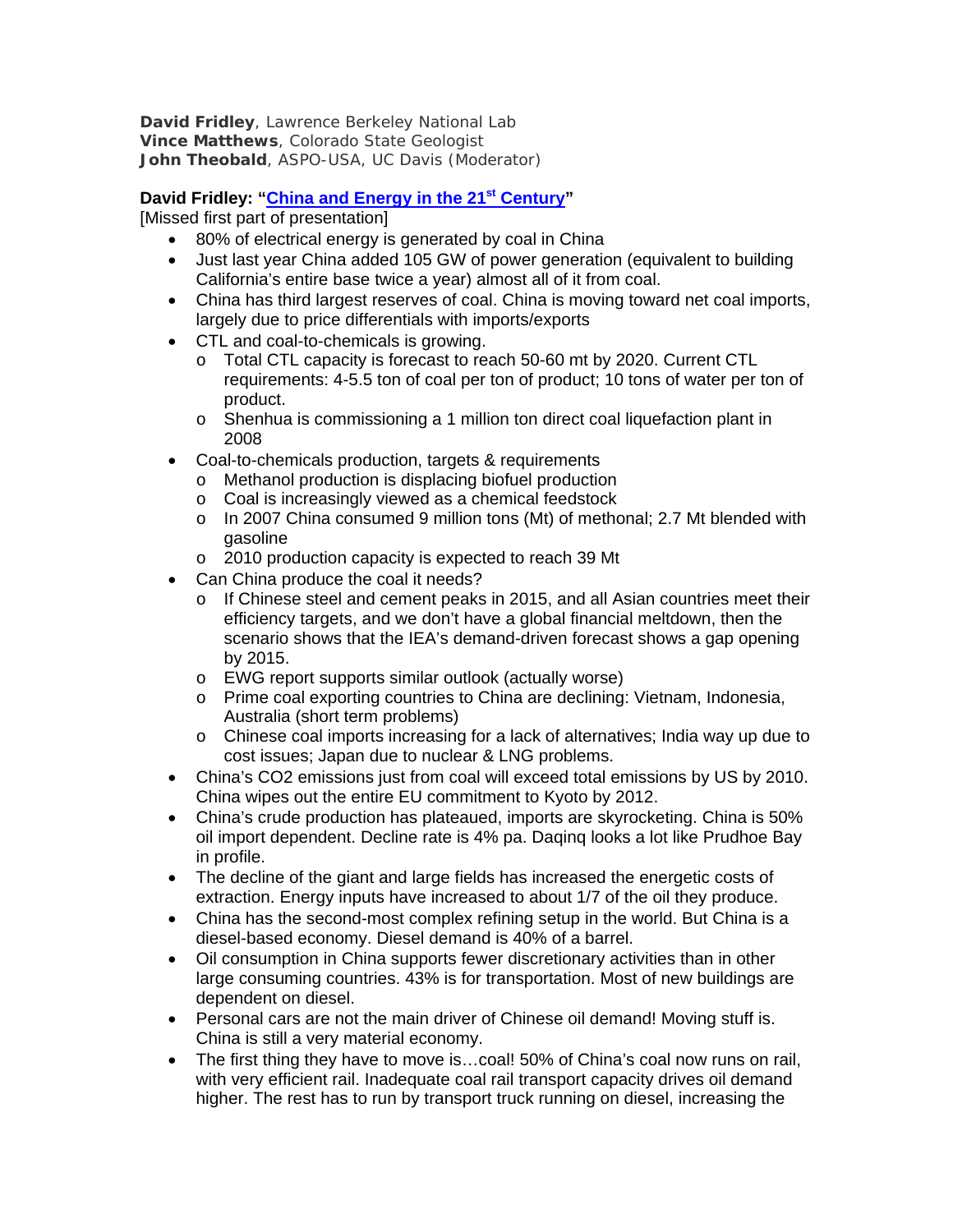energy needed for transport by 16x. This is also forcing transport for other goods to road transport.

- Subsidies for all fuels greatly exacerbate the problem.
- Ambitious plan to expand natural gas use relies heavily on imports. Spot cargoes coming in at \$22/mmbtu. They're now seeking new supplies everywhere, like Turkmenistan via pipelines through other "stans"
- China's coal soot is now the largest source of mercury deposition in California.
- Major explosion in cement and steel production has caused growth in energy demand to far outpace growth in GDP. China is now the largest cement producers in the world, and most of it is being used domestically. This offset their long-term decline in energy intensity.
- The loss of control led to imposition of new 2010 target of reducing energy/GDP intensity by 20%.
- Quotes from a Chinese official:
	- o "The model of economic development that we are currently pursuing is unsustainable."
	- o "China's current supplies of energy and natural resources are unsustainable"
	- o "China's environment is unsustainable"

#### **Vince Matthews: "China and India's Ravenous Appetite for Natural Resources – Their Impact on the US"**

- Population is driving growth, 1.3 billion for China vs. 1 billion for India and 0.3 billion for US
- By 2030, China is likely to pass the US in GDP. Average growth of 10.4% per year for the last 4 years
- World electrical consumption growth increased by 8 terrawatts in the last 10 (?) years, 2.7 from China.
- 2005: China opened 70,000 new supermarkets
- 2006: Became #3 car manufacturer
- Minerals:
	- $\circ$  China's share of world mineral production is #1, #2 or #3 of all major metals.
	- o China is #1 importer in the world of copper; they import about half of what they consume.
	- o Thefts of copper have increased all over the US. Increasing prices are the impetus; cost increased by 457% from 2003 to 2006.
	- o Iron ore: China is #1 producer in the world, and the #1 importer. Went from 1 to 300 skyscrapers since 2001.
	- o Price of scrap iron up 559% in the last five years
	- o Charts since 2003: [ASTOUNDING CHARTS of the price increases of all major metals!]
		- US molybdenum exports doubled; price nearly doubled.
		- Gold prices up 205%
		- Silver 367%…plantinum, palladium, etc….similar price increases.
- Coal: Spot prices for coal went from \$17/ton to \$37 from 2004-2005, although contract price in 2004 was \$24.4/ton…in 2007, \$29.75. This is a natural resources driven price inflation. This is not a normal inflation and shouldn't be fixed with monetary policy.
- Cement: China began importing cement in 2003, with consequent shortages in half the states in the US
- Cement producers: #1 China, #2 India, #3 US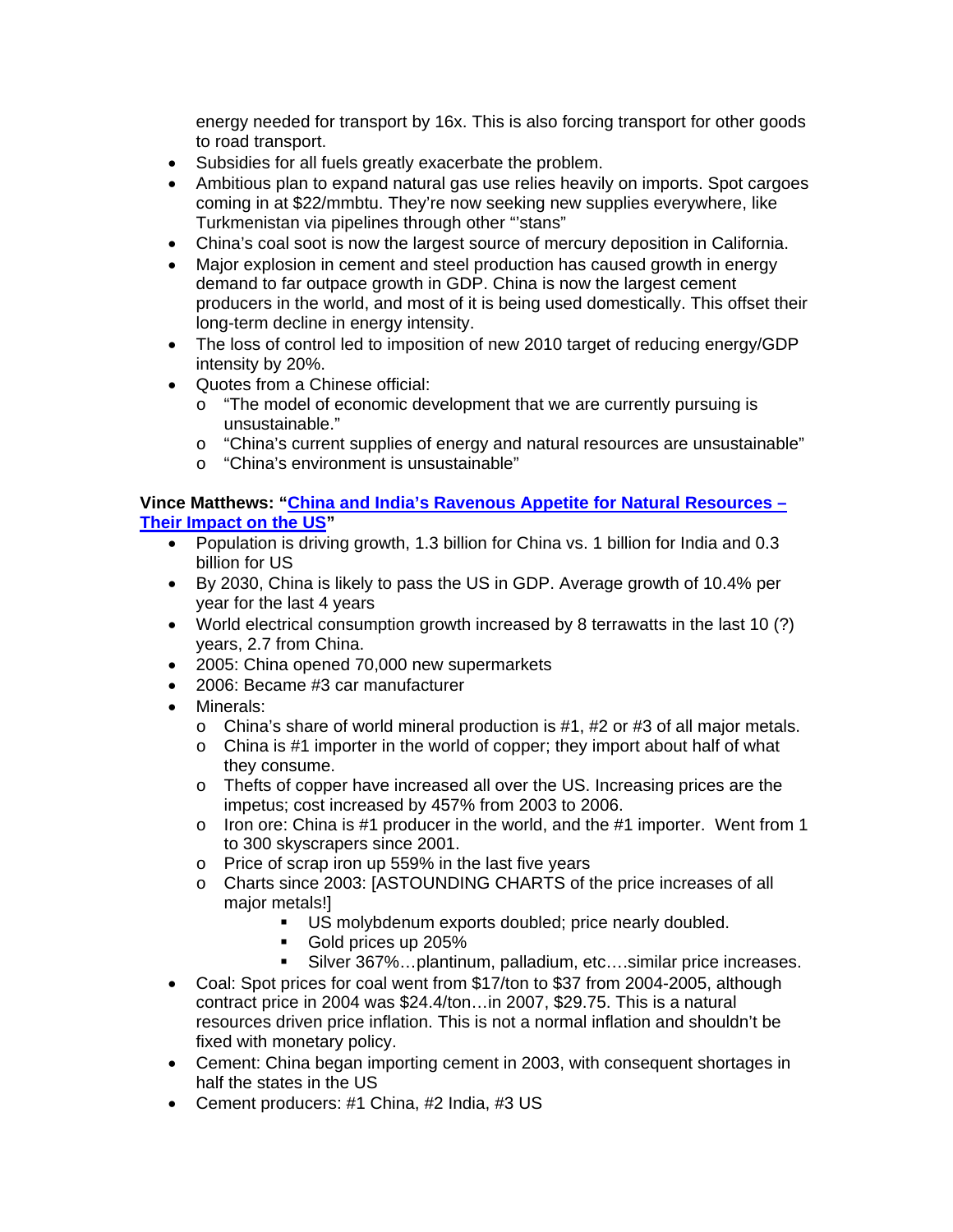- China is going around the world and tying up every raw material in the world, anywhere they can get it…buying mines, everything.
- 94% of US energy comes from traditional sources (coal, oil, uranium, nat gas). All have increased 200-400% in prices since 2003.
- Natural Gas
	- o China imports NO natural gas! US nat gas production has plateaued, we now import about 16% (?) of our usage.
	- o Nat gas consumption in the US declined from 1971 to 1985 due to various events and policy changes, then grew again as we attempted to replace coal with nat gas for electricity generation. We import about 4 Tcf from Canada…but Canada's gas production has been flat since 2000…and production in 2006 required 5000 more wells per year than in 2001.
	- o Domestic natural gas production vs rig counts: as rig counts have gone up, and with nat gas at the highest price in history, production *fell*…it's lower than 2000 levels now.
	- $\circ$  US nat gas production has been basically flat since 1995, but wells drilled went from 8,900 to 30,180 from 1995 – 2007
	- o Price of nat gas has tripled since 1999
- Coal consumption in China:
	- o Began importing in 2006. Prices went from \$38/ton to \$140/ton.
	- o India coal growth enormous as well
- China oil consumption: imports over 50%. India imports over 2/3, so does the US
- Nuclear:
	- o China and India are both dramatically increasing nuclear…India plans 17 new reactors in 7 years.
	- o US generates far more than any other country in the world.
	- o World's 439 nuclear reactors currently need 180 million pounds of uranium each year. We've been living off the stockpile we built since Three Mile Island and consuming old weaponized uranium.
- Oil shale (in Colorado) is being looked at again. The notion that oil shale is being blocked in the US is simply wrong. Open bidding was conducted, 20 proposals received, 6 approved. Companies were granted *free* access to the lands (without royalties) to begin production. 30,000 acres total granted for the six acres; equivalent to 60 billion bbls of oil. And yet, there isn't even an active permit to produce that oil.
- Alternative energy requires significant amounts of rare metals etc. [good chart]
- A 690 unit apartment complex in Beijing will use a huge ground source heat pump project.
- Overall impacts:
	- o Coloradans will suffer from effects of inflation
	- $\circ$  Coloradans may see increasing shortages of critical materials and pressure to produce raw materials and develop new resources.

# **Q&A**

- Fridley: China largely uses crop residues (corn husks, etc.) for home heating; wood gathering has been largely banned.
- Fridley: "Clean coal" is a complete oxymoron. US is going big with IGCC gasification process about 60% (?) efficient. Whereas China has gone with a supercritical process. Accordingly, there is no real cooperation between China and US to do carbon sequestration. CCC costs about 25% of the energy in the coal.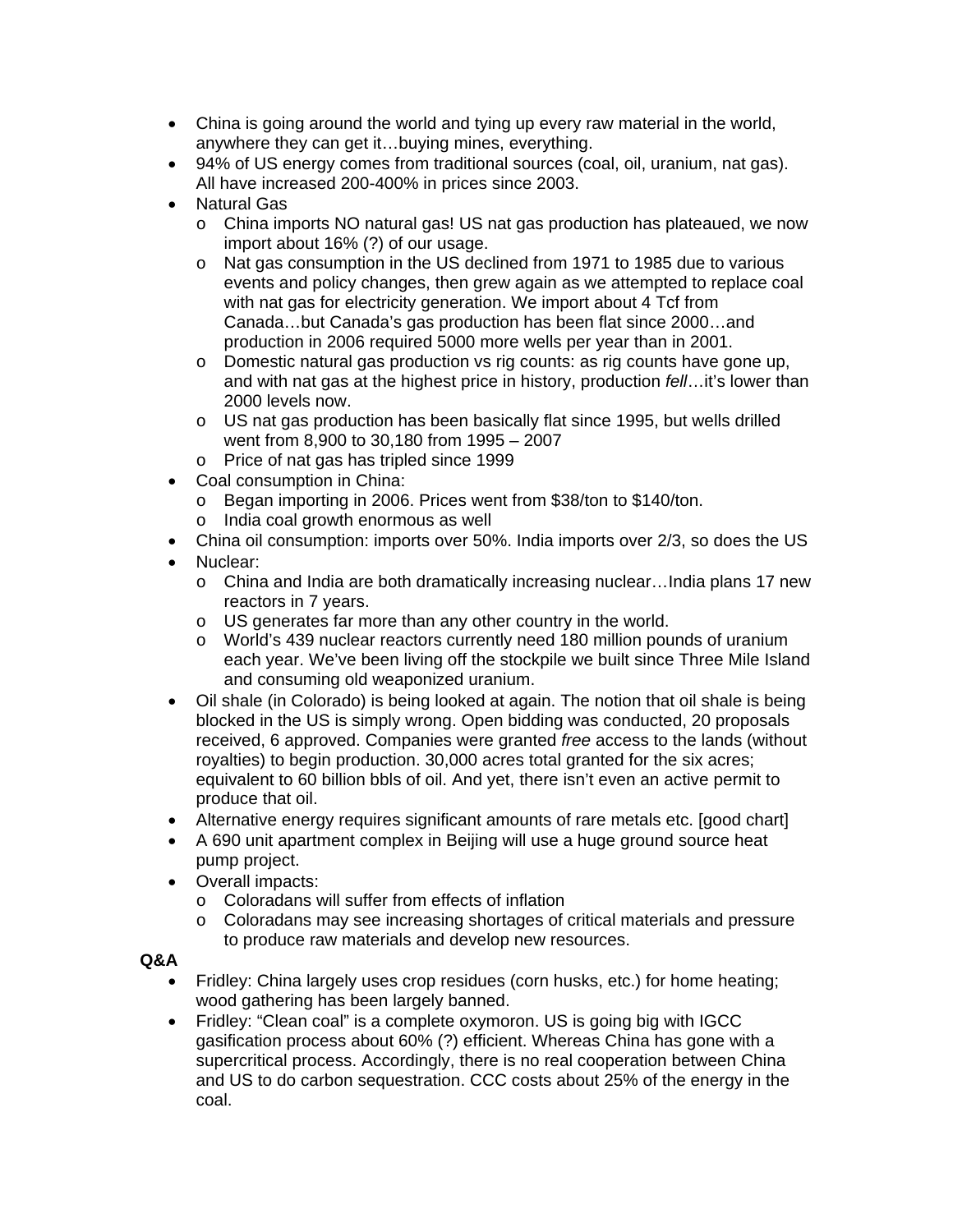- Matthews: What about lithium for batteries? Can't really get any useful information.
- Matthews: The claim that the cost of producing commodities falls over time is simply wrong
- Matthews: The increasing switch from high-Btu black coal to poorer grades of bituminous coal is a treadmill. Over half the mining claims in the US in the last three years were from foreign buyers!
- Fridley: 95% of China's coal production is bituminous.
- Matthews: Is cement traded across oceans? Yes, 22% of US consumption is imported.
- Matthews: Half of all copper ever produced is now in landfills. It's probably inevitable that we will eventually resort to mining landfills.
- Matthews: Shale gas in the Rockies is a serious treadmill; you have to drill more and more to keep production flat. Decline curves tail off rapidly after first production, and it costs a great deal more than conventional gas. If we stopped drilling for a year, production would tumble.
- Fridley: We are in competition with China basically everywhere for all natural resources. This is leading to conflicts like the one in Sudan. Conflict is brewing over access to resources in the South China Sea, between Vietnam, Philippines, etc.
- Matthews: China already controls 98% of the rare earth metals in the world. What they're doing is far beyond what the US is capable of. Their strategy is allencompassing and it will corner the global markets.
- Fridley: The US demand for Chinese products is not the primary source of China's emissions; more like 10%.
- Fridley: China has a bad data problem just like we do. Provincial governments have been feeding bad data to the central government; now that is changed and it goes directly to the central gov't so it's a little better now. New data is more discrete and hopefully will result in better policy planning now.

# **Robert Hirsch: Reflections on the conference so far**

- Terminology: "peak oil" implies sharpness, but really it's been a fluctuating world oil production plateau since mid-2004.
- Onset of decline of world oil production is the greatest problem, and the timing is uncertain. (Est. 3-5% pa)
- Careful attention to small numbers is important!
	- o 5% decrease in US oil Recession (1973)
	- o 1% of world oil consumption is huge: ~860,000 bpd
	- $\circ$  3-5% changes in oil production cannot be identified as true trends until years later, because the plateau is that bumpy.
- Time frames
	- o Production decline will likely start in 2-5 years, but worldwide physical mitigation will require maybe 20 years.
	- $\circ$  A precise forecast of the decline point is impossible but not critical to planning & early action.
- Consider where you have your money, and how you will adapt in your personal life: personal, business, national, int'l.
- The meltdown in the stock markets is prototypical of what will happen when peak oil consciousness hits the public. It is not realized yet! The bad things that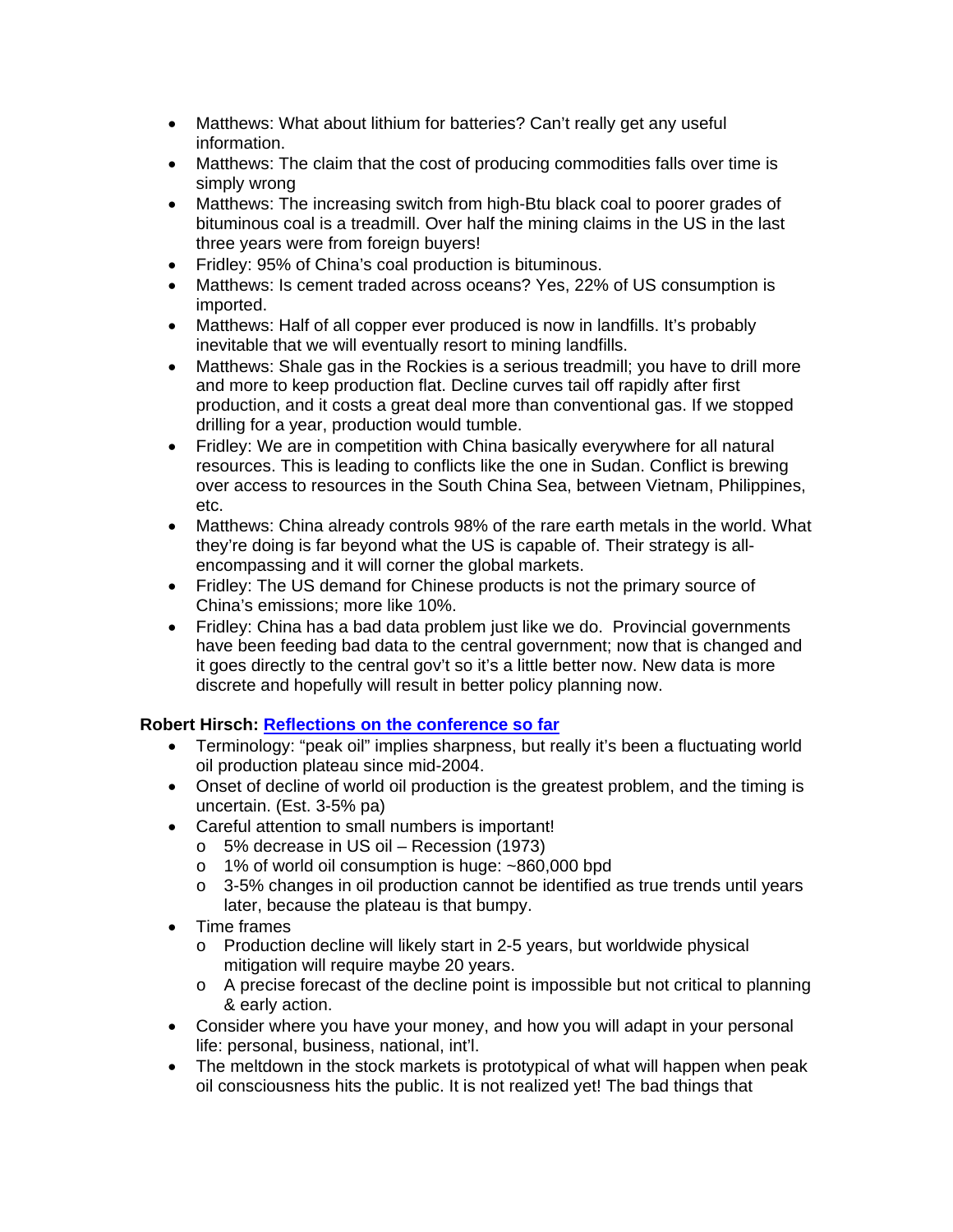happened last week will happen again, only worse, because there are no quick fixes to the problem!

- One-liners:
	- o "Willful human blindness" really describes the problem we have communicating this stuff with decision makers.
	- o Talk about discussing peak oil and global warming in the same way isn't really quite right. When people are losing their homes, cars, etc., people will be screaming for a fix *right now.*
	- $\circ$  "Peak roads" We probably have enough roads now, but think about going up against the road-building lobby and associated special interests!
	- $\circ$  "The proactive choir" That's us at the conference. As we try to convince people, follow the KISS principle! Keep it simple, and don't mix the message with other things.
	- o Point was made that panic is probably necessary to inspire real action. As distasteful as that idea is, it's probably true.
- On the issue of rates of change, we should start doing some calculations...how long does it take to build new CTL plants, etc? The more you look at it, the more you see that the problem will outrun our efforts.
- This shock will have widespread effects. It will severely impact state & local budgets, further impacting services like fire and police.
- With all the other pressing problems like Medicare and SS, how do we get people to focus on peak oil?
- Denial...Faith in technology...Faith in government...these things stand in the way of getting the message out.
- "biggest robbery in history" re: African oil production Yes, we contribute to African misery by consuming their oil, but we also have "The biggest wealth transfer in history" under way as we send trillions of dollars overseas for oil.
- Kudos to the organizers of the conference!
- Don't think of this as an energy problem! It's a liquid fuels problem! We can't start running cars on PV panels right now, but in the near term, we have about \$50- 100 Trillion of investment in the existing fleets of vehicles and ships! We have to keep that stuff running or we're going to have total anarchy. We need to have substitute liquid fuels regardless.
- Re: environmental problems of hydrocarbon production. Don't think about the world of the past. Think about the world of the future. What compromises can we make? We will have to save ourselves and prioritize environmental protection. We're going to have to be pragmatic above all.
- The transition will spell enormous opportunities for those who offer solutions, who will prosper amid the coming miseries.
- I would love to see a politician, or a president, who will tell the straight story. But when it's said, people will freak out, so it has to be said along with a *plan* to get us out of the problem. Or we could see the kind of chaos we saw in 1973 when OPEC cut us off.
- People have been staying politically neutral about energy and that's important; it can't be a partisan issue.
- This is not the end of the US. This is not going to be like the end of the Roman Empire. I have not lost my optimism. We are going to come out on top (after a difficult period of adjustment) because we're Americans, and that's what we do.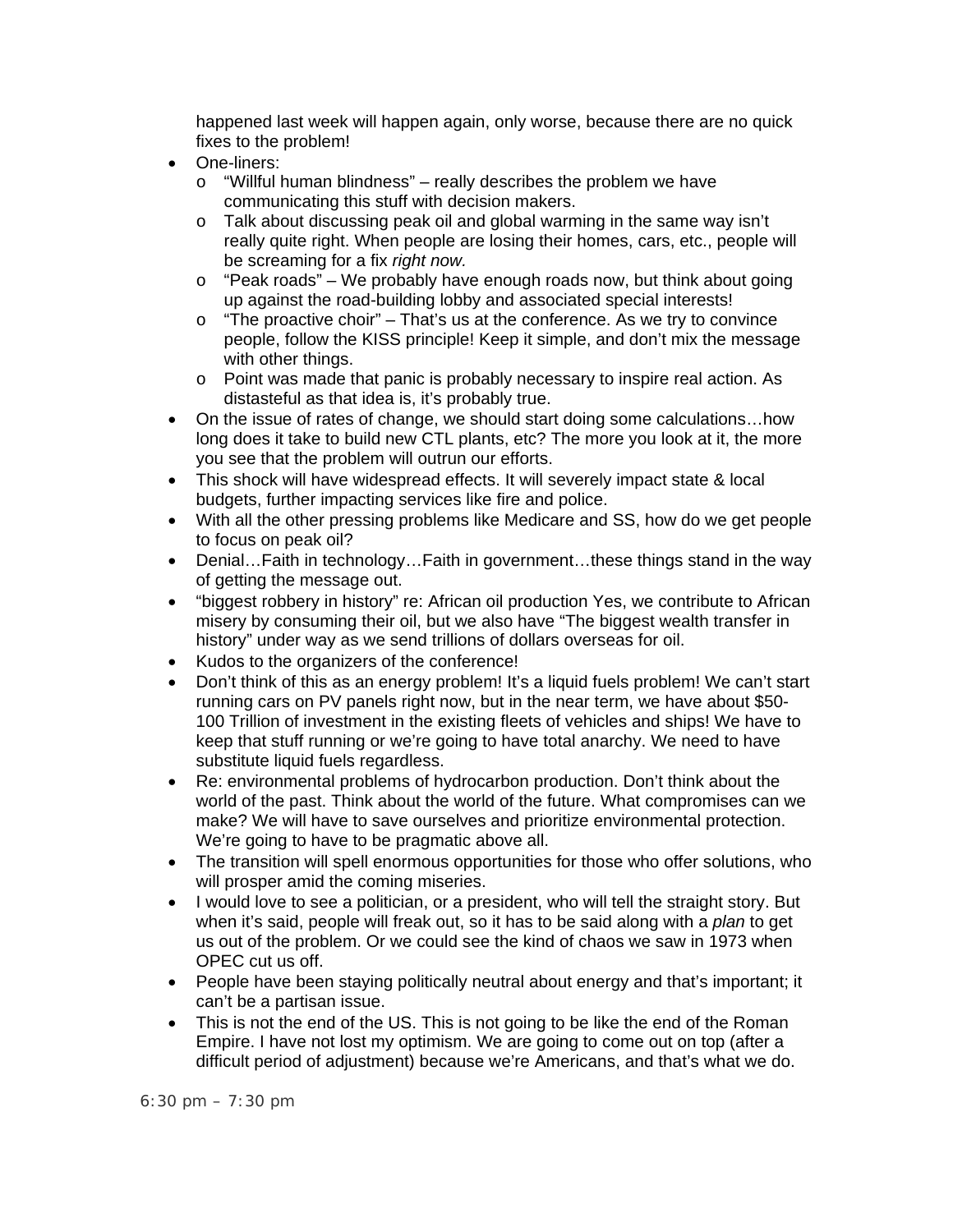# *Visions of a Post-Peak Oil Future*

Panel discussion

**Denis Hayes,** creator of Earth Day, founder of the Bullit Foundation **James Howard Kunstler**, author of *The Long Emergency* and *World Made By Hand* **Randy Udall**, co-founder of ASPO-USA

**Richard Brenne** (Moderator)

[This was a nearly impossible session to take notes for…the jokes went by quickly…but I did my best.]

- Brenne gave a hilarious and ironic introduction to the panel.
- Could Kunstler's apocalyptic visions come true?
	- o Hayes: Yes, and the financial market meltdown is a prelude. Only with radically different leadership could we avoid it. A combination of other countries mobilizing to address the threat, coupled with a great flow of venture capital, could potentially make a difference in averting it. With the right advisors, Obama could succeed in making a difference.
	- o Udall: How many of the members of Congress are lawyers? 4/5? Every once in a while we have a great president, and even McCain could be a great president. You need to have hope as a companion rather than fear.
	- o Kunstler: The long emergency is only one scenario; there are others. I just wanted to come up with a vivid description of what life might be like in the future.
- What are the other things peaking you're concerned about?
	- o Kunstler: Well, peak women my age…and this isn't the place to go looking for them!
	- o Udall: Well there's impotent and "Aspo-tent"
- Are we nearing peak stupidity?
	- o Kunstler: We're good at measuring things but not so good at doing something about them. Especially in the environmental community, there is a problem with "techno triumphalism" or "techno grandiosity." The idea that we can conjure up solutions…the idea that we're entitled to an orderly transition to the future.
	- o Hayes: Well we were certainly much more stupid in 1998, when oil prices were so low. We were stupider yesterday, when oil was \$27 cheaper.
	- $\circ$  Kunstler: It ought to be obvious that the airline industry is dying, and we have to restore the rail system asap, or else we're not going anywhere.
	- o Denis: Hell if the Italians can do it, the French can do it (Kunstler: the Bolivians do it!), the Chinese can do it, then we can do it!
- Richard Heinberg's new book is called *Peak Everything*…let's talk about the order of things you're concerned about peaking.
	- o Udall: Energy, courage, and time ("Kind of a haiku of where we're at right now.")
	- $\circ$  Kunstler: at the TED conference, the winner was this idiot who did a presentation about flying cars…right out of Popular Science 1953. The most preposterous thing you've ever heard in your life…that's what the Silicon Valley geniuses thought the future would be all about…it was very demoralizing.
- Brenne ([what was that question??]...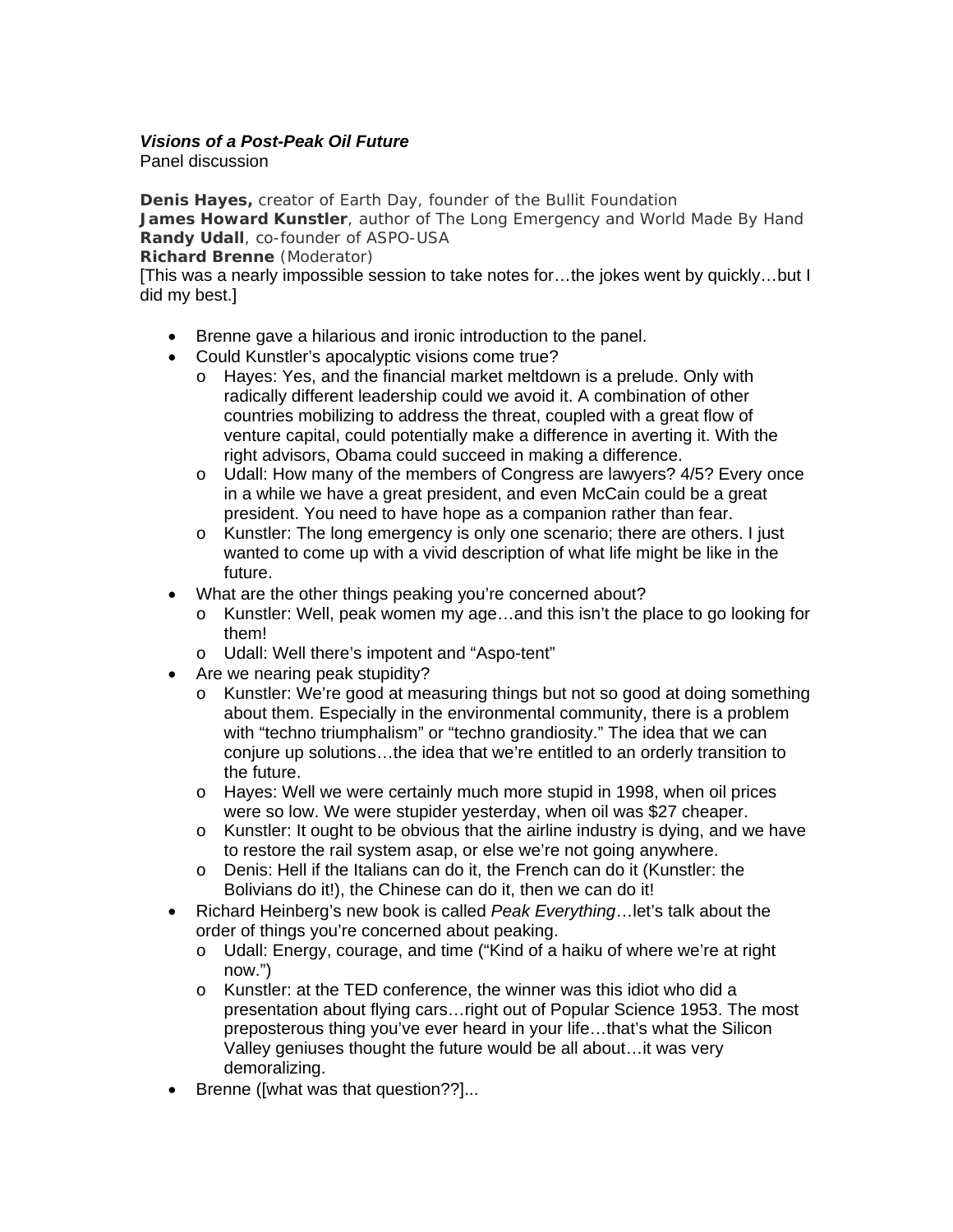- o Hayes: the opposite of TED would be DE(b)T…between all the forms of national debt, when we refuse to tax ourselves, when our debt is 5x our GDP, options for the future are limited.
- Oil, natural gas, coal, and uranium…is that the order of things to be concerned about peaking?
	- o Kunstler: Yes, but this is basically a liquid fuels problem.
	- o Hayes: Energy isn't anywhere near my top peak worry. I know how to solve the energy problem…that's easy compared to racism, religious bigotry, water shortages, the loss of topsoil…those are really tough issues.
	- o Udall: Peak oil just punctures everything; it augurs a new era. It could be tragic or it could be a glorious time. Thank God this banal 30 years is over. We should welcome and celebrate peak oil in our lives.
	- o Hayes: When you throw coal and uranium into the mix…if this were a different type of group, and you asked them which issue is their top concern, they would say climate. Iran has a very sensible approach to their long-term energy survival by pursuing nuclear. The problem isn't the scarcity of coal and uranium, it's the *abundance* of them!
- From the localized "London fog" of coal smoke, up through the larger problem of acid rain, up to climate change which is clearly a global issue. Are we at the point where all of these problems are global, not national, and we have to think of ourselves as citizens of the Earth?
	- o Kunstler: that's a sweet sentiment, but it's wrong. The world isn't flat, it's ever rounder, and we're going to be retreating into our various corners. We're fooling ourselves if we think we're going to have a worldwide Kum-ba-yah and a festival of worldwide cooperation.
	- o Hayes: Worldwide, people are building networks in which boundaries are irrelevant, and global communities around certain things are tighter than physical neighborhoods. We must resolve bigotry and racism if we are to solve our problems. The great successes are local; fighting a freeway through town, etc. But against the combined might of all these energy industries, auto industry, etc., we have maybe \$100K total on our side, yet we can still win our objectives in Congress, because we're right.
	- o Udall: A lot of the achievements we made in the 60s and 70s were made possible by coal and cheap oil. We must recognize our debt to cheap energy and food, or we're doomed. We have 4 million Chinese underground today in pursuit of the black rock that would be the road to prosperity. We can't go forward without recognizing our indebtedness to all forms of energy.
	- o Hayes: The entire science of ecology is about how you get energy in the most effective way, from photosynthesis to higher primates and everything in between. If we have an attractive future, it's information dense, it makes use of abundant renewable energy…maybe the fuels of the past are transitional bridges to the post oil and gas world.
	- o Udall: Flows are different from fuels. Half of us wouldn't be alive without natural gas made fertilizers. The future belongs to flows, efficiency, and conservation…but we can't go there until we recognize how we got here. We won the wars because we had more domestic oil than they did in Germany, etc. We've always had a land ethic in this country; we've never celebrated the value and beauty of energy, and this is a mystery because it's part of our genius.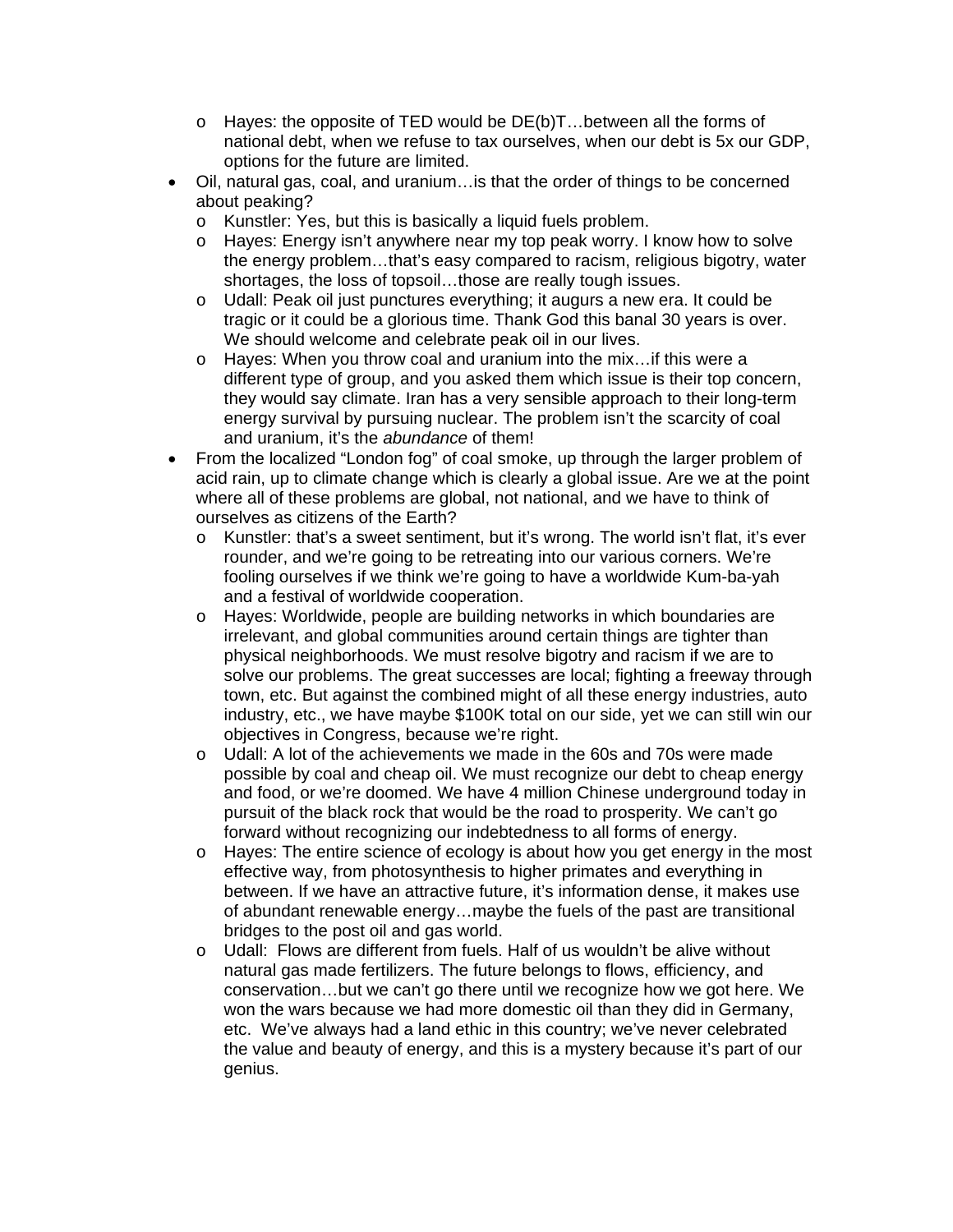- What metals are you concerned about peaking? At current rates of consumption, we have basically less than 25 years' supply of most of the important metals. Does that concern you?
	- o Hayes: Yes. Gold is basically a storehouse of value.
	- o Kunstler: My book isn't an 'end of the world' book, it basically describes a discontinuity to interrupt our assumptions and extrapolations about the direction that things are going. We're going to have to make do with less of that stuff. But I certainly believe we're going to persevere.
	- o Hayes: What we got out of these stocks of energy is 6.3 billion people moving up almost inevitably to 9 billion people, but at that level, the access to metals, foods, etc is much more limited than it would be if we had 2 billion people. But the world isn't necessarily better off at 9 billion than it would be with 1.5 billion people.
	- $\circ$  Udall: We may go back to 1.5 billion, but the journey may be fascinating, or bleak…it remains to be seen.
- Could we actually have a water infrastructure to support 9 billion people?
	- $\circ$  Udall: I don't think that's the most important limit. I would argue that food is the key limit. Water is cheap and isn't the most important limit. Grain production is key, and is the source of the water limits.
	- o Hayes: If you depend on a finite supply of water, and you're growing exponentially, you've got some serious, albeit localized, problems.
- What if the limits to all these things turn out to be bell curves.
	- $\circ$  Udall: We're living in a strange, bizarre, amazing moment where we live like gods and goddesses…it's a moment.
- Kjell Aleklett thinks we might be at peak democracy…
	- o Hayes: It depends on how things devolve from here. If we have selfcontained and self-sustaining urban villages, we might actually have a good story for real democracy in the future. I'm interested in a principled, constitutional democracy that is removed from such forces.
- Are peaks symptoms of a more fundamental problem?
	- o Kunstler: Some people didn't like the supernatural bit at the end of my book, *World Made By Hand*. The point is that our beliefs about reality, our consensus, would yield to something more magic and an apprehension of a more supernatural reality outside of the bounds of life as we know it. The biggest problem we have is constructing a coherent consensus about what reality is.
	- o Udall: So who is offering this new narrative?
	- o Kunstler: To me, this is like the 1850s, which preceded the last great convulsion that America went through, when all of our beliefs and conventions fell into disrepair. The Whigs vanished almost as fast as AIG. The Democrats were the party of slavery. The leadership of the 1850s was made of empty cravats, and into this void stepped a lawyer with a clarifying rhetoric that defined the convulsion that was going on…and that's sort of where we're at today. I want to redefine and re-brand the Republican Party as "the party that wrecked America."
- England didn't abolish slavery until we had abundant coal…Energy is key to overcoming these issues.
	- o Udall: Ingenuity will substitute for energy.
	- o Kunstler: We've reached peak crybabies.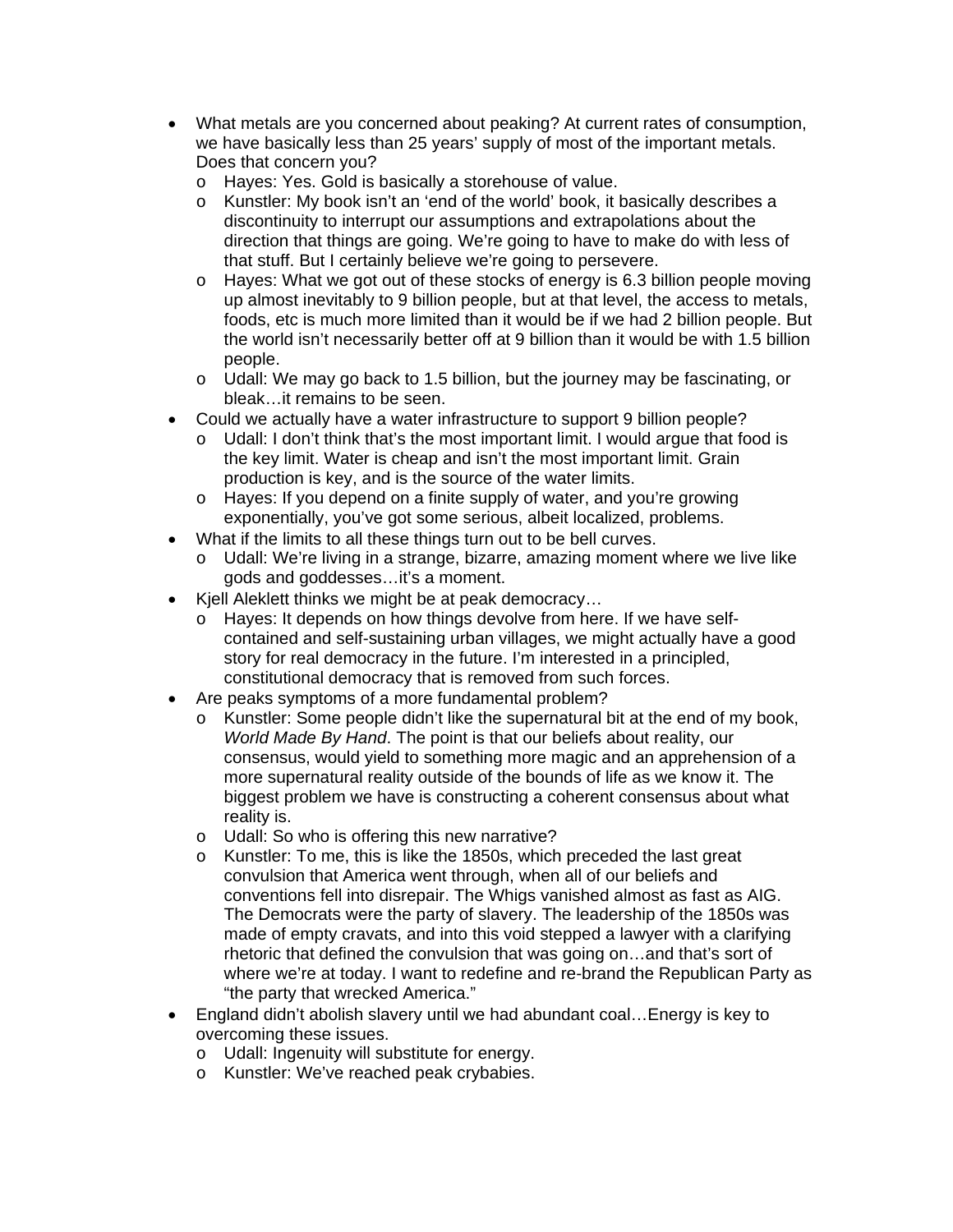- o Hayes: There are little chances for profound change in our polity. [Stories about Johnson & Nixon…] I think the Enlightenment was of crucial importance…
- o Kunstler: Don't be surprised if all of that yields to the reality of what will happen to us.
- o Udall: We had elements of paganism, naturism, etc…
- Is peak oil the best gateway to understanding the problem of resource overshoot?
	- o Kunstler: it's a bitch-slap upside the head: "Yo, wake the fuck up!"
	- o Hayes: I don't think people have ever had a better connection to reverence for nature than today. Pre-Enlightenment, it was all about witch hunts and craziness…
	- o Udall: We've got a lot of that now…
	- o Brenne: There seems to be an agreement between Islam, Christianity and Judaism that none of them can share an Enlightenment at the same time.
- (They all join arms and sing Kum-ba-yah)

# **DAY 3 – TUESDAY, SEPTEMBER 23, 2008**

*8:15 am – 9:45 am*

# *Fuel Substitutes: Reality Check on the Prime Candidates*

**David Hughes**, Canadian Geological Survey (ret.) **Andy Weissman**, Editor-in-Chief & Publisher, Energy Business Watch **Robert Rapier**, Accsys Technologies PLC **Steve Andrews**, Moderator

# **David Hughes: "Coal: Some Inconvenient Truths"**

- [Some good quotes]
- Something about how we've got a turkey syndrome going here: Turkeys get three squares a day, a nice warm place to sleep, and everything seems to be going just fine…until Thanksgiving.
- China has been building a coal plant each week….They will have 5000 more over the next 6 years. India 200 more over the same period
- In US, 28 coal plants under construction...more in Europe. Seaborne supplies are tight, and prices have doubled in the last two years
- History
	- o Chart of phenomenal reproductive success of the human race since 10,000 BC
	- o Population and energy consumption since 1500…extremely high correlation
	- o World energy consumption is up by 190% in the last 40 years
	- o [Great charts on energy growth by region and fuel type!]
	- $\circ$  Per capita world energy consumption is up 761% since 1850. The average world citizen consumes as much food (?) as the average person in 1850, but uses 2.5x more energy
	- o Coal is 2/3 of the total remaining hydrocarbon energy.
	- o 28.6% of the world's primary energy consumption in 2007, second only to oil…Lowest cost heat source.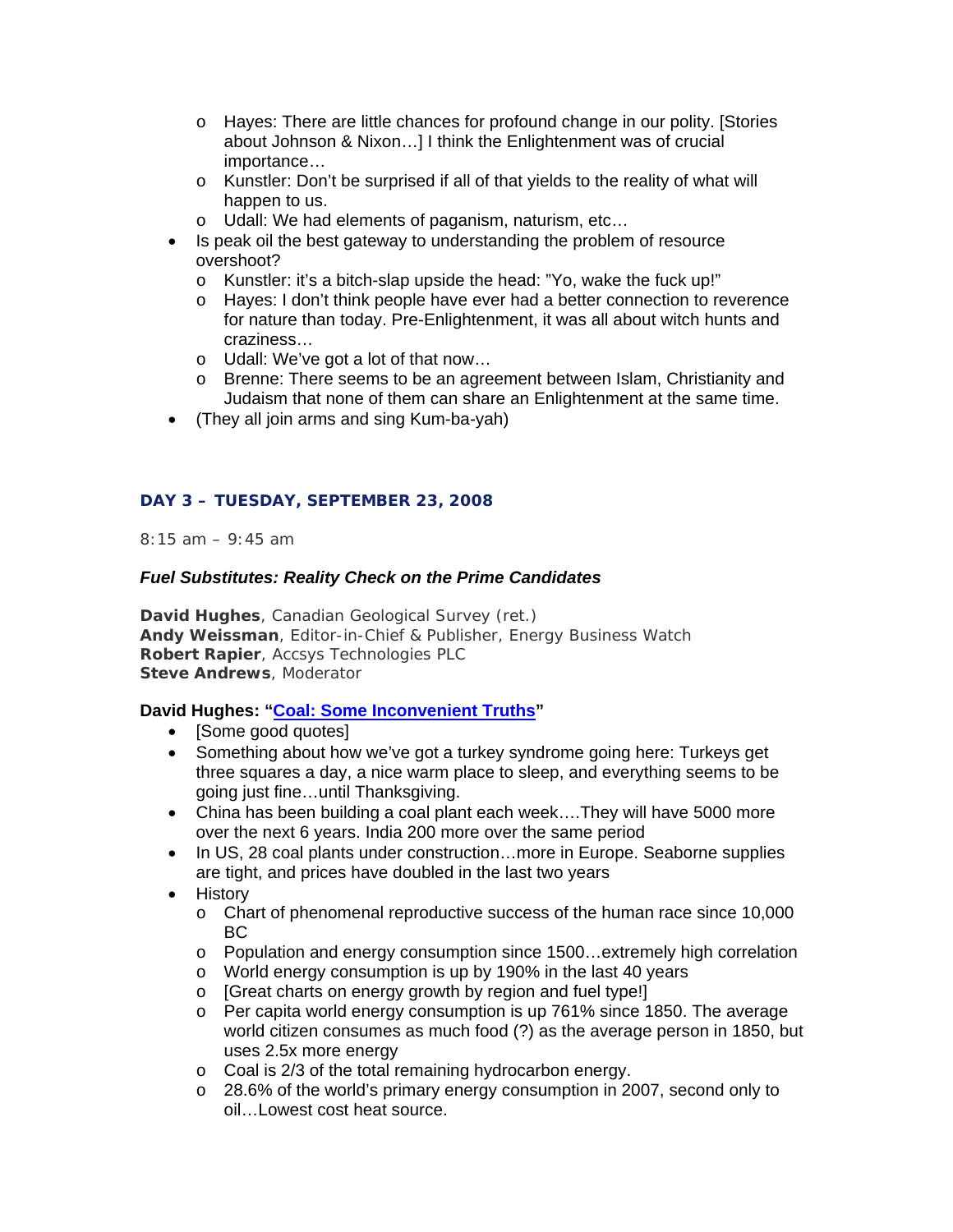- o Double the carbon footprint of gas using conventional technology….clean coal and reduce emissions almost to that of gas
- o Total world coal consumption since 1850 has been straight up…90% of the total was consumed since 1910
- o Enormous world consumption of coal since 1980s
- $\circ$  On a Btu basis, 57% of the hydrocarbon energy we used in 2007 was coal
- o Middle East has no coal!
- o Price of hydrocarbons:
	- Oil: \$16.15/Gj
	- Gas: \$7.61/Gj
- o By energy content, peak of coal was 1998, even though tonnage is going up, due to the lower energy content of Powder River Basin coal. US now imports about 30 million tons/year from Columbia
- o Net US coal exports: 20% of production in 1981, now about 3%
- How much coal is there? Quotes from US National Academny of Sciences, June 2007
- EWG report from 2007 suggests global peak of coal in 2025, China peak in 2020.
- Uppsala forecast of 2008 says peak will be around 2030
- According to Dave Rutledge (of CalTech), we have 4.7 Tboe fossil fuels (oil, gas coal) and 90% of it will be consumed by 2076. Does not believe that there is enough recoverable carbon to meet the lowest IPCC projection on emissions ("production constrained projection").
- EIA electricity growth: World: 92% total increase 2005-2030. Coal up 115%, nat gas up 145%, hydro and renewables will contract in market share
- 57% of US electricty generation will be from coal by 2030
- 90% of our generation capacity since 1990 is from gas, but in the future will be largely coal
- What about "clean coal?"
	- o CO2 can be reduced by 25%, with 99% reduction in Sox, NOx, and 90% in **Mercury**
	- o The most efficient technology is ultrasupercritical (USC) combustion at 43.5%, compared to 34% for a '60s era subcritical plant
	- o Denmark is the world leader in ultrasupercritical plants
- Challenges with CCS…
	- o MIT study 2007, "The Future of Coal": Capture of emissions typically requires about 23-37% of the capital cost, depending on the type of plant. IGCC is the cheapest.
	- o Best tech with heat capture vs IGCC with CCS
	- o USC: 43.3% efficient
	- o USC with heat capture: 70% efficient
	- o CO reduction vs Old Coal with Best tech /HC: 51% efficient
	- o IGCC: 38.4% efficient
	- o IGCC with CCS: 31.2% efficient
	- o CO2 reduction vs old coal with CCS: 85%
- Proponents of CCS often assume there is no energy problem because of the belief that coal is so abundant
- Scale and complexity of CCS...Vaclav Smil quote from Nature, May 2008…"Beware of scale!"
- Managing carbon and global warming by energy intensive and complex means such as CCS, and uncontrolled geoengineering experiments with Space Shields,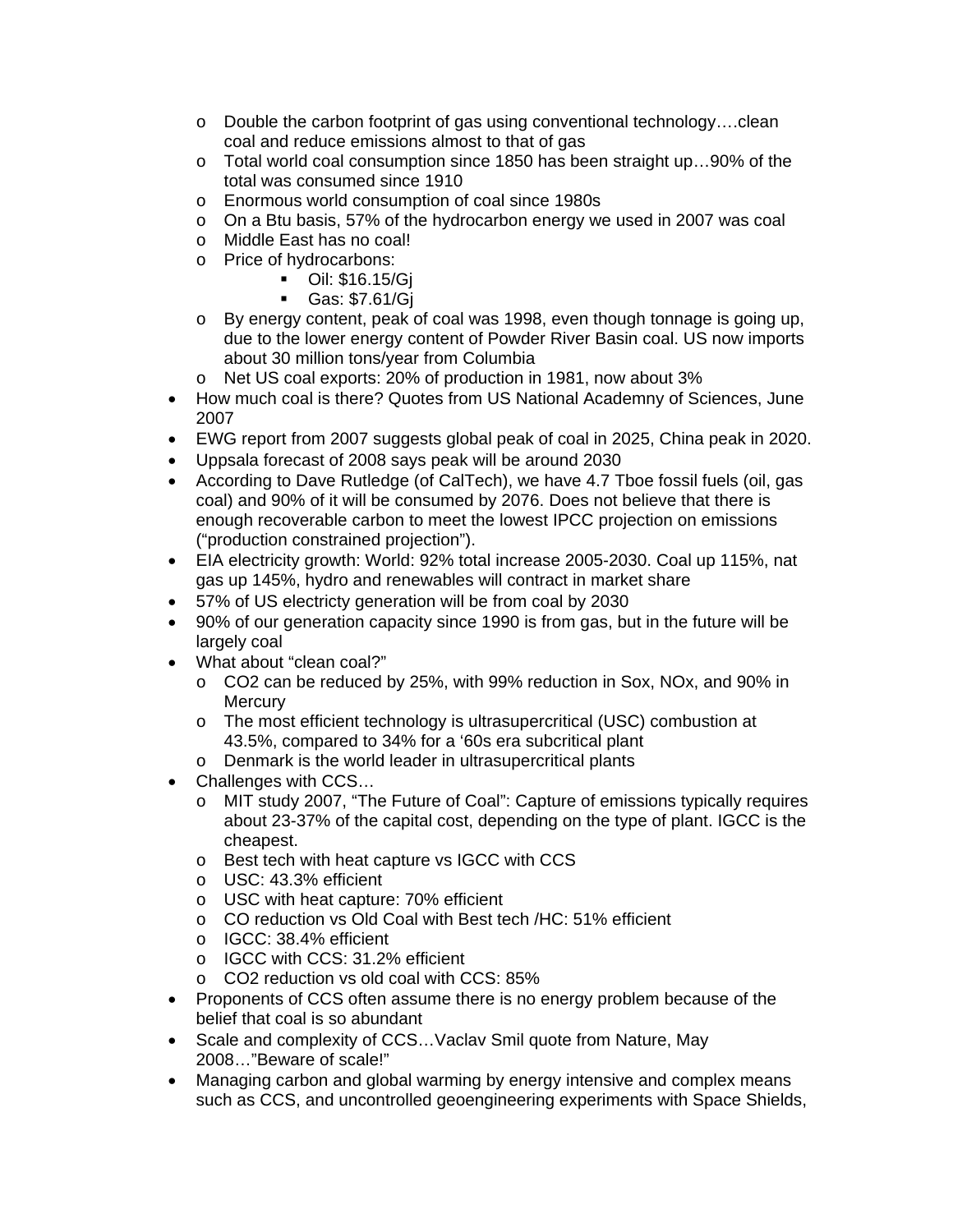seeding the atmosphere with sulphate crystals, and seeding the oceans with iron filings only compounds and exacerbates the energy issue.

- China will top out around 1.4 billion people by 2030...India will go to over 1.5 billion by 2030, to become the world's most populous nation
- Per capita, Canada is the worst energy consumer, Europe is less than half of US per capita
- China will be the world's top energy consumer by 2030
- World pop in 2030 will be over 9 billion, plus adding as many cars as we added people in 2007.
- Total per capita energy consumption in 2030…65x as in 1850, 89% of it nonrenewable, almost all of which will peak in the first half of the century
- "Anyone who believes exponential growth can go on forever in a finite world is either a madman or an economist." -- economist Kenneth Boulding, early 70s
- "The term 'sustainable growth' is an oxymoron." Albert Bartlett, 2000
- Joseph Tainter 2006 *Sustainability, Resilience, Complexity and Collapse*
- Ever increasing complexity is one problem-solving solution to a sustainability, provided the resources are available to pay for it – both in financial and energy terms. Eventually though, it leads to collapse.
	- o The Sustainability Game (Tainter 2007)\_
	- o Complexity…"The party's getting close to last call"…declining EROI
- Crucial questions:
	- o Will we think our way down to resilience, or will we keep our pedal to the medal to collapse?

#### **Robert Rapier: "Biofuels: Facts and Fallacies"**

- Currently works on wood acetylation technology to impregnate softwood with carbon to make it as strong as steel and other building products, making it a carbon sequestration technology.
- Has written about 150 essays for The Oil Drum and hundreds more for his blog
- The biofuel contenders: Ethanol, renewable diesel, misc. [e.g.,methanol, butanol, etc.], algae, anything-to-oil, etc.
- Corn ethanol: sets up a food vs fuel crisis, and essentially is a jobs program for the Midwest. But it's just a bridge fuel…unfortunately it's a bridge to nowhere and we should say "Thanks but no thanks" [Deft, oblique reference to Palin's political statements]
	- o We have single oil refineries that out-produce any corn ethanol producer
	- o By subsidizing ethanol we're really subsidizing fossil fuels [!]
- Can the US emulate Brazil?
	- o Sugarcane ethanol is keyed on the bagasse waste, which is a good fuel for boilers to make the ethanol (in the US we use it in animal feed). For tropical countries, sugarcane ethanol works. But it's a solution for them, not for the US.
- Cellulosic ethanol…we've been working on it for 40 years. Serious logistical problems. o A small (50 mgy) cellulosic ethanol plant would consume a small forest of trees
	- every year
- Ethanol from biomass gasification
	- o It's really pseudo-cellulosic ethanol
- Diesel
	- o Biodiesel is an alkyl ester, not a hydrocarbon diesel
	- o Green diesel is gasification/FT process with any biomass, or hydrocracking to use waste oil via hydrocracking to make a true hydrocarbon diesel.
- Misc contenders
	- o LS9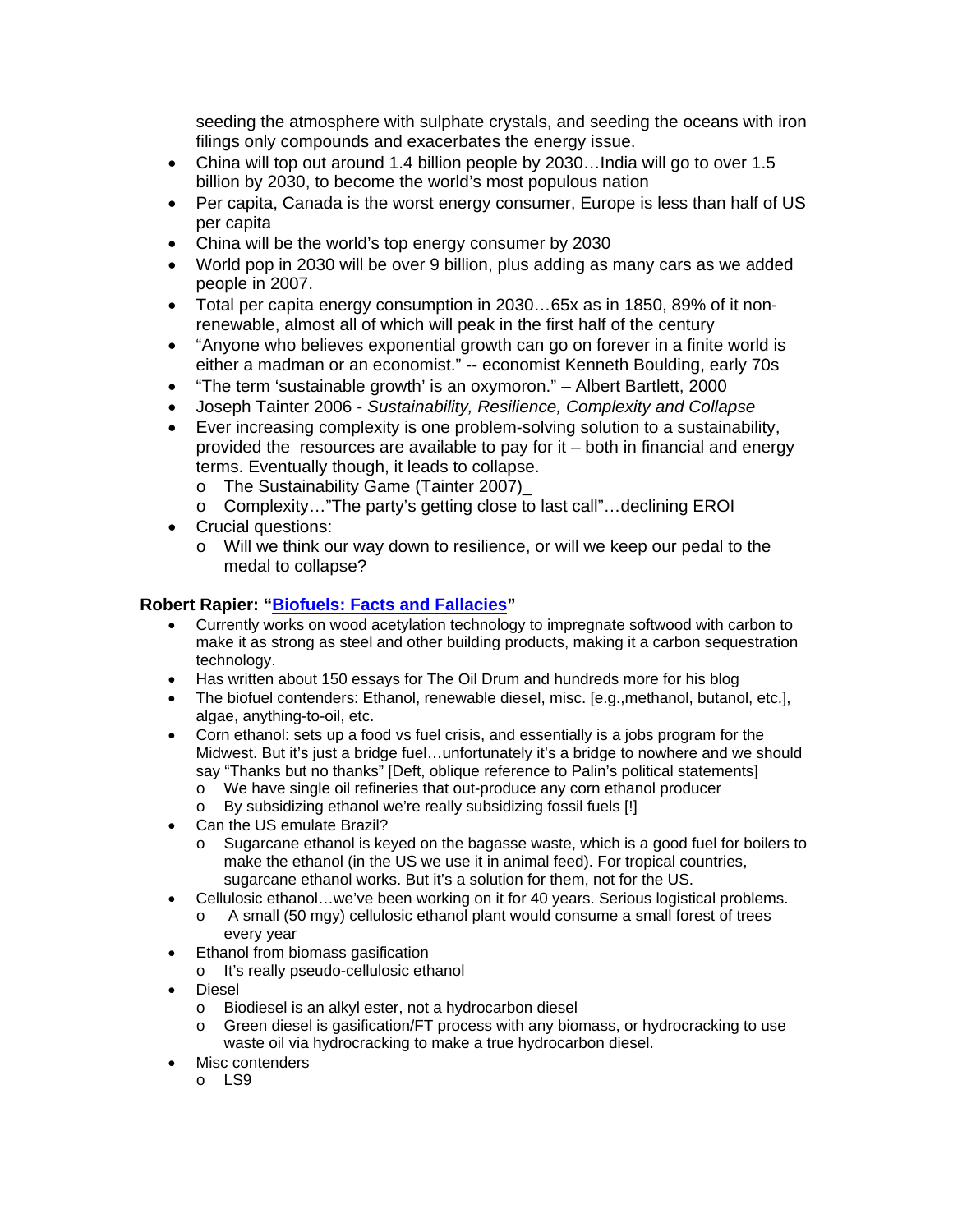- o Di-methyl ether…methanol produced from syngas, converted to DME, which can be used in gasoline or diesel engines
- o Butanol is an industrial chemical produced from propylene and synthesis gas. Biobutanol is produced via the acetone --> butanol --> ethanol process. Commercial production via this route is not viable
- **Contenders** 
	- o Our most pressing problem is energy storage, because it enables all the renewables.
	- o Various fuel options… [dense slide]
- Can we emulate Brazil?
	- o Oil usage in Brazil is still 90% of Brazil's energy needs. Annual oil usage in Brazil is 4.3 barrel per person; ethanol, 0.4 per person!
	- o To be like Brazil, the US would have to quadruple its oil production or cut consumption by 75%
- The thermal depolymerization (TDP) story
	- o *Discover* magazine had a gushing article in 2005 that was basically sci-fi…costs turned out to be much higher in 2006 update
	- o Hard to scale from the lab to the commercial
	- o Claims about ethanol are similarly overblown
- Algal Biodiesel
	- o Algae could produce 15,000 gals oil per acre per year (1998)…
	- o Biodiesel costs make it a far-fetched reality…comparable to retrieving the trillions of dollars of gold that are dissolved in seawater
- Techno-hustling: algal biodiesel investing hype
- Where politicians fail
	- o By misleading the public ("we can be like Brazil")<br>o By changing energy policies every year, lack of lo
	- By changing energy policies every year, lack of long-term planning
	- o Lack of political courage
- **Solutions** 
	- $\circ$  Cease the delusion of "cheap gas for everyone". Need a frank discussion with the public! Increase fossil fuel taxes…rebates, income taxes to make it revenue-neutral
	- o Encourage energy conservation
	- o Encourage alternatives
	- o Encourage mass transit
- Stop waging war with the oil companies; they have the experience!
- Encourage behaviors that reduce energy consumption, including rebates for solar hot water (SHW), fuel efficient cars, etc.

**Andy Weissman: "Time to Stop Playing Russian Roulette with the U.S. Economy – Urgent Need for a Realistic Strategy"** 

- Electricity & gas crisis could be just as severe as oil. All of our energy costs could go to parity (or a premium) compared to oil.
- Global LNG prices already near parity with oil. Spot prices already near parity this winter. Prices could go lower in '09 and '10 with increased LNG supply, but premium likely by early next decade.
- Demand could far exceed supply, far beyond EIA estimates, even in status quo scenario…EIA severely underestimates likely demand…projects little or no yearover-year growth! More likely, increase at least 3 Tcf/yr. Cancelling of coal-fired power plants in the last 24 months locks in the likelihood.
- Adverse impact of rising grid prices on US economy could be severe ...half trillion a year shock to the US economy
- Natural gas demand could explode in the next decade
- Demand is set to spike starting right now, but it takes years to get ready for that…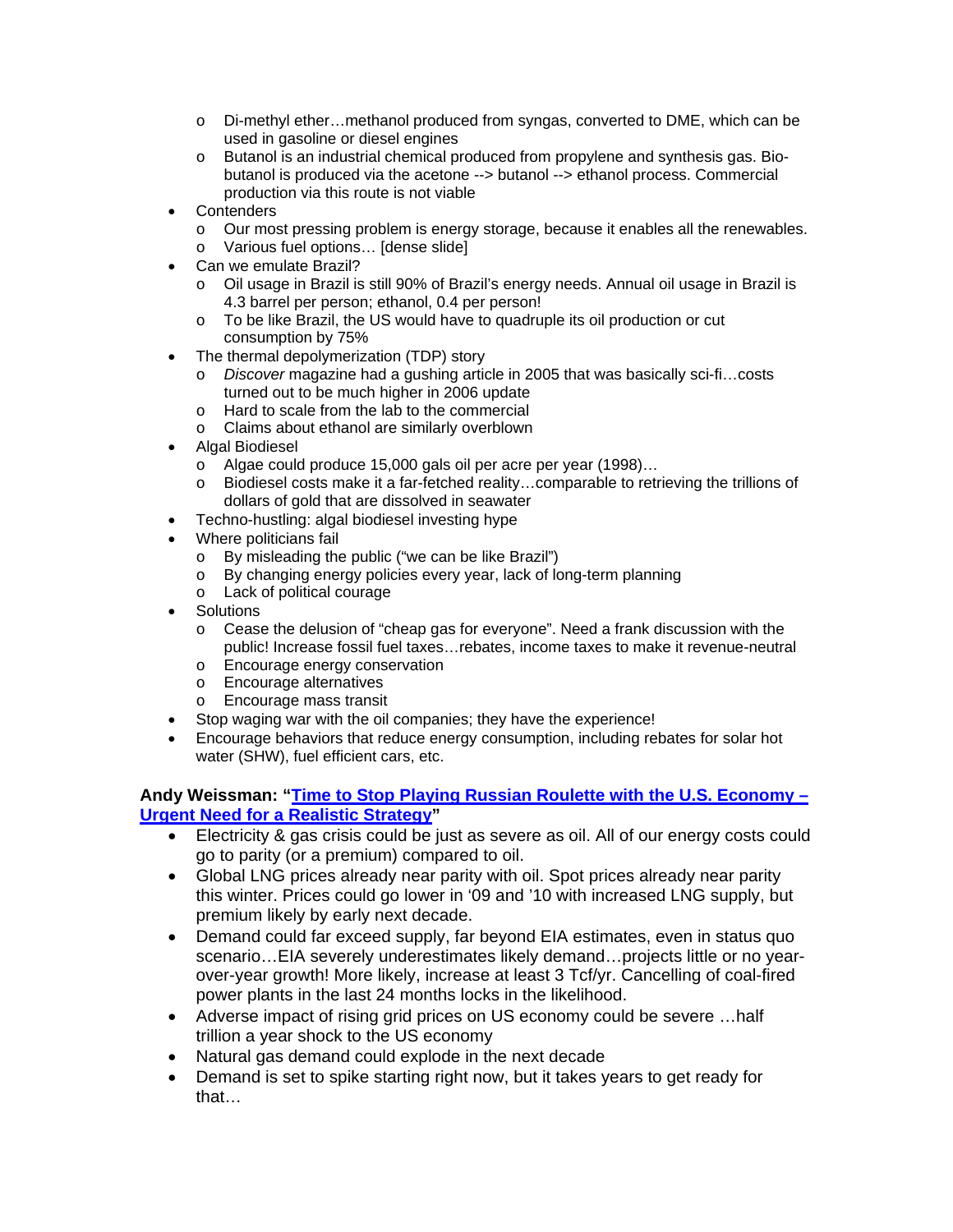- EIA just doesn't get it about nat gas demand growth for power sector, the key driver
- Annual Energy Outlook reports for 2006, 2007, 2008 all badly underestimated power sector demand for nat gas. We have about 400 Bcf growth per year in recent years
- Future long-term projections are equally bad: say that long term growth will be satisfied by coal. Long-term nat gas demand forecasts still assumes coal provides > 80% incremental electricity. Will only occur with CCS…
- Gas use in power sector is already growing
- If CO2 restrictions enacted, increase in nat gas could be staggering…CCS can't satisfy restrictions for 10-15 years!
- Decision-makers flying blind: EIA understating future US gas demand by as much as 6-10 Tcf/yr (16-27 Bcf/day)…leaving producers, regulators without any reliable basis for decision-making
- Potential adverse consequences from such misleading signals
- We've seen this story before by expanding number of gas-fired plants, only to see prices spike.
- How do we avoid being in that situation again, and having to turn to LNG?
- Urgent need for a new comprehensive strategy...
- Must assess energy efficiency first. Huge potential savings, esp. with PHEVs, CHP plants, etc. But programs often undershoot, are unrealistic, difficult to motivate implementation. We need *radical* and large-scale solutions, replacing most the commercial HVAC systems, including forced cut-backs, to achieve major reductions in a short period of time.
- It's all about *risks.* We fall well short of our goals, resulting in spiking prices (to destroy additional demand).
- On-shore production skyrocketing, but pace not sustained due to various problems…
- LNG imports have been actually shrinking y-o-y, but that could change in the next 1-2 years for a *temporary* period of excess supply
- Emerging shale plays, e.g., Barnett Shale…Studies expect a potential glut, but most of the growth in unconventional gas is from tight sands and coal bed methane (CBM) and Barnett Shale. Barnett could peak early next year…takes 10 years to reach 4 Bcf/day. Haynesville shows promise but is only getting started, and is unproven. We need more evidence to see if the other shale plays are really exciting and comparable to Barnett or not.
- Conventional supply could rapidly decline over the next decade... expected decline of onshore conventional and imports from Canada.
- Factors to slow development of shale gas...
- US is dangerously dependent on LNG—we're already committed to that without realizing it. Growth in supply certain to level off.
- Scaling nuclear…unlikely to make major contribution before 2025 or later…cost projections exploding, capacity to fabricate components limited, etc.
- Wind also likely not a near-term panacea...huge long term potential with sufficient capital. Renewables' share of total US electricity in 10 years remains small.
- Burden for future grid growth thus falls on coal, but without CCS its future is dubious. CCS must move forward because increase in coal consumption is basically guaranteed. Under any plausible scenario, global coal use will increase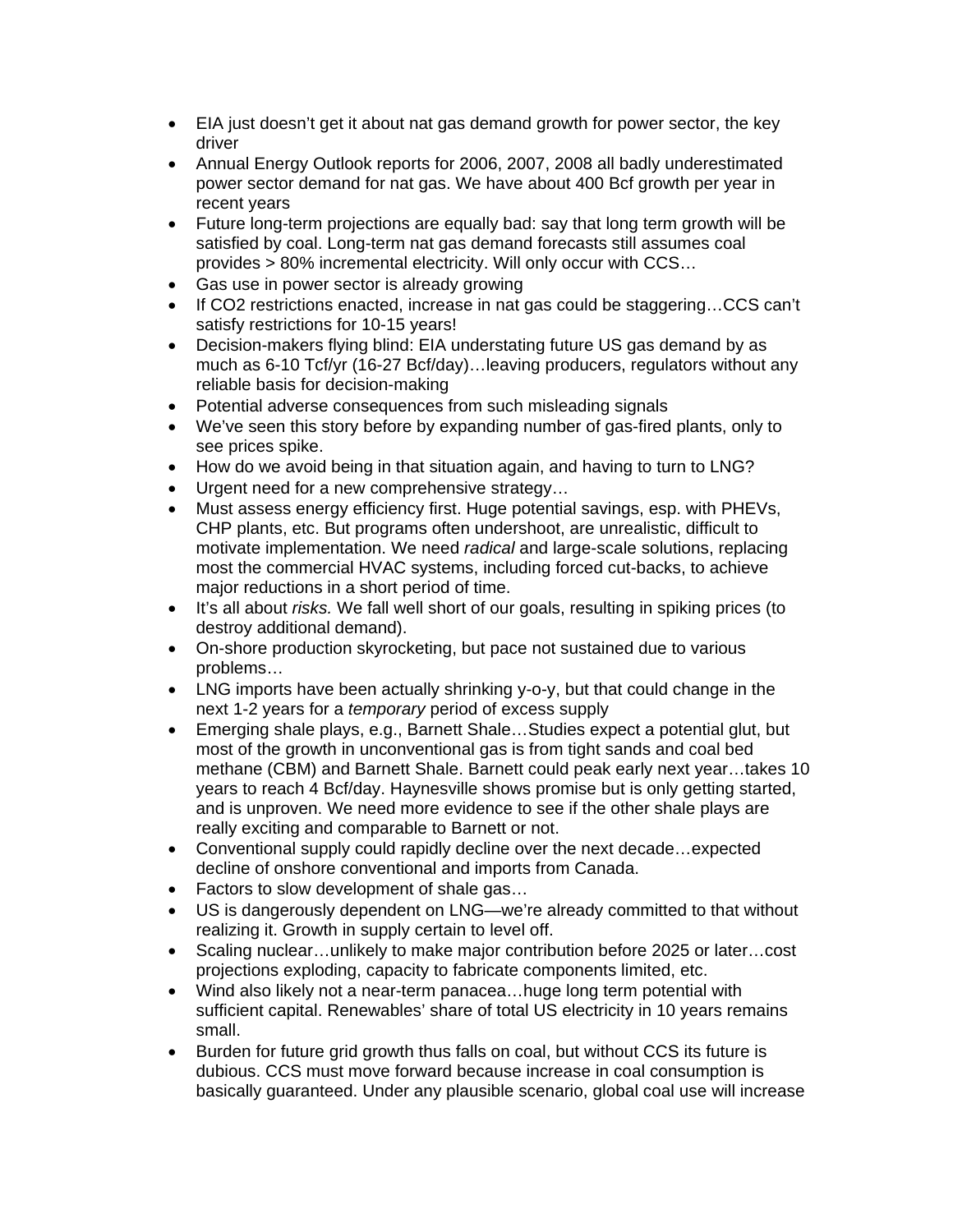> 2 billion tons per year (tpy), but we can't achieve aggressive CO2 reduction goals without CCS.

#### **Q&A**

- Rapier: If bagasse is burned instead of returned to the soil, is it sustainable? Some waste is composted, plus ash from the burning, so it's much better than the essential strip-mining of soil via corn ethanol…some studies say it is sustainable.
- Hughes: World coal exports are probably tight...China and India both just became net importers. US is only a slight net exporter of coal on a net energy basis. Expect prices to remain high and supplies tight.
- Weissman: Re: Barnett and other shales, much of the gas is extracted in the first 6 months, then flows quickly tail off (to a long thin tail)
- Hughes: How can we achieve a planned descent to a lower energy future? The North American way of life cannot be propagated to the rest of the planet if you look at per capita data…there isn't enough energy in the world to do that. We need to forget BAU. The low-hanging fruit is efficiency, rethink infrastructure (e.g., suburbia), save fuels for their highest uses (e.g., CTL requires a lot of infrastructure). Reduce consumption, intelligent deployment of renewables. Realize scale problems! There are no silver bullets.
- EROI for cellulosic ethanol and algal biodiesel? Rapier: EROI for cellulosic ethanol of 18+ is nonsense, requires that residues are burned and that has never been commercially demonstrated! The 18 for sugarcane ethanol depends heavily on the value of bagasses residues. USDA has done some highly misleading work on corn ethanol, e.g,. hide energy inputs of distillers' grains. Actual net energy of corn ethanol is probably 5% gain.
- Weissman: Isn't Mackenzie Valley gas good for 5-7 years? The project has already been greatly delayed and its future is uncertain due to pipeline costs. Initial project target dates are based on hope, but reality falls short. Same problem has greatly delayed long-anticipated LNG supply. Grid operators assume that more gas will be available when it might not.
- Weissman: Applauds T. Boone Pickens' Plan for getting the dialogue going. Pickens probably knows this stuff better than energy policymakers. But the full evaluation of his approach still needs to be made and quantified.
- Aleklett to Hughes: China will have to go deeper to increase its coal production, how will this affect production? EROI is an issue. We're getting into thinner seams, decreasing EROI, and will need much increased investment to maintain production.
- Rapier: Ethanol can be useful as an octane booster, even corn ethanol (in Iowa). Where ethanol doesn't work is as a commercially scaled substitution for gasoline.
- Rapier: Algae are good for wastewater treatment and other benefits. It's a good area for research. It may have a future, but we need to clear away the hype first and do a sober assessment.
- When can renewables replace traditional fuels for power generation? Hughes: I don't think there's a hope that we could replace today's scale of hydrocarbons with renewables…intermittency is an issue, and the scale is too large. We need to reduce demand. Feebates, using grid as storage, demand response, etc. all that are useful and should be pursued, but there's no way to maintain BAU.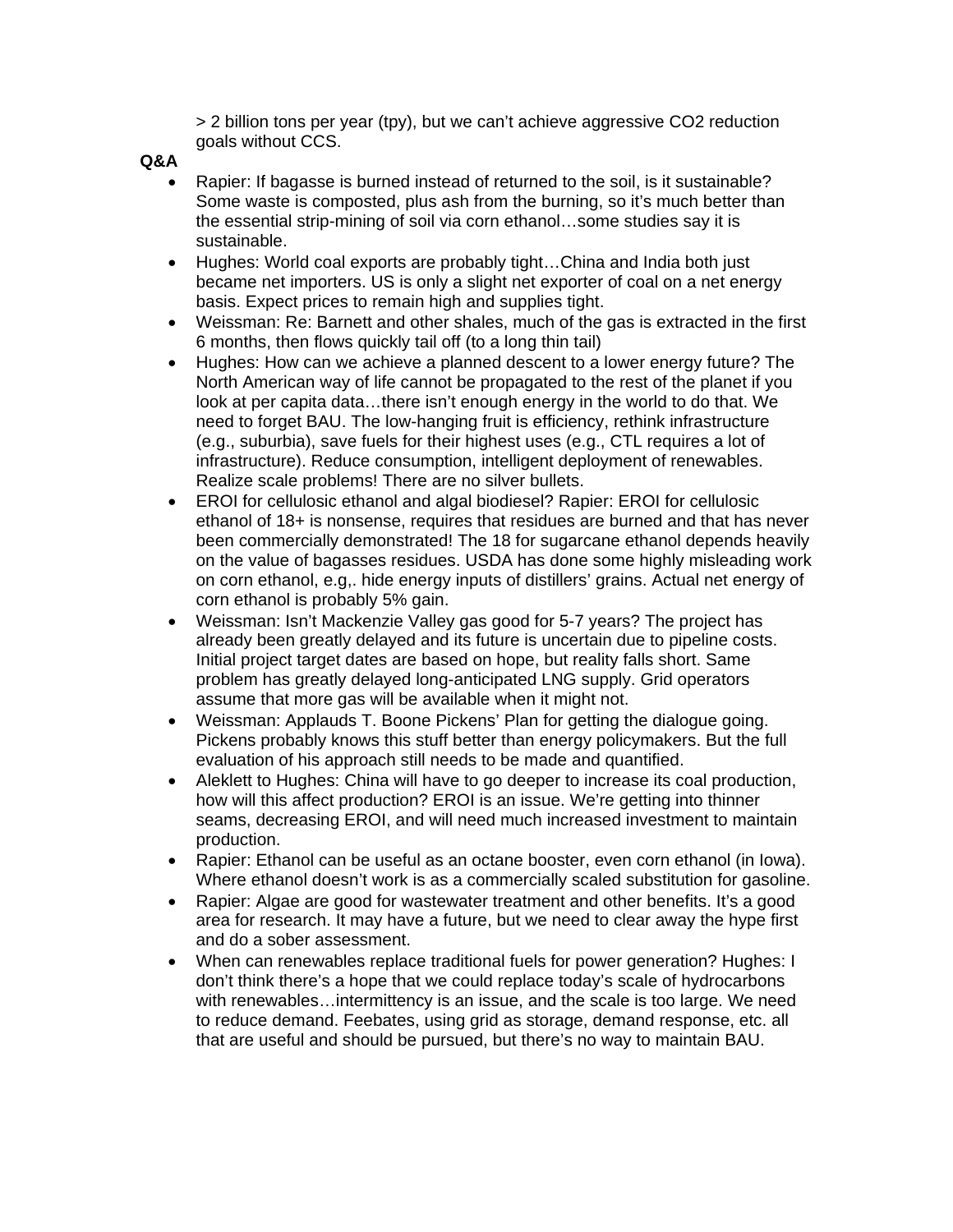*10:15 am – 11:45 am*

#### *Burn, Baby, Burn: Fossil Fuels and Climate Change*

**Michael Webber**, Director, U of Texas, Austin **Pamela L Tomski**, Managing Partner, EnTech Strategies, LLC **Randy Udall**, ASPO-USA Co-Founder

#### **Michael Webber: "Coal-to-Liquids: The Good, the Bad and the Ugly"**

- Coal is an abundant resource, US has the largest reserves in the world
- Coal satisfies 53% of our power generation in the US; Petroleum is only 2% (was 17% in the 1970s)…we then switched to coal deliberately to reduce petroleum use
- Coal price is less expensive and less volatile than oil and gas, making it more attractive to investors.
- Older pulverized coal plants had 30-35% efficiency; new plants are 40-45% efficient, with heat capture goes up to 70%, vs. nat gas combined cycle plants which are ~50% efficient.
- Modern scrubbers for SOx, NOx, solids are quite effective
- CTL fuels have excellent performance characteristics, esp. for aviation. Cleaner (lower sulfur) and already flight-rated for B-52 in 50/50 blends, etc.
- CTL tech is well known and developed; originated in the 1920s, demonstrated by the Germans in WWII. There are dozens of Fischer-Tropsch plants installed worldwide with the capacity to produce hundreds of millions of barrels per year
- Bad news: resource estimates are out of date. CTL is very expensive and water intensive, etc.
- US coal definitely sufficient for 20-25 years, but might be sufficient for 100 years (NAS, 2007)
- Coal reserve estimates based on older reports with questionable methodology and optimistic recoverability estimates from 1970s.
- Running joke: CTL cost is the price of oil +\$10/barrel. It's not clear that CTL works without gov't subsidies. Expensive up-front capital costs.
- Great Plains Synfuels Plant (Beulah, ND) started 20 years ago, profitable for the first time because of high NG price. Uses 18,000 tons of lignite to make 160 Mcf (?) of nat gas
- 4.3 million acres are under permit for coal mining, and surface mining is on the rise. Shift to surface mining driven by demand for low-sulfur Western coal…tunnel mining has been flat for decades.
- 1/3 of the energy from a coal fired power plant goes up the flue; 1/3 goes to heating waste water.
- Very carbon-intensive…CO2 emissions and carbon emissions from CTL are much higher than from other fuels.
- Carbon balance of CTL is at best even with conventional petroleum. CCS only makes sense for large stationary point sources like power plants, CTL, GTL. Carbon capture does not work with tailpipes. CTL will never be carbon neutral.
- A lot of water is needed...nat'l average for a thermoelectric plant: withdrawals are 21 gal/kWh, consumption [assume this means evaporation] is 0.5 gal/kWh.
- Water scarcity can be a limiting factor for CTL plant permitting. CTL requires ~7:1 water to fuel ratio. Conventional gasoline uses 1-2.5 gal water per gal of fuel produced. Irrigated biofuels use 1000+ gallons per gal of fuel.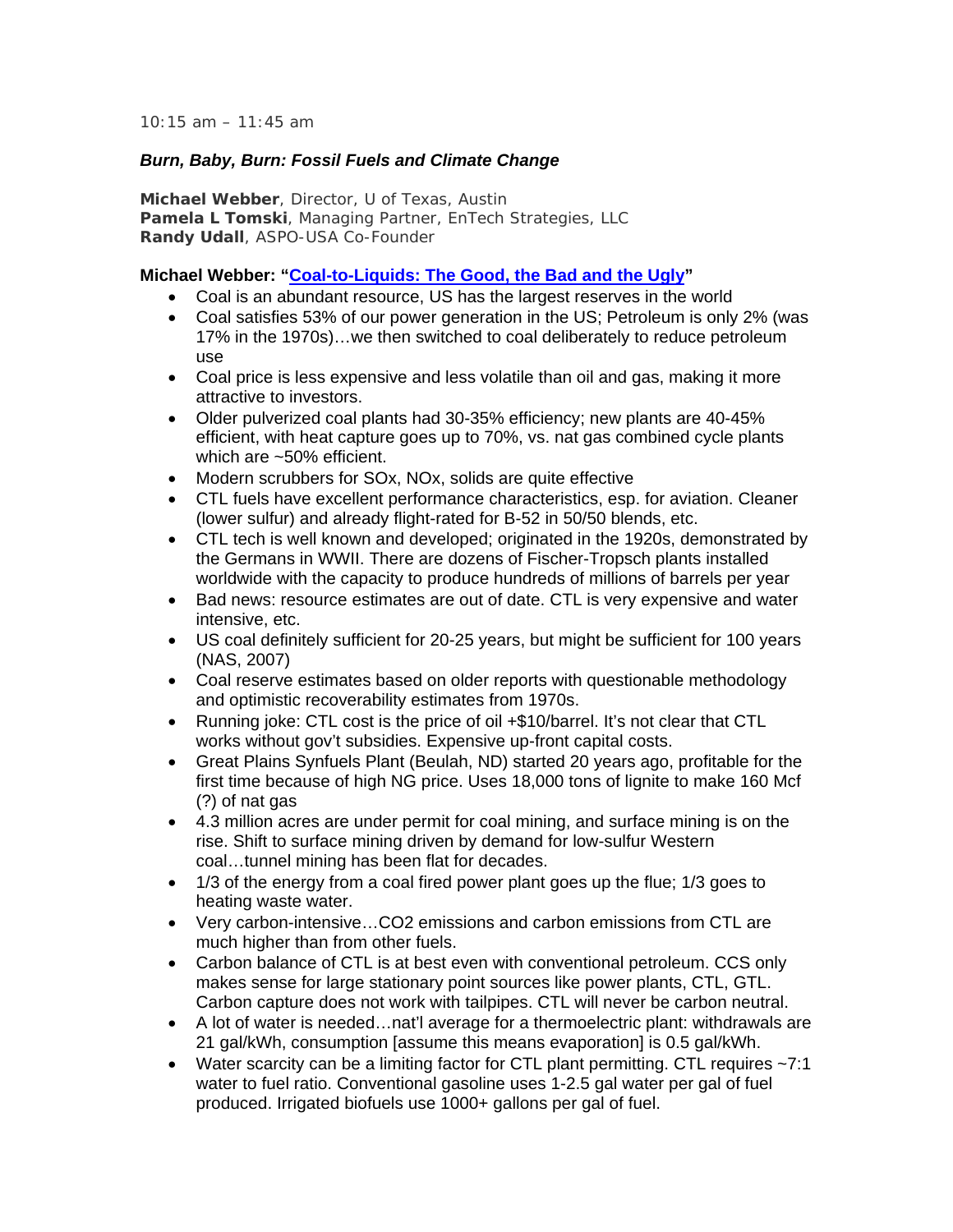- Outlook confusing: Unclear policy setting, technical issues, etc.
- Projections of coal use vary from 70% increase by 2030 over 2005, to possible 50% decrease over the same time!
- Key uncertainties: carbon policy, availability of alternative resources, CCS
- Coal future is highly affected by carbon policy and energy policy...emissions policies are key
- Will CCS work? Will IGCC (integrated gas combined cycle) work? What's the best way to sequester carbon? Will renewables work? At what scale, and when?
- CO2 is approximately the same mass and size as other flue gases (O2, N2, H2)
- Carbon capture lowers efficiency and is expensive and capital-intensive. Requires significant materials and heat input. Capturing 90% of the CO2 lowers output by 30%, and requires significant absorbing chemicals. Scalability is really unknown.
- 2/3 of coal is transported by railroads, which are already operating at capacity. Tonnage has increased even as rail miles have decreased. Plus delays and increasing prices. Can rail ramp up for CTL adoption?
- USAF wants alt liquid domestic fuels. USAF is the world's largest energy customer. Buying fuels from the countries we attack with those fuels just doesn't feel right…deep philosophical problem for USAF. USAF goal: fuel 50% of its fleet by 2015 with CONUS sources…total demand: ~3.3 B gal/yr of jet fuel. Fuel of choice is CTL, but also looking at biofuels: algae and cellulosic ethanol.
- EISA 2007 section 526 essentially blocks CTL due to emission limits! Unless carbon footprint is less than "conventional petroleum sources" then it will be prohibited. What's "conventional" though?
- The Energy Problem has three components: resource depletion, national security vulnerabilities, and environmental degradation. US solution must balance these three priorities. Most options for new fuels or technologies solve one or two priorities, but not all three.
- Coal is the elephant in the room. The energy transition will be partly determined by whether we replace coal with something better, or fix coal's problems.
- While we have this ambiguity we don't know the way forward.

# **Pamela Tomski: "Commercial CCS Deployment: Current Status and Reality Check"**

- Assumptions:
	- o Population and economic growth will drive demand
	- o Coal will continue to dominate
	- o No silver bullets
	- $\circ$  A solution to the CO2 problem should provide at least 1 Gt [gigaton, or billion tons] carbon/yr by 2050. Total US coal plants produce about 2 Gt/yr
	- o CCS can play a key role
	- o No climate change legislation this year or next but it's on the horizon
- Key CCS developments:
	- o [Key milestones from 1991-2008]…CCS more central to the policy debate worldwide
- A long list of issues that affect commercial CCS deployment...Human capital, policy, legal, technology, regulatory, NUMBY (not UNDER my backyard)
- Scientific consensus is that substantial CO2 reductions are possible, 15-50% for stabilization.
- Three primary CO2 capture approaches...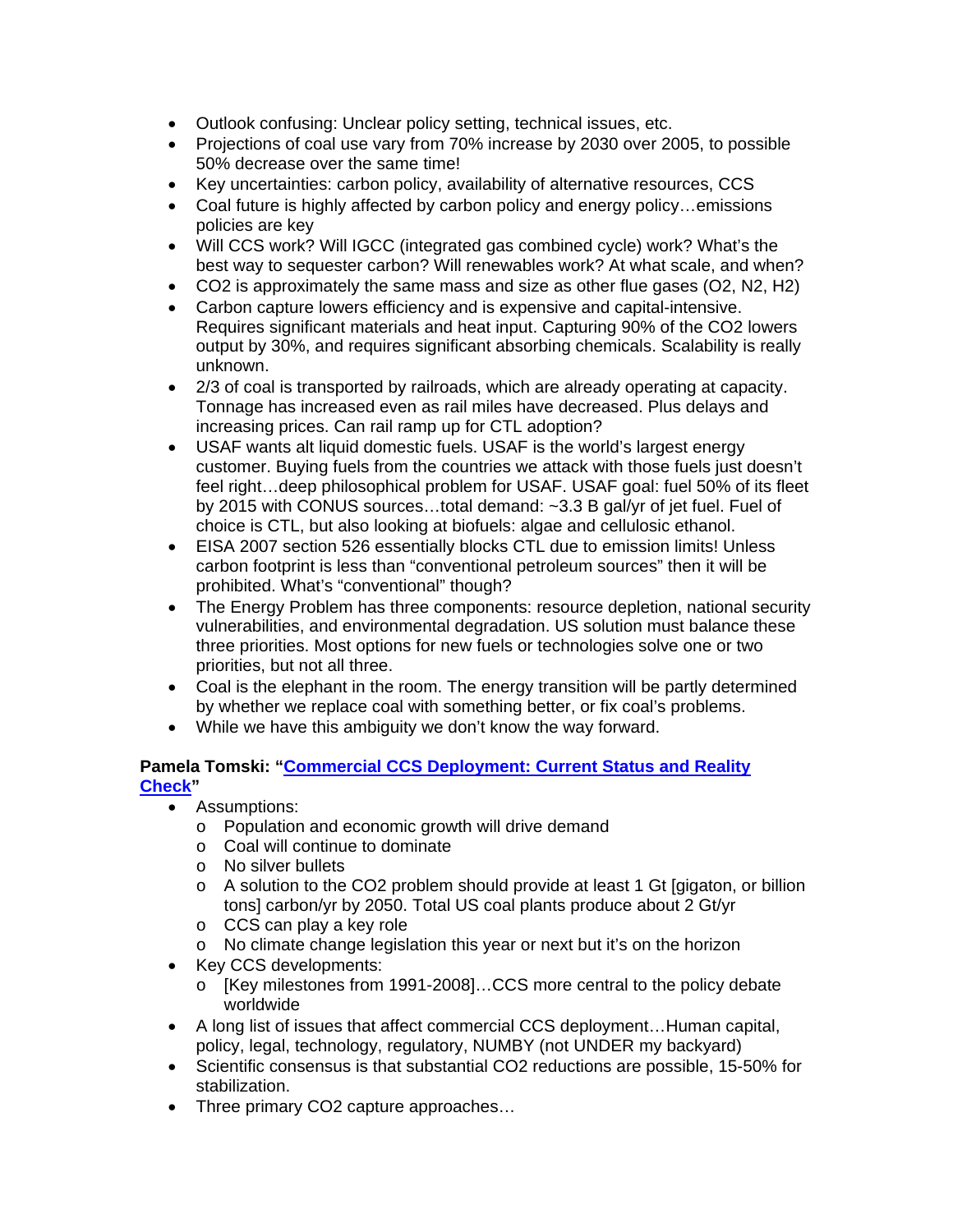- o Geological storage: saline formations, EOR, enhanced CBM, depleted oil & gas fields
- CO2 capture pros and cons
	- o Commercially available but not large scale.
	- o Cost, cost, cost
	- o Energy penalty from 20-40%
	- o Post-combustion is retrofit opportunity.
	- o Oxyfuel 100% capture potential but not commercial; O2 production energy intensive
	- o Only two IGCC plants in operation in the US
	- o CO2 transport: well-established network, ~3,600 mi for CO2 EOR. Excellent safety record. Dedicated interstate CO2 network unlikely…uncertainty about size, configuration and cost. Europe is looking at tankers for export of CO2, looking at subsea sequestration, or send to ME via tanker for EOR.
- Geologic storage options. Saline formations offer greatest potential. Analogues available in oil and gas reservoirs, gas storage, acid gas disposal, long term storage tech
- Injection activity vs. CO2 emissions chart: we do have experience with long term large scale injection
- CO2 EOR/storage potential: increased domestic oil production of ~48 b bbl. A "clearer path" to storage.
- CO2 trapping mechanisms:
	- $\circ$  Injection > 1 km deep
	- o Primary trap beneath low permeability rock
	- o Secondary trap: dissolves in water, grabbed by capillary forces, converts to solid
- Complex slide: Leaks, Releases, Remediation. Potential leakage routes and remediation techniques…
- CCS systems must be close to sources and linked to storage sites.
- World CCS projects under way…dozens of sites
- First CCS project was Sleipner (North Sea) Snovhit (Barents Sea) in Norway, started in 1996. 1 million tons CO2/yr injected into reservoir.
- Another major CCS project: Salah, Algeria...test bed for CO2 monitoring, started in 2004, 1 million ton CO2/yr injected.
- World's largest storage project: Weyburn, Canada. Started in 2000. \$80 million+ project by EnCana. Est. 30 m tones CO2 stored over life of project
- DOE regional partnerships: field validation tests. FutureGen could have been (and may one day be) in Illinois. Would have been the world's first large scale CCS demo using IGCC tech but was quashed and is now being restructured.
- Reality checks:
	- $\circ$  Scale: 1 Gt carbon/yr = CCS for 800 coal plants (equiv to doubling the efficiency of the world's car fleet)
- "Trust NO cost estimates" CCS configurations can vary significantly on location, tech, fuel type, etc. Commodity & materials costs have gone through the roof. Methodological assumptions vary…
- Roughly 40-80% increase in grid power costs estimated due to CCS costs
- Mixed views of CCS: the public, NGO, institutional investors, Greenpeace, NDRC
- There is currently no regulatory framework for commercial CCS. Various states are working on it, as are IPCC, World Resources Institute. EPA has a proposed rule published July 29, 2008, public hearings to be held in October.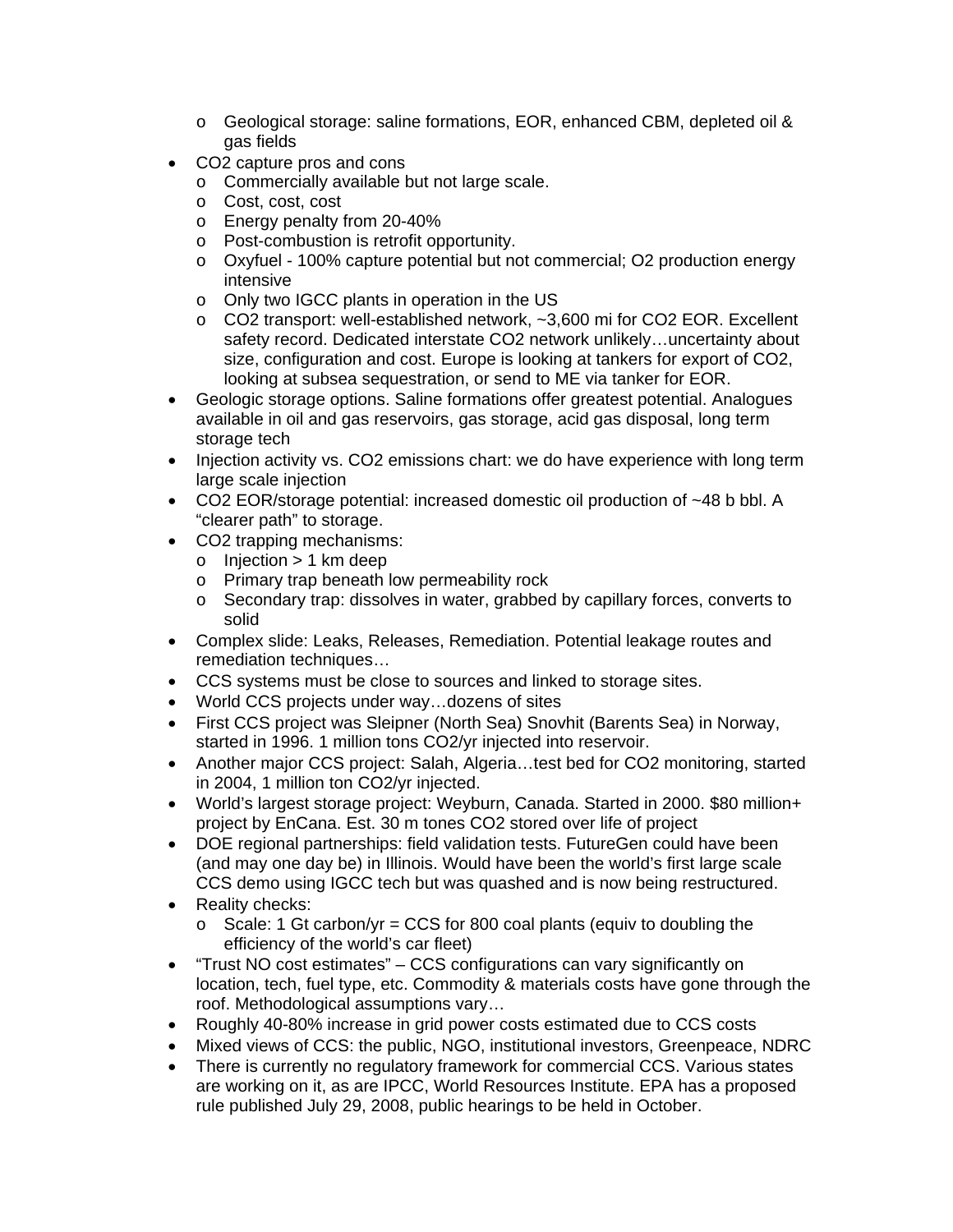- Human Capital: energy industry faces severe human capital shortages even without CCS. CCS summer programs under way to train new people…
- [Slide on policy developments]
- China and India coal demand growth regardless of what US decides to do about CCS
- Maslow's pyramid of energy policy needs: Access to commercial energy at bottom, then security of supply, then cost efficiency, then natural resources efficiency, then social acceptability at the top

# **Randy Udall: "Peak Oil and Global Warming: What's Missing from the Climate Debate"**

- Has studied coal emissions for 20 years... is convinced of anthropogenic CO2 issue
- Warren Isley: "Man's long adventure with knowledge as been a climb up the heat ladder…"
- 4 million Chinese entered a coal mine this morning; 100 of them will die this week
- Global carbon emissions exploded exponentially with fossil fuel exploitation since rough 1950
- Some of our emissions today will still be there 500 years from now
- About 2 billion of the world's 6 billion people are still cooking over animal dung and other low-density fuels, and living low on the energy food chain.
- Are we taking the smoke for granted, and the fire for given?
- All the EIA charts are great if you just change supply to demand. [Great snark!] Appetite for fuel is soaring in the future, and this worldview is widely shared, including among environmental groups.
- In the cornucopian view, fuels are both abundant and cheap in the coming decades. World oil price projections are laughable.
- IPCC models seem absurd to the peak oil community. Climate modeler responded that they are extremely skeptical of the peak oil (and peak energy) notions, "We've done a few 300-year scenarios that have some shortages in them, but even that may not be realistic. This is especially so with coal!" "Do you really think there is only another 60 years of fossil fuel left? I don't think so."
- Roger Bezdek has a new paper showing that total world fossil fuel projection will peak ~2017 at ~11.5 BTOE/yr. [Wow, a more pessimistic forecast than I have seen previously.]
- The gap between these two worldviews is staggering…it blows your mind…how can these views be so opposed?
- What are the climate change modelers missing?
	- o They believe that coal is 5,000-8,000 GtC (gigatons of carbon)
	- o Unconventional fossil fuels: 15,000 to 40,000 GtC
	- o Soils: ~1,500 GtC
	- $\circ$  Biomass:  $\sim$  500 GtC
	- o Nat Gas: ~250 GtC
	- o Oil ~270 Gtc
- Climate modelers really don't understand energy, and have dismissed out of hand any "Mad Max" type scenarios…
- Nested assumptions:
	- o Energy scarcity is a myth
	- o Fuels are superabundant
	- o No reason to hoard or fight over them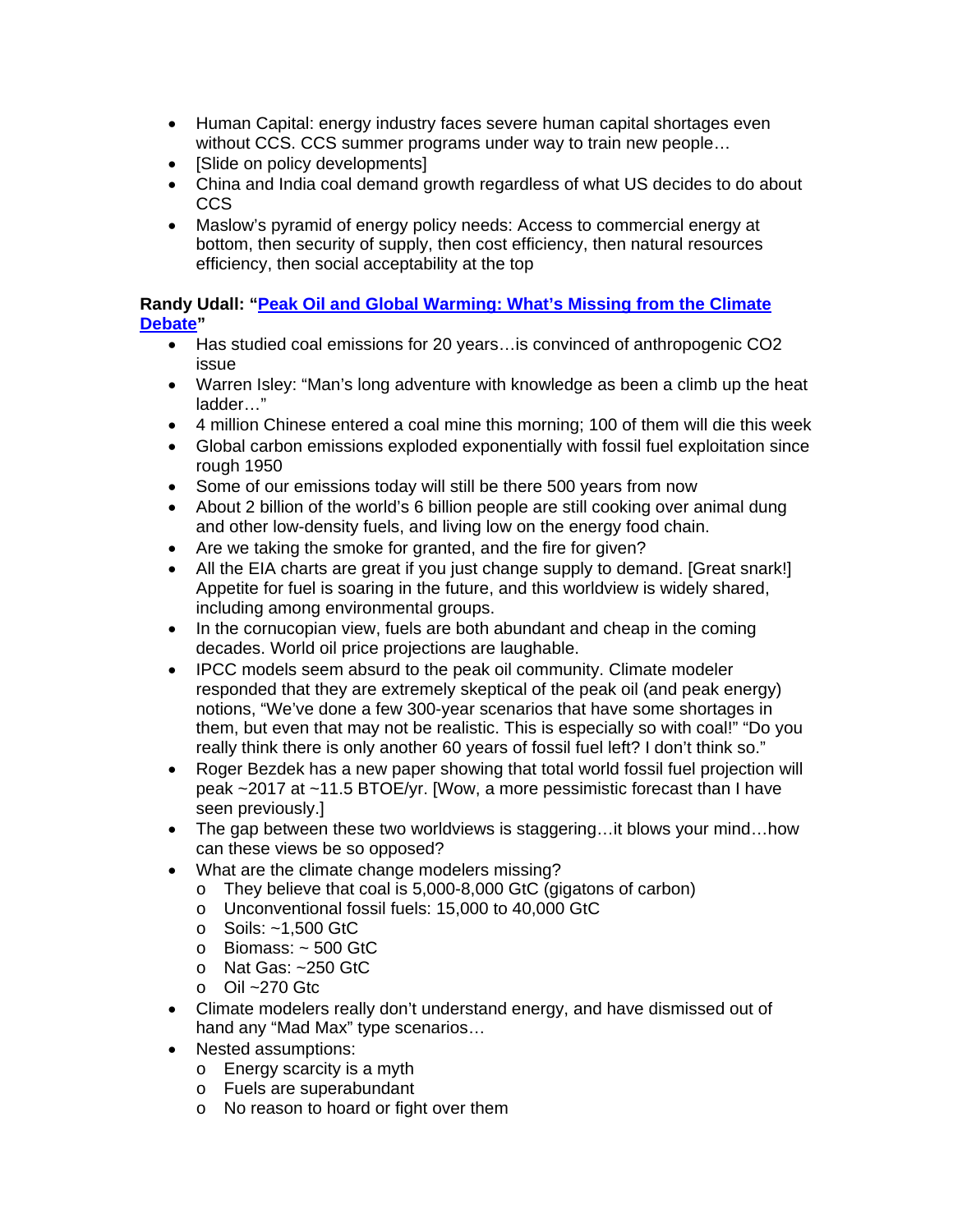- o Globally traded from haves to have-nots
- o Coal-to-anything will expand significantly
- o Fuel will remain cheap for a century
- What the IPCC is saying is that there is plenty of fuel for another century of exponential energy consumption
- Consider Al Gore vs. Charlie Maxwell:
	- o Charlie says we will hit \$300 a bbl for oil by 2015
- Is our obsession with climate change dangerous? It's distracting us from the more immediate peril we're in. Consider the example of a suicidal pilot hijacking Egyptair 990… [tells story]
- Gore's Flight Plan: Protect posterity. We're headed to 550 ppm by 2100, committing us to a 3 degree C increase, with sea level rise; global emissions must be controlled
- Charlie Maxwell's flight plan: Preserve prosperity, energy is the original currency and we should save and conserve with utmost efficiency.
- If oil exports are peaking, then we are facing the most serious crisis in the history of manned space flight…
- How big is our "carbon budget?" James Hansen [now] says 350 ppm (which we passed 25 years ago). EIA vision (BAU) gives us over 6 degrees C increase. Path for 50% chance of avoiding delta T avg > 2 degree C is much more demanding than path for 50% chance of avoiding  $>$  3 degrees C. Disagreement over the target befuddles global efforts.
- Hansen's model of fuel peaking: you have to begin phasing out coal globally by 2025
- "Wyoming boasts enough coal to weld every tie that binds, drive every wheel, change the North Pole into a tropical region or smelt all hell!" Fenimore **Chatterton**
- Bumper sticker: "Earth First! We will drill the other planets later"
- Peak oil is going to make resolving the climate problem much easier. It's really a gift!

# **Q&A**

- Webber: CCS for EOR is favored because the pipelines & infrastructure already exist…it's really a way to "practice" CCS…but the carbon balance isn't really there.
- Tomski: When might we hope to achieve the target of 1 Gt C/yr? Really depends on when we start…cancellation of the FutureGen project was disappointing. Needs proper political support.
- Webber: US points out China is largest emitter; China responds that they're much better per capita (and with a one child policy has avoided 300 million users)
- Udall: Our "global" problem is really among about 10 nations, a quest for sustainable energy solutions. Consider the enormous funding and scientific talent thrown at climate change vs. almost nothing for peak oil, which is going to arrive with all the subtlety of an atom bomb...it's enough to drive you crazy.
- Webber: Some economists are beginning to recognize environmental constraints (limits to growth), if not the energy constraints.

# **Lunch**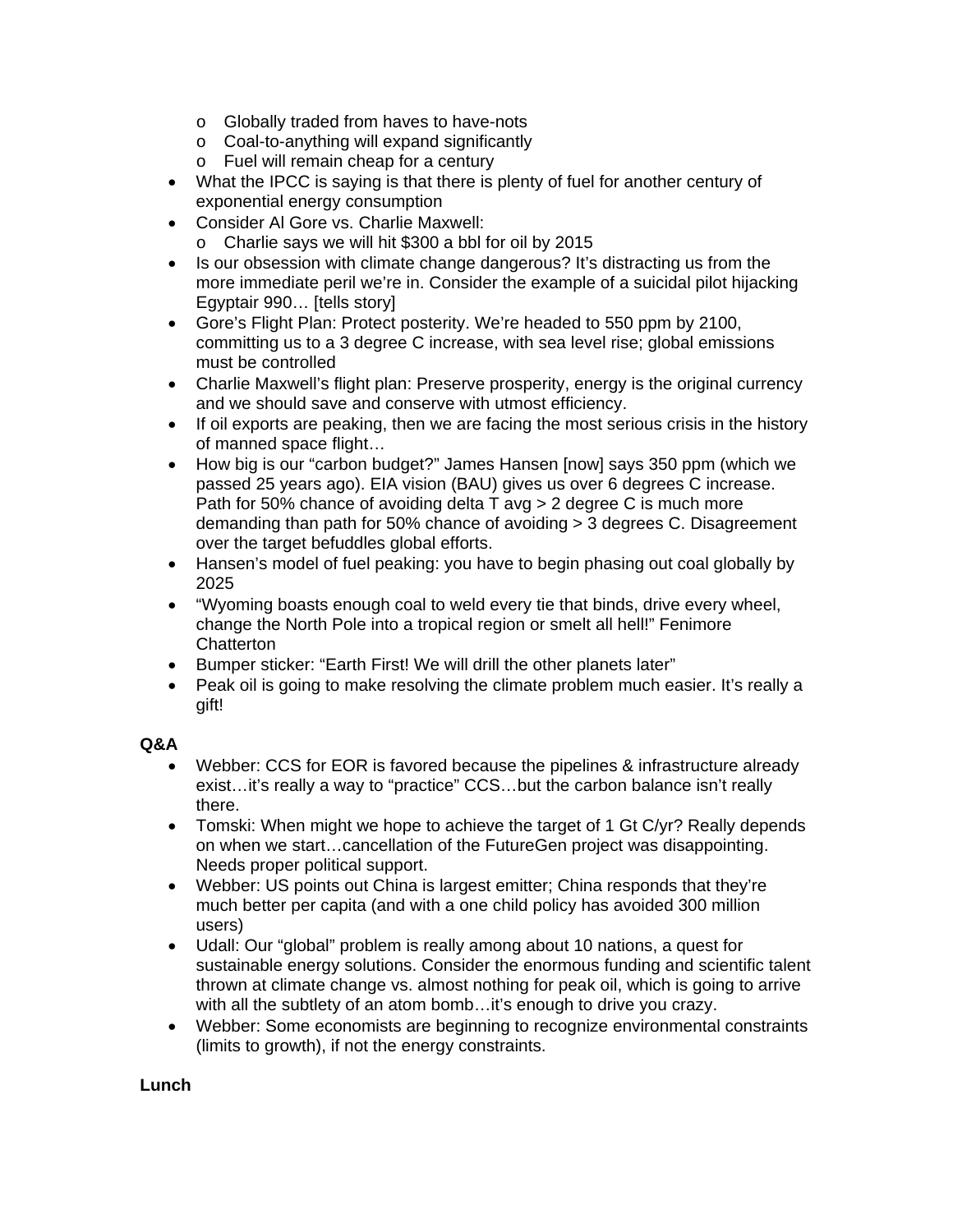"Congressman Roscoe Bartlett Award": Given to Rep. Terry Backer and Debbie Cook (Mayor of Huntington Beach, CA and ASPO-USA Board Member)

*12:00 pm – 1:30 pm*

**Michael Boyd**, President, The Boyd Group Inc. Introduced by **Randy Udall**, ASPO-USA Co-Founder

Udall: A retrospective on the history of flight: The Wright Brothers, Charles Lindberg, Amelia Earhart. Today 8 million flights carry 600 million passengers each year.

**Michael Boyd: "US Airline Industry Trend Forecast: Not New Metrics. A New Industry"** 

- An airline is an excellent investment…just use your ex-wife's money and get even.
- Oil prices = Change in business fundamentals. The entire system of travel, distribution and logistics is in line for major changes…It was built on cheap oil. Whole shifts in the way things are made and sold are coming.
- "Just in Time" warehousing may need to revert back to the traditional
- Proximity of goods & raw materials is more important than just-in-time inventory practices.
- We may have a global economy in the future, but it will be different from today
- Think of the air travel industry like the old Roman Empire...Barbarians are forcing it to shrink
- Fuel costs reducing the number of profitable businesses using air travel.
- Air cargo, charter airlines…
- New fleet mixes…smaller jets are coming out, that means some of the markets they used to service will shrink too.
- Less potential for new service….more potential for reduced service.
- Mr. Wizard isn't coming to the rescue.
	- o In the past, breakthroughs in technology have offset cost increases in the airline industry.
	- o The average cost of air travel, adjusted for inflation, dropped 50% from 1978- 2004. That's going to change, big-time.
	- o No tech breakthroughs will address the fundamentally higher costs of fuel.
	- o Conclusion: changes in business patterns. Changes in spending patterns.
- Other problems:
	- o Air Traffic Control. No upgrades from Washington represent real improvement. Plan of delays and higher fares. Nothing is being done.
	- o Air Service Rationing: With no real plan, the "solution" will be to constrict the air transportation system. Gee, will airlines cut service to Phoenix, or to Pellston?
	- o Larger airlines, larger costs. Airports will need additional funding to accommodate new fleets. Washington has no clue.
	- o The funding of the industry is a joke with various small fees expected to support airport expansion, etc.
	- o Labor: unhappy campers. They'll leave the bargaining table with big increases. Or with strike posters. One or the other
	- o Environment vs. second social agendas: Air travel is a positive part of our economy. There are two things you never criticize: religion, and Amtrak.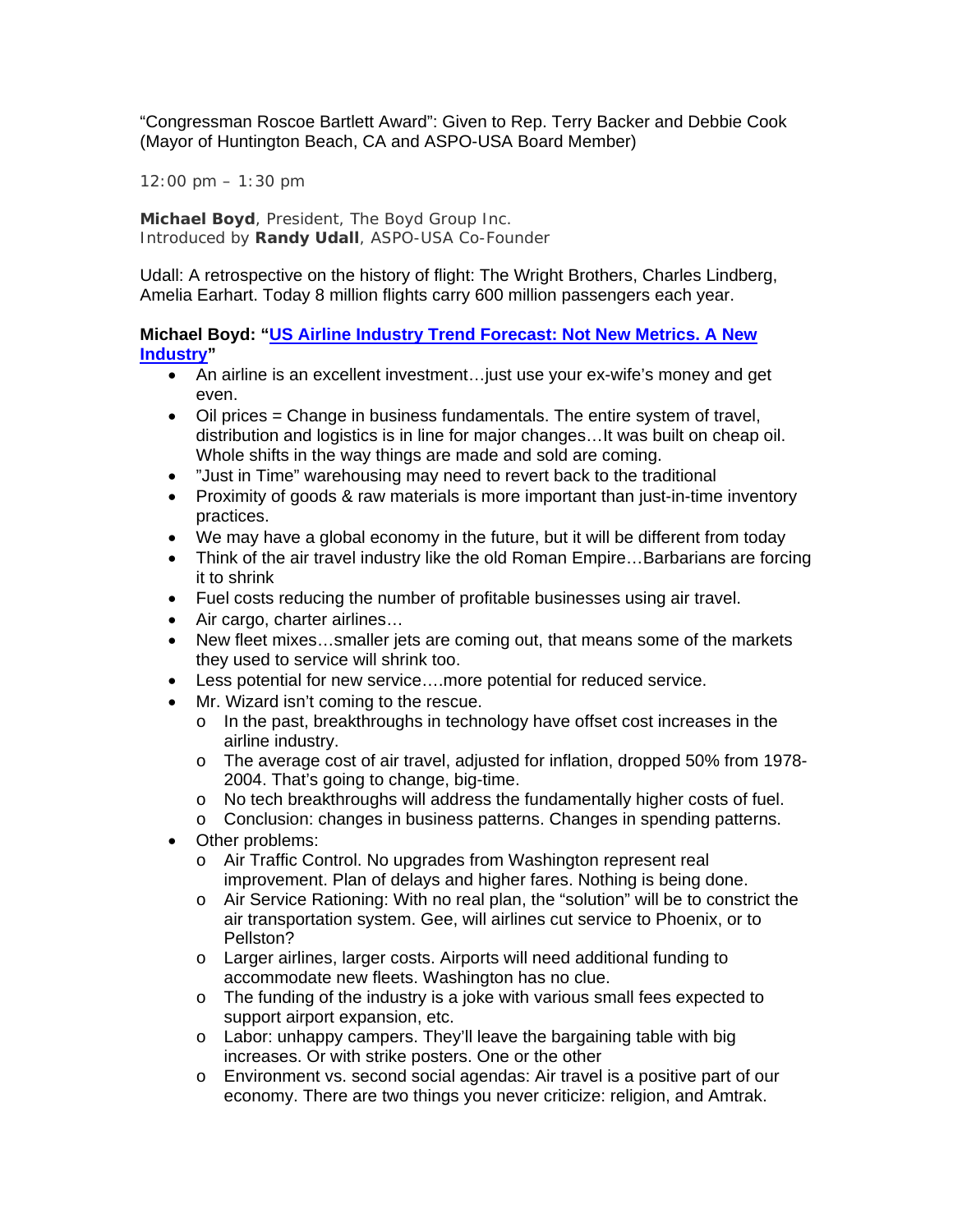- Responding to the market
	- o Flights are essentially full over 75-80% is "full"…and flights have been "full" for the last 4-5 years.
	- o A diverse fleet is needed to assure air access for communities!
	- o We aren't Europe. Very limited ground transport. No air service in a region means a problem for economic growth. We can put a man on the moon, but are totally incompetent at creating a rail network that works!
	- o Realities of air service: access to the globe, frequency, and matching capacity to demand.
	- o (Somewhere in) Mississippi, huge businesses are making parts for helicopters, rail, air, etc., but mostly for Asian companies!
	- $\circ$  Common belief: it's all due to fuel prices. Reality: it's mostly due to myopic vision and rearview-mirror planning.
- The new traffic dynamic:
	- o It's not just Tokyo-Newark. It drives rural America traffic, too.
	- o Point: a exec from Taichung isn't just going to Detroit, he's going to AL and CT and OH too. There are many interrelated economic development opportunities from a single flight
	- o India: highly developed economy, stable legal system, expanding investment in the US
	- o China: number one global economy…Chinese investment in US will grow geometrically in the next decade. Huge potential for business growth in both directions. Watch for inroads by Chinese carriers, and Latin-China growth
	- o US is key stopover/transfer point from China to South America
- Global Portal:
	- o Dubai is example of being a global portal between areas. E.g., Dallas-FW, Detroit/Metro.
	- o A traditional airline hub inter-connects cities.
	- o Mega-connect points between regions, cities
	- o If you want to go from Sao Paolo to Asia, you're going through the US
- Forecasts:
	- o US enplanements in 2008: -2.5% to -3.2%
	- $\circ$  2009: -7.5% to -9.2%
	- o US fleets: 100-120 small jets gone; 3-5% retirements
	- o Off-schedule flights (aka delays): up at least 10% from 2008
	- o Bankruptcies: On the margin. No majors. (Big carriers won't go bankrupt)
- Myths
	- o There is no real over-capacity. In fact there is increasing price traction in the industry
	- o The hub system is outdated & inefficient: See what happens to Lubbock, El Paso & Ft. Wayne without it! There isn't one single market to support air travel for Ft. Wayne Indiana.
	- o Southwest is "The Model" for all airlines. They don't make any money. Without the fuel hedging, they would lose money.
- Non-Solutions
	- o Peak period pricing. Capping flights. Penalizing small aircraft.
	- o The DOT has a plan to fix things: force people to pay more, or they can just stay home
	- o The problem is that these clowns are taken seriously.
	- $\circ$  This isn't the 7<sup>th</sup> avenue Subway. There are no "peak periods" per se.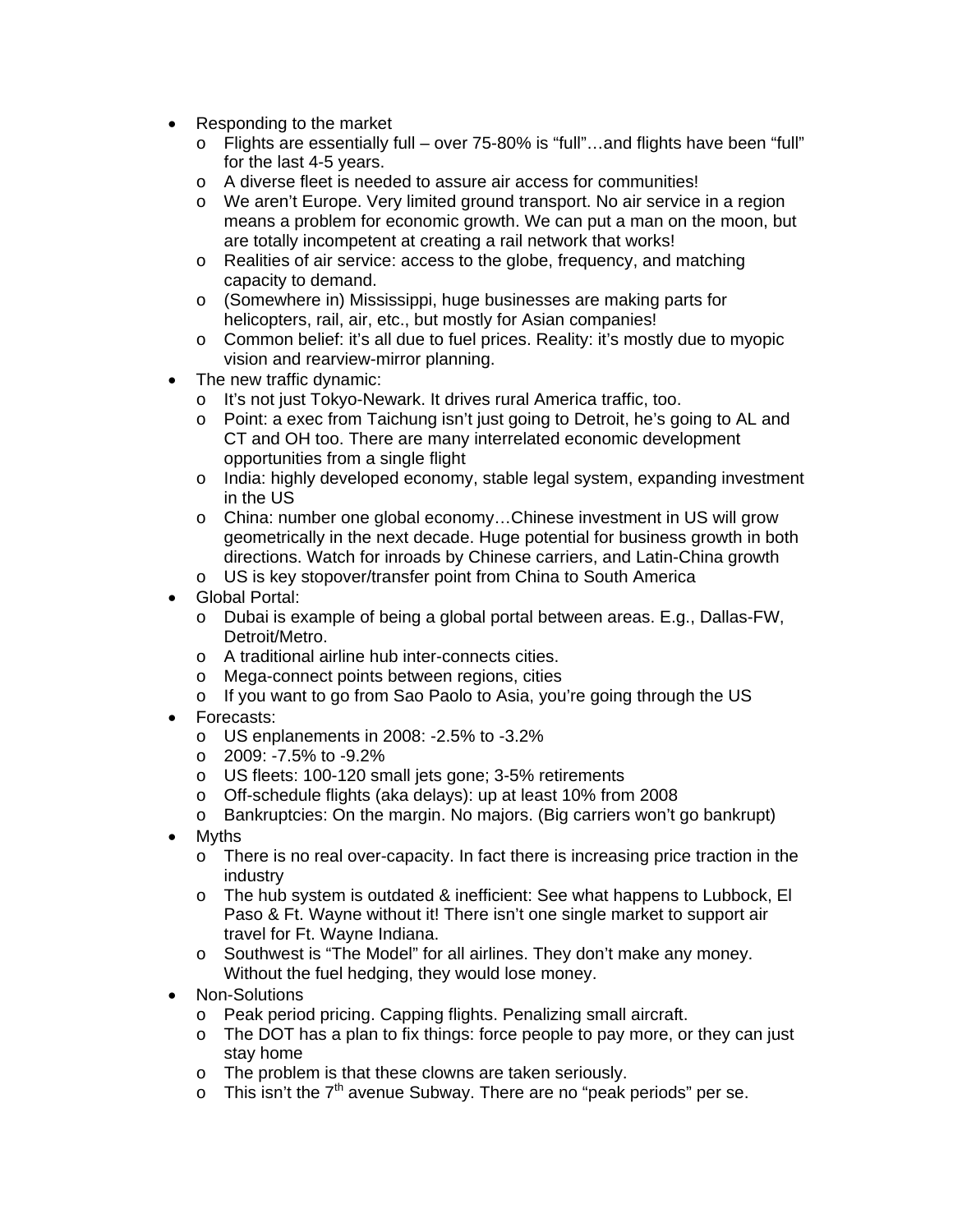- o People and business can't be reservoired like water: one 747 can't replace 7 small frequent flights
- US fleets will gravitate toward the mid-capacity sizes
- As of June 2008 the average fare all-in was \$191; net to airline was \$160-ish…. Airline industry now has only a 14% profit margin. So they're nickel and diming us.
- **Every airline in the world is obsolete at \$100/oil.** 
	- o Flying less, and parking airplanes will only make the large dysfunctional system smaller
- Not "better", just "less bad"
	- o 20% of flights are "defect"…failed to deliver as promised. Differences between "best" and "worst" are minor. Airlines assume moving airplanes is the main objective, but it's not. "Airlines operate on automatic pilot."
	- o Airlines have no production management
- Get the data right
	- o Bureau of Transportation Statistics is stuck in the Eisenhower age. Data shows that fuel consumption went down from 1997 to 2006, but that's just because they only count the big commercial flights.
- Air traffic control is so bad that the industry must fly 15% more than needed. Slower flights lead to congestion the system cannot handle.
- This industry will burn about 19.7 billion gallons of jet fuel this year. 15% is wasted; that's about \$10 billion wasted annually. (@ \$3.40/gal). This confusion is self-inflicted.
- Airlines don't count wasted minutes…must manage their production lines. 20% of flights today are off-schedule, but 100% are delayed.
- It's not a crisis, it's a problem. If they clean up their act they could have another 5 years before peak oil really hurts them.
	- o Algae, peanut oil, hydrogen, pixie dust. Air transport is oil based for the foreseeable future. And it can use a lot less fuel.
	- o Washington has mismanaged infrastructure for over 30 years; results can take backseat to congressional hearings.
	- o ATC system must be re-designed. Current DOT programs insure more waste, more consumption, more nonsense. Airlines move customers, not planes.
	- o We can retain and increase the benefits of a vibrant air-transportation network – it is not in conflict with environmental issues if managed properly.

# **Q&A**

- If the Boeing Dreamliner really saves 10-15% fuel, it's going to be a real competitor. There's a real need for the Airbus A380, but worldwide there's only support for about 300 (?) of them. Many airports can't land them.
- Hedges on fuel only work at low levels... United just got bit by locking in costs at \$130/bbl.
- At \$200/bbl, how would the industry fare? If it happened rapidly, 1-2 years, it would destroy demand by limiting the flights that could work economically.
- Gov't supports inefficient system design
- Why can't we have bunk-style instead of upright seating? Safety.
- We will not start charging passengers by body weight.
- People in the airline industry don't know about peak oil.
- No planes in use today were designed with the expectation of oil over \$50
- Seats seem designed for maximum discomfort.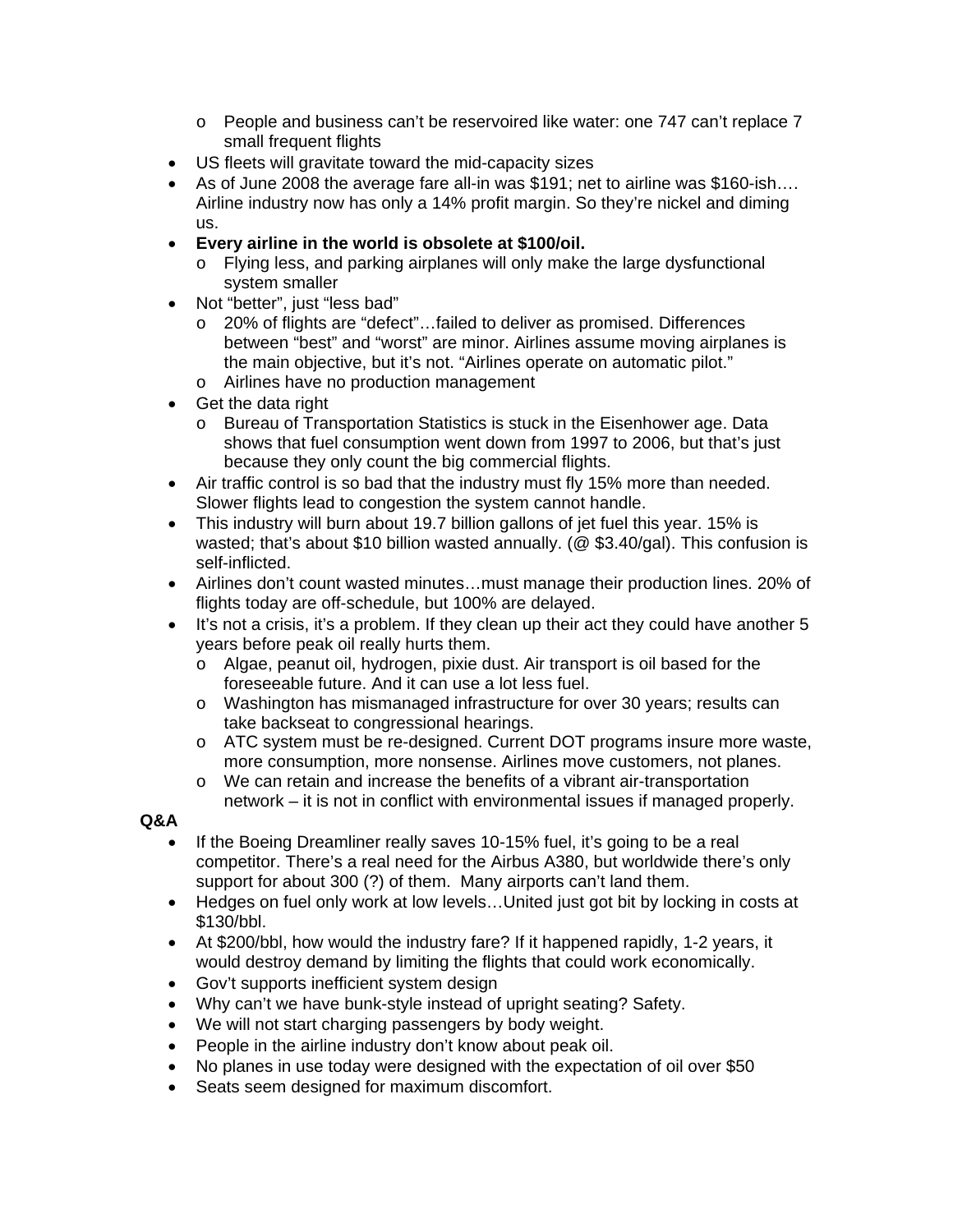*1:45 pm – 3:15 pm*

Good clip from *Three Days of the Condor*

# *From Fuels to Flows: Is the Future Electric?*

**Paul Gipe**, Wind-Works.org **Denis Hayes**, President, the Bullit Foundation **John Geesman**, Commissioner, California Energy Commission **Morey Wolfson**, ASPO-USA Board Member (moderator)

Wolfson: The shrinking of the credit markets and difficulty in getting loans could seriously affect the ability of power providers to finance new plants. A new renewable portfolio standard law in CO passed even over a well-financed campaign against it. Colorado just landed a deal to host the world's largest wind turbine manufacturing plant by Vestas Wind Systems. The electric industry is changing and policymakers are finally getting with the program.

#### **Paul Gipe: "Renewable Energy: A Challenge Worthy of Great Nations - Moving From a Nation of Consumers to a Nation of Producers"**

- North America (NA) is dabbling around the edges of energy policy
- Complacency is not a policy, and inaction is not an option
- NA RE market growth is exciting, but not early enough
- Profound issues:
	- o Collapsing bridges, failing grid
	- o Oil has peaked
	- o Nat gas has peaked
- NA must move beyond Kyoto
	- o Climate change not the only issue. Transport fuels are limited.
- Some numbers
	- o US consumed about 4,000 TWh/yr
	- o Consider: 2 MW turbine makes one million kWh/yr, or 2 million kWh/MW/yr or 2 TWh/1,000 MW/yr (23% capacity factor)
	- $\circ$  To meet  $\frac{3}{4}$  of our electric supply (fossil fuels) we need 3000 TWh of wind per year…1,500,000 MW of wind (75x Germany's current generation)
	- o Canada: Eliminate 155 TWh/yr from fossil fuels: equivalent to 75,000 MW of wind
	- $\circ$  Electric vehicle charging: light vehicles convert to hybrid: 5,000 billion km/yr, 1/3 kWh/m for EV, ~1,500 TWh/yr for EVs, or 750,000 MW of wind capacity.
	- o Canada: 50,000 MW of wind to support EVs
	- o NA: total 800,000 MW
	- o Need 2,500,000 MW for NA
	- o Heavy trucks: 365,000 in NA, is equiv to 200,000 MW/yr of wind (all-in)
	- $\circ$  Can it be done in NA: 2,500,000 MW/ 200,000 MW/yr in 12.5 yrs, <20 years heavy truck production. Yes it can be done but not at current pace. Cutting consumption cuts time or pace necessary. We must cut consumption to do it.
- Typical household consumption: Texas 14,000 kWh/yr/home vs. 6,500 for California; 3,000 for Netherlands.
- We can cut our consumption by 50,000 (units?).
- Plans: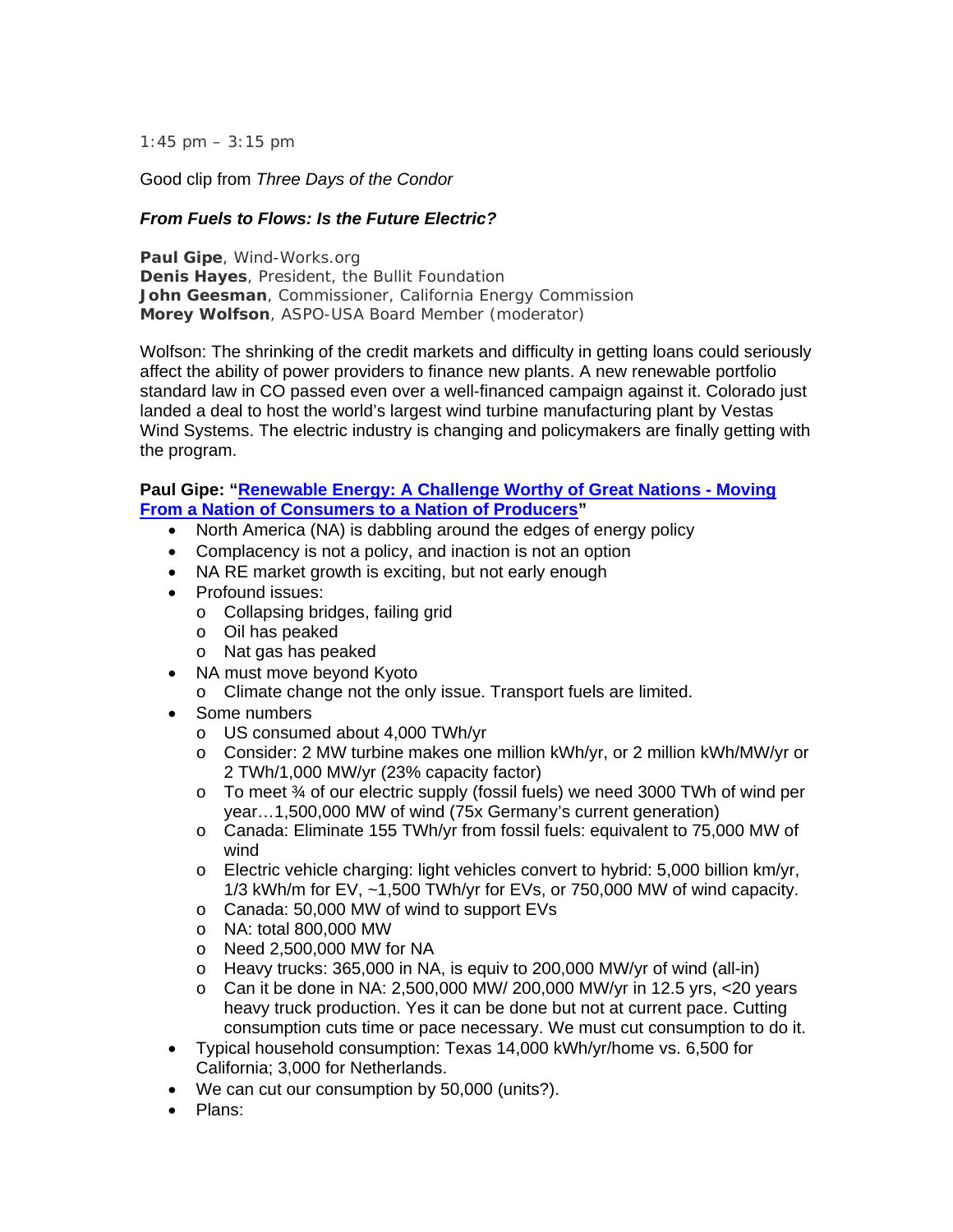- o AWEA: 300,000 MW (20% x 2030)
- o Pickens: 400,000 MW, \$1 T
- o Gipe's plan:
	- 2,500,000 MW
	- 6x Pickens plan
	- **55 trillion**
	- At 50% consumption, much lower
- NA biomass, solar, geothermal, etc. are all better than in Germany
- NA could go 100% renewable but at lower consumption levels
- Swords into Wind Turbines:
	- o \$600 B for Iraq war could give us…[missed it; see slide deck\
- Aggressive targets require aggressive policies by engaging the public. 18 EU countries use electrical feed-in tariffs (FITs), including Germany, France, Spain
- Advanced renewable tariffs deliver more capacity and more equitably because they enable participation by everyone.
- FIT turn farms, home, and businesses into entrepreneurs
- As a nation we have to move from a culture of consumption to a culture of conservation. There is no time to lose. This is a challenge worthy of a great nation, and I believe we can do it if we change our policies.

# **Denis Hayes: "Revolutionizing the Entire US Energy Strategy: What Will It Take?"**

- It's been a long time since I was at a conference where I wasn't the gloomiest one.
- The financial market meltdown is a good example of a "black swan" event (ref. Taleb). Pearl Harbor was a classic political black swan event, which resulted in a huge transformation of US mfr capacity to make a war machine, in part because we had abundant and cheap oil.
- We have had numerous events that could have prompted us to transform our energy regime, but we didn't.
- I have a back-up plan, with reasoning by analogy and looking for a black swan.
- Compared information revolution and the explosion of the computer industry to energy transformation in the '80s.
	- o In the 80s, we developed solar PV, solar thermal, zero-energy homes, EVs, CFLs, etc.
	- o Oil as a weapon, Three Mile Island, climate change, loss of capital to buy foreign oil, all drove the energy revolution.
	- o Whereas the computer revolution had limited and simple uses…games, spreadsheets.
	- $\circ$  Carter had set goals to produce energy from renewables, saying that energy transformation will be the "moral equivalent of war" and a test of the American people.
	- o 20 years later, the PC revolution has been incredibly effective and has become wildly faster, more powerful, with more storage, at ever-falling prices. But what has this produced? It has fundamentally changed the structure of society…consider the impact of Amazon, of Google, etc. The information revolution is a real revolution.
	- o Meanwhile, the renewable energy revolution has barely moved forward, and most progress has been made by other nations.
	- o The similarities of the two industries are striking. Why did the information revolution blossom, while the energy revolution was stillborn?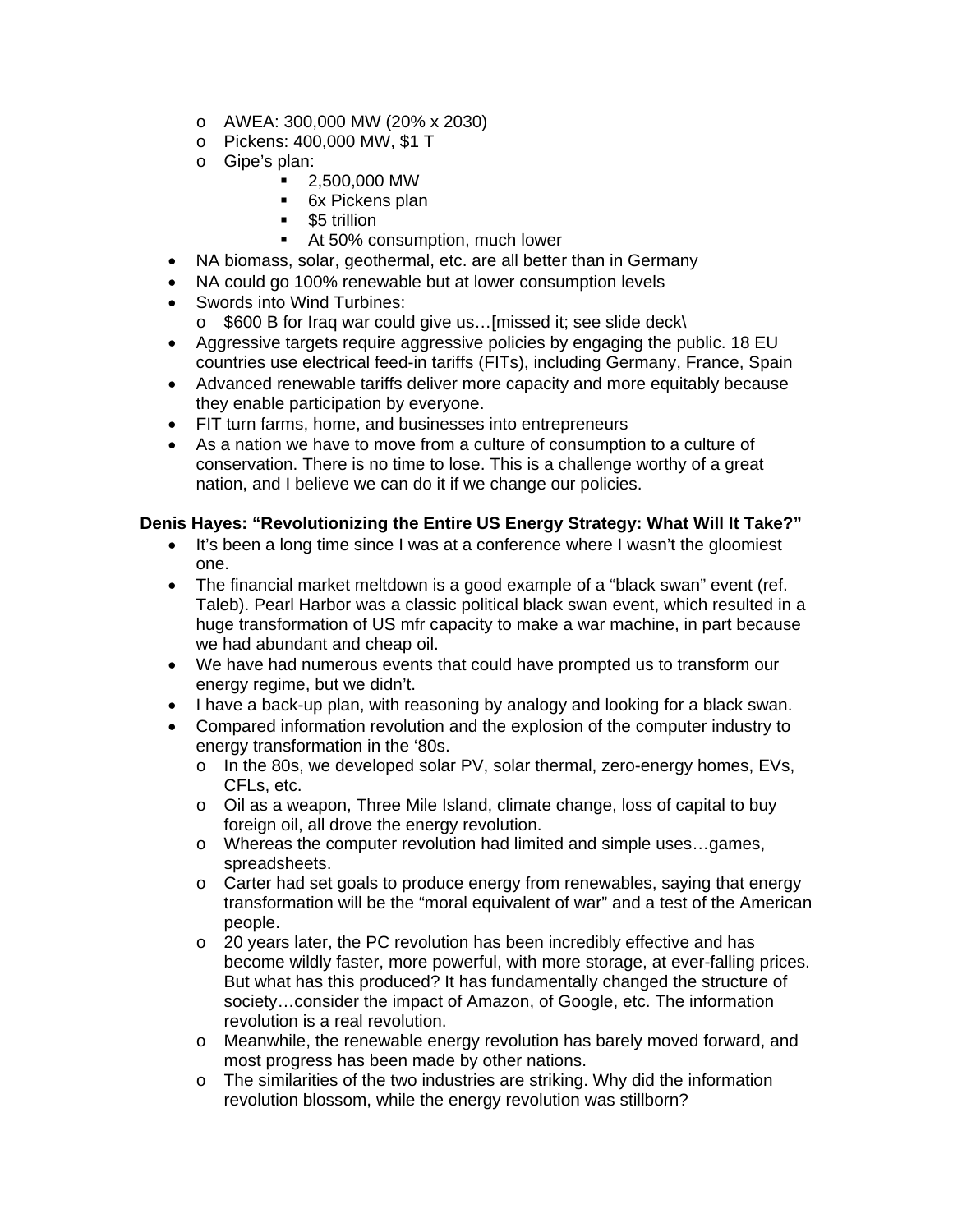- o The federal government generated key demand for the computer revolution (for military purposes), and built the original Internet.
- o In contrast, the federal government set out to consciously destroy the RE industry. Reagan totally dismantled the federal RE R&D effort. American PV industry is a great case in point. Has many, many advantages over traditional fuel. In 1998, America was the top producer of PV cells. Then, thanks to serious federal support, Japan surpassed us the next year. This was precisely analogous to the demand generated for the computer industry by federal demand. Of the top 10 producers of PV in the world today, none are in the US.
- o Now, we are finally building large facilities with major output capacity for PV.
- What were some key differences?
	- o Creative revenue models. We use Google all the time, never pay them a penny, but they make money hand over fist. There is plenty of room for creative financing for RE, beyond carbon credits, third-party financing, etc.
	- o Small technological beachheads transform into entire industries. Consider the iPod to transform the music industry, thence to the iPhone.
	- o The RE industry has never formed a "killer app" or established such a beachhead.
- We have reached the inflection point for a number of RE technologies that could make a turning point for the industry.
- We may not see a full repeat of the success of the computer industry…things like oil shale and fusion will probably remain unworkable…but many other technologies of the clean energy revolution are succeeding and growing.
- Despite a flood of bad news from the financial industry, I am generally hopeful that a solar revolution is near.

Wolfson: In 1970, solar PV cost \$100/watt. Today it's more like \$3/watt. Dot-com is becoming watt-com in Silicon Valley.

# **John Geesman: "Feed-in Tariff (FiT) Initiative"**

Former CEC Commissioner, long time investing industry. Site: www.greenenergywar.com

- No matter who wins the presidential contest, we are likely to see a wartime type mobilization of energy transformation
- Energy security, economic security, etc.
- 5-7% of our GDP is needed to solve our financial crisis; should we not be at least as equally committed to solving our energy crisis?
- RE is growing now because it's the path of least resistance, the least likely to create a showstopping reaction.
- RPS [renewable portfolio standards] and net metering have spurred a new wave of RE in California.
- If we are to meet the Governator's emissions targets for 2020 we're going to have to generate 30% of our electricity from renewables.
- Renewable energy has a great future in CA.

**Q&A** 

• Hayes: asked to comment on the list of semiconductor materials covered in Vince Matthews' presentation last night. The PV revolution can be done without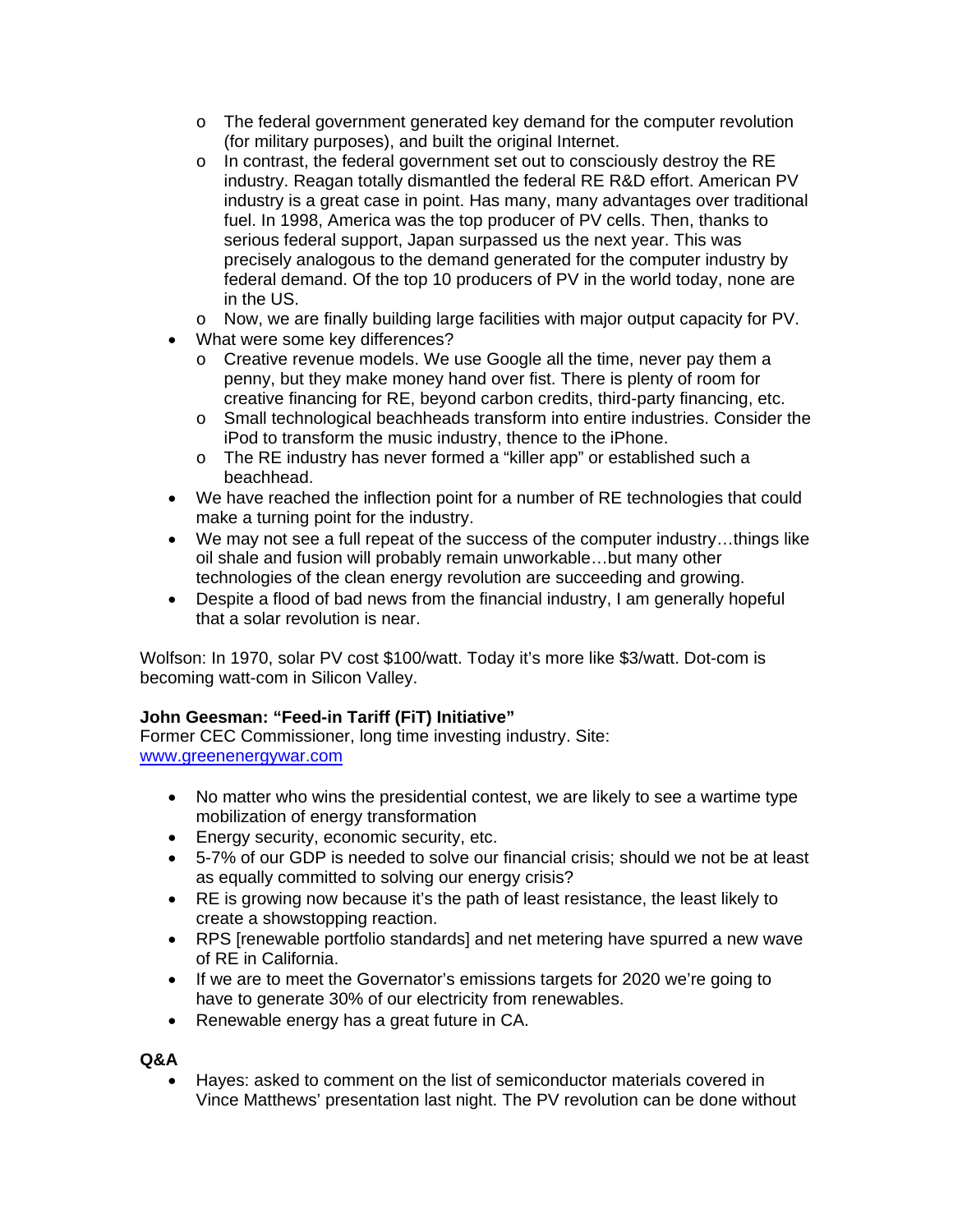them. The least expensive options now use some toxic materials, and if not encapsulated in PV cells, they would be banned in Europe (e.g., cadmium).

- Gipe: Texas has adopted a FiT, would the eastern grid do the same? Not sure about the Texas FiT, but customers will pay a fee on their utility bills that incentivize the development of new capacity.
- Geesman: Effectiveness of FiT vs. RPS? Consider the buyout of Constellation energy last week by Warren Buffett… Thinks FiT will win out. Gipe: FiTs are cheaper, faster, more equitable, more effective.
- Hayes: The energy revolution isn't going to happen like the WWII plowshares-toswords effort, because we don't have the leadership starting with the president to make it a national priority. Other issues like the financial market meltdown will compete for attention. Instead it will be done by driving down costs and simply working within the market. We're going to go there because there simply are no other choices in the face of peak oil.
- Gipe: The states must act, beginning at the community level. We hope that the federal government will follow us.
- Hayes: The recent defeat of climate change legislation went down by trying to satisfy coal-state Democrats and nuke-booster Republicans. What we really need is somebody who can capture the national microphone and mobilize the public. Effective leadership is essential.
- Geesman: Both Obama and McCain have embraced GHG control proposals that would require a major transformation of the electrical generation system.
- What about EROI? Gipe: Wind hits payoff in 4-6 months where the turbines have 20 year lifespans. Cutler Cleveland and others have done some good studies on this.
- Opportunities for utility scale CSP [concentrated solar power]? Geesman: there are 40,000 MW somewhere in the permitting process now in CA; not clear how much of it will materialize. Some of it will be stymied by endangered species concerns, but much will move forward. It will happen.
- Geesman: The most promising investment space in RE is in the area of storage. Nat gas use will probably remain steady for grid power, but simple steam cycle nat gas fired plants will be replaced by new turbine systems.
- Gipe: Sees a buildout of new East-West transmission links in NA as an integrated market. We need everything: solar, wind, geothermal, etc.
- Hayes: CSP plants can have built-in storage. Distributed generation on houses, V2G systems could transform the grid in ways we can't imagine now, like using your car engine to power your house when the grid goes down.

*3:45 pm – 5:15 pm*

Clip from *Good Will Hunting*

# *Sustainable Mobility*

**Dan Sperling**, Director, Institute of Transportation Studies, U of California, Davis and California Air Resources Board **Bryan Jungers**, UC Davis **Geoff Wardle**, Dir. Of Advanced Mobility Research, Art Center College of Design **Christer Lindstrom**, CEO, Encitra Corp **Ron Swenson**, ASPO-USA Board Member (moderator)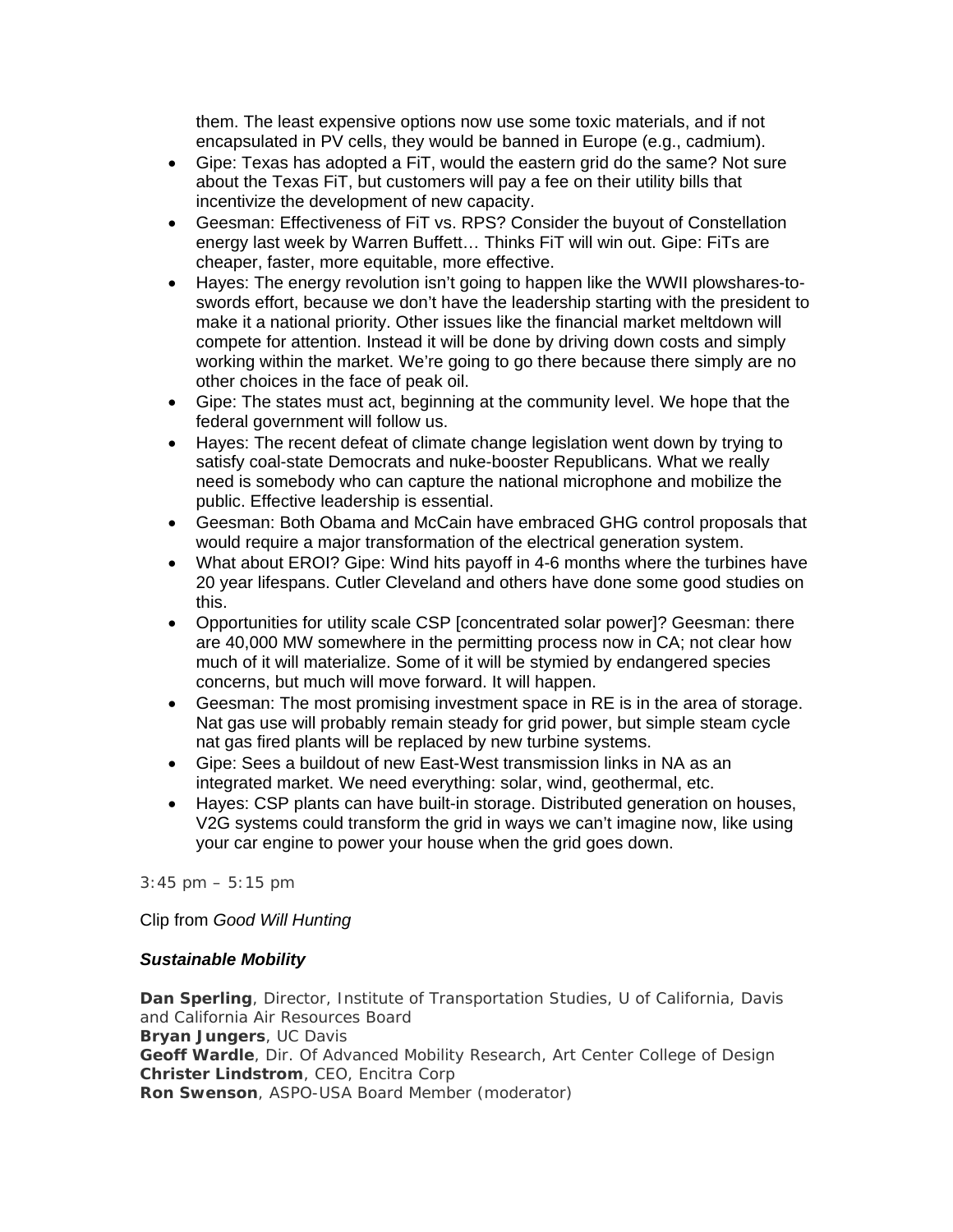# **Dan Sperling: "The Future of Mobility"**

- Exponential Growth in Mobility (passenger-km per day per capita in France)…interesting chart from 1800 to the future
- Vehicle travel growing faster than Population (but not in California?!) since 1970
- Transportation is vastly better today than it was 100 years ago, but the car is now a victim of its own success.
- 2 billion vehicles globally by  $\sim$  2020, up from 1 billion today...another hockey stick chart
- Vehicle ownership will continue to surge partly due to new low-cost cars. India's Tata Nano costs only \$2500
- 15 million electric bikes and scooters sold in China last year
- US car monoculture is resistant to change partly due to low population densities. US metro areas have the lowest densities. Atlanta: 6 people/hectare, Mumbai: 389
- Need a new paradigm of mobility services to provide choice and facilitate aggressive polities to reduce VMT. Our paradigm hasn't changed in 80 years: transit, paratransit (jitney services), ped/bike, carsharing, digital 'mobility' (teleconferencing)
- Paris rent-a-bike system is new but already hugely popular and widespread and highly effective
- Magnitude of the GHG challenge: To get to 1990 emission baseline by 2020 we have to remove 169 MMT CO2 reduction, and a huge cut by 2050
- CA AB32 (2006) timeline specifies a "scoping plan" to be published by 2009…
- Transportation accounts for about 38% of GHG in CA
- Transportation in AB32:
	- o Vehicles (cars and trucks) 39 MM tons (light duty vehicle efficiency)
	- o Fuels 17 MM tons (low-carbon fuel standard)
	- o VMT and goods movement (8 MM tons)
- Transforming vehicles:
	- o Mostly need to convert to electric drive propulsion
- Transforming fuels:
	- o Low carbon fuel standard will accelerate the transition to alt fuels and transform the oil industry…mix of biofuels, electricity and hydrogen
	- o Low carbon fuel standard requires 10% reduction in GHGs/unit of energy by 2020 (implies a large proportion of low-carbon alt fuels)
- Transforming travel and use of vehicles
	- o AB32 target of 2 MM tons for VMT (<2% of planned GHG reductions for 2020) will be increased
	- o Transport funding, insurance, gov't actions, etc.
	- o Eco-driving (CIS/GPS gives better efficiency) etc.
- See his new book: Two Billion Cars Driving Toward Sustainability
	- o Bryan Jungers: 100 MPG or Bust(ed)  $\overline{A}$  Re-Valuation of Energy Use & Economy
- Personal motivations: economic stress over energy
- Global motivations: global consciousness?
- Students in teams all around the world working on new designs
- Inspirations: Buckminster Fuller, Paul McCready, Andy Frank (UC Davis, father of the electric car)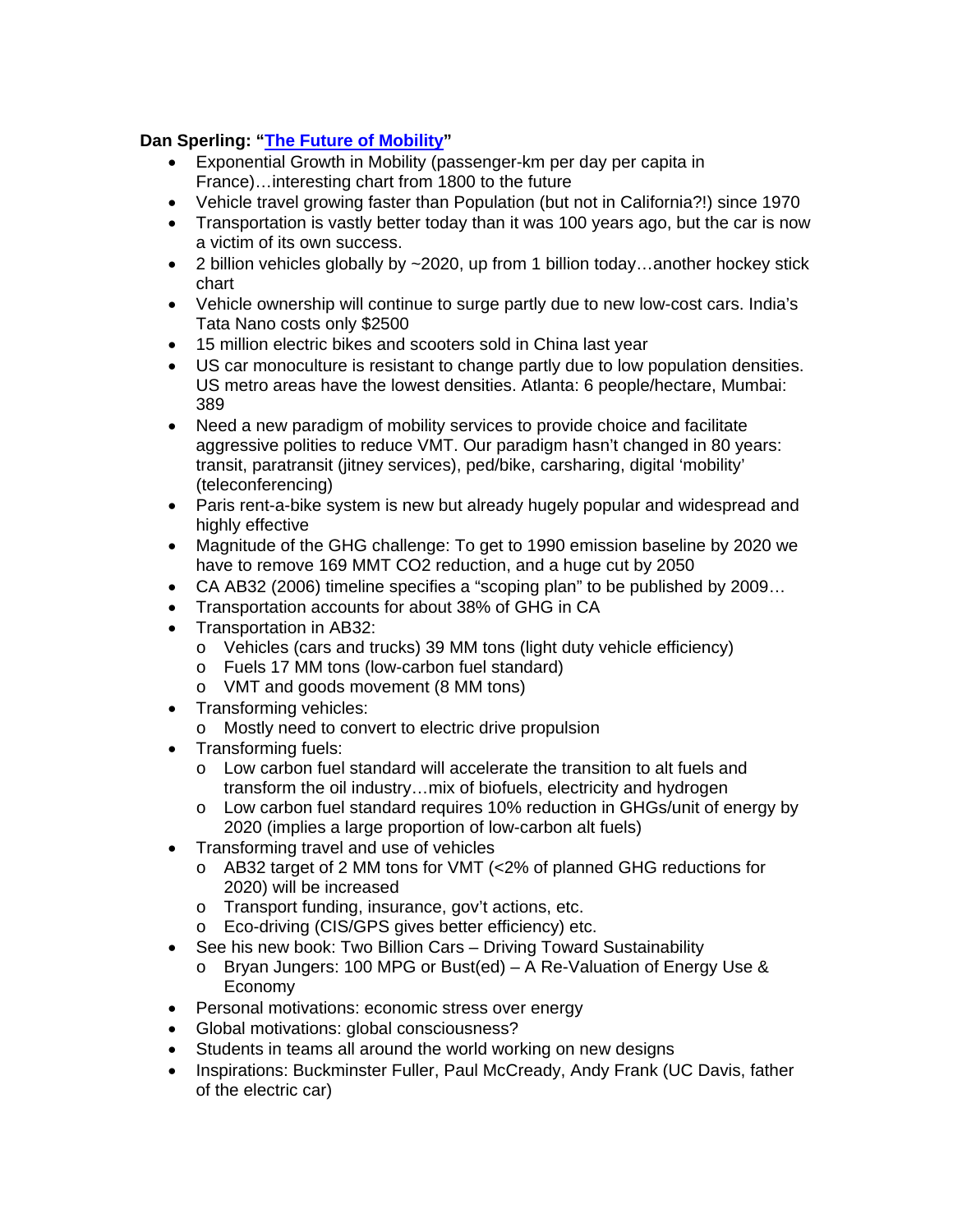- Progress? Over a 15-year period, improvement of about 1 mpg
- VMT demand going up relentlessly for decades
- The Vision: new vehicle design Int'l project
	- o Series PHEV, lightweight, 4-6 passengers (but a small vehicle)…first commercialization will be in India
	- o Industry thinks we're just kids. To the universities, we're a liability. To the public, an idea too good to be true. To our moms, we are hope.
	- o Trying to raise \$1 million over the next month

# **Q&A**

[Early QA because Sperling has to leave early]

- Sperling: It's hard to compare efficiency across fuel types, e.g., fuel cell vs solar powered EV.
- Sperling: Almost any GHG reduction strategy works also as a strategy to reduce oil use. Low carbon fuel standard informs oil industry by preferentially choosing cleaner fuels (over, say, tar sands)

# **Geoff Wardle: "Changing the Design of the Automobile Industry"**

- Huge parallels between the auto industry and the oil industry: "Wakey wakey!!"
- We have to get radical, and FAST!
- Requires big picture thinking. Must understand the total context of what we're doing. You can't talk about car design without talking about the design of the entire industry.
- See www.mobilityvip.com
- Imminent, unprecedented change for the established auto industry...
- Emergence of China and India as major players in the energy industry
- The end of artificially cheap energy oil in particular
- Scarcity of unpolluted water (because of its role in industrial processes)
- Increasing awareness of public about environmental issues, urban congestion, and sprawl
- Biggest impact from China and India (e.g., \$2,500 Tata Nano)…this will whet the appetite for cheap cars everywhere in the world. Will put huge pressure on established car companies, cars could become commoditized. This will favor newer, more nimble car companies.
- Japanese auto industry was the first major disruption to established car makers; China will be the second.
- New imminent, disruptive products like the Aptera and the Tesla Roadster.
- Some new players will succeed, others will fail, but it will change public perception and increase public pressure to fully recycle.
- GHG are a complex relationship between vehicle operation and mfr processes, recycling, raw materials production, major challenges to vehicle design
- An energy miracle tomorrow will not solve urban gridlock. It will not solve the diminishing reserves of materials, and it will not do anything about the waste stream
- Most of us want to cling to personal mobility. Oil is wasted on inefficient forms of transportation…we have squandered it. ICE is only about 20% efficient. 50% of usable power lost in transmission to wheels. 1 gallon of gas invested in driver, another 20 to transport the car itself.  $5/1000<sup>th</sup>$  of every gallon actually does the job.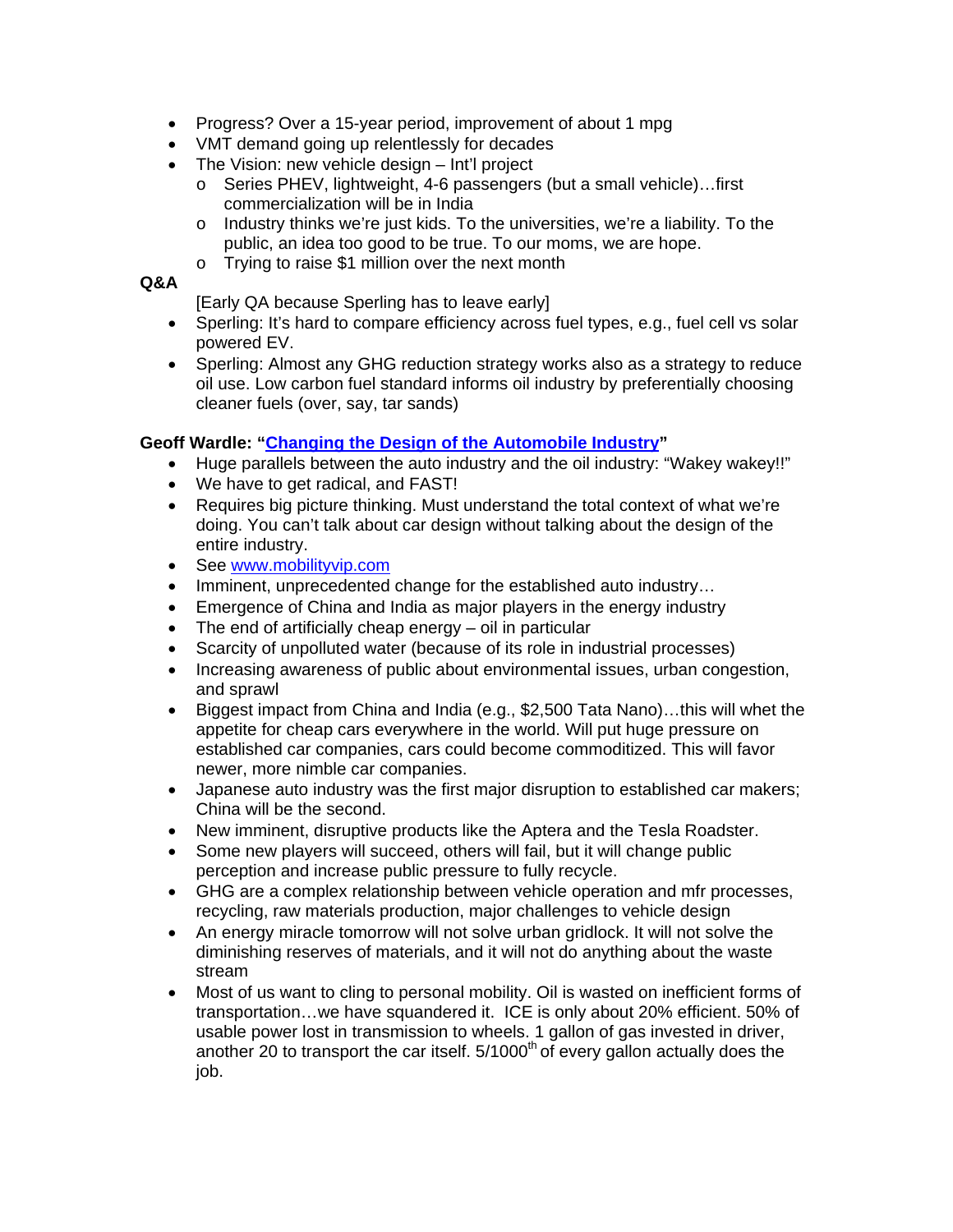- We need to redefine acceptable efficiency standards and come up with good renewable alternatives to oil.
- Need to encourage urban development and new lifestyle habits
- A mass migration to urban living leads to need for smarter transportation systems. Sustainability policy agendas everywhere...
- Future of mass transport will remain the automobile, but in other parts of the world mass transport will be favored.
- Must drastically reduce the mass and aerodynamic drag that surrounds occupants
- Need to offer the public the right tool for the job, like a one-seater with minimum weight.
- Autonomous driving systems…are you crazy? Bio-mimicry could be useful, but also swarming technology (cars talking to each other). Removing the human element of driving removes reason for accidents, need for safety structures, which means we can eliminate 50% of vehicle mass, and do platooning (closetogether travel) at higher speeds with far less drag, and support more cars on existing roads
- Alt propulsion systems are an inevitability. Too early to tell which will win out, but various systems until we figure out the whole energy and life-cycle equation.
- Lightweight materials will be crucial for cars of the future, but they must be totally recyclable (e.g, not composites)
- Dealing with peak oil is really important, but cradle-to-cradle is very important to future generations
- So what does this mean for the auto industry? Current auto industry model is outmoded. Few car companies can make a consistently decent return on investment. Making and selling cars seems not to be a very viable business model in the future. So there is an opportunity to redefine what the business really is. A "total mobility service" seems to offer a better option.
- There are lots of opportunities for the auto industry to transform into companies that offer a total mobility experience.
- Auto industry needs to see this as a new opportunity to redeploy its expertise and mfr capacity, and not as a threat.

# **Christer Lindstrom: "A New General Transportation Mode"**

- www.podcar.org
- Formed out of a Swedish government think-tank, leading to an MoU between Sweden and California
- Objective was to rethink and see what we could do from scratch.
- Is there a solution to all these problems? Pollution, peak oil, food prices, etc. etc.?
- Want a great transportation system: safe, fast, accessible, automatic, comfortable, solar powered, reasonably priced, low resource impact, low footprint, personal (if we want), high capacity, exciting design [apologized for boxy Volvos]
- Swedish, Polish and UK development:
	- o 3 mile commercial system at Heathrow
	- o Half mile test track in Uppsala, Sweden
	- o Test track underway in Poland
	- o Beamways incorporated with venture capital in 2008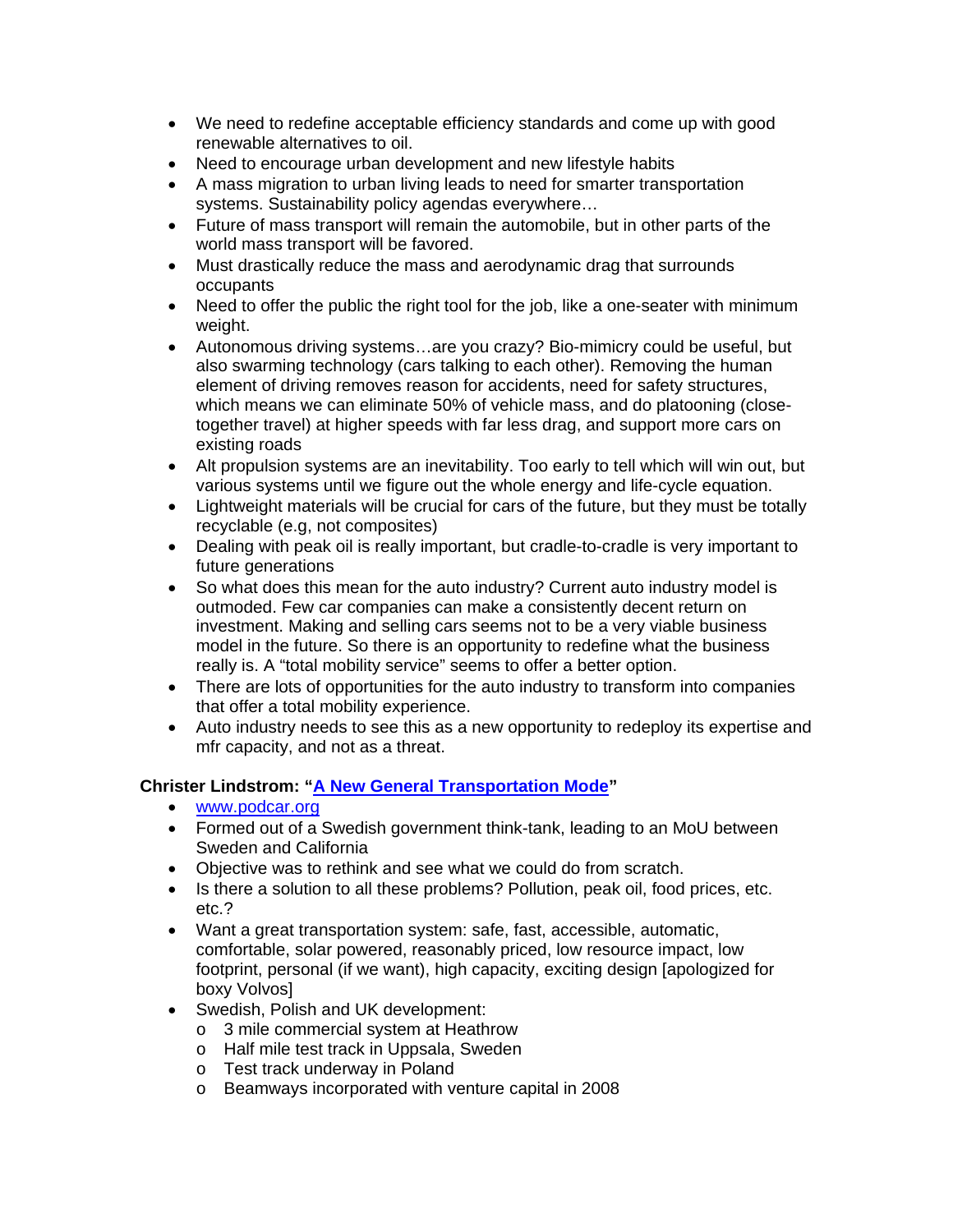- [Movie clip about a pod car on rail design: "Vectus"…does autonomous driving, asynchronous travel]
- Is this futuristic? Yes, probably, but it's pretty exciting and seems doable. 10 cities in Sweden joining forces for implementation of Podcars in May 2008. Close to \$10 billion in capital committed from POSCO S. Korea, Masdar UAE and others
- Vast majority of travel can be replaced by Podcars: Work, school, shopping, leisure and free time…all are highly predictable
- Dramatic effects: If this works, it's at least 10x more energy efficient, solar powered, 100x less resource demanding (much lighter and seldom parked), 1000x more fun (read a book, or drink & drive!), 95% less consumption of liquid fuels for transport is not only possible, it's close to criminal not to pursue the Podcar idea further.

#### **Q&A**

- Consider the Jevons Paradox: Wardle: Yes, more efficient cars will encourage more driving and possibly more congestion. Congestion pricing may help address that.
- Lindstrom: If Podcars work, oil will be \$25/bbl and nobody will want it! I will still have a Saab that I will drive for pleasure on weekends, powered by ethanol of course.
- Jungers: Cars will need to be a lot smarter than they are today.
- What about safety, roadkill, criminal activity on the Podcars? Lindstrom: crime may occur in Podcars, but those crimes will be easy to solve.
- Lindstrom: Economics of Podcars are definitely viable…details available.
- Jungers: There are a lot of efficiency & loss issues with hydrogen vehicles. Continuously variable transmissions are very efficient.
- If the financial system goes into hyperinflation, will there be capital to build new rail etc. systems? Wardle: One reason why the auto will continue to be a dominant form of transport for the near future.
- Wardle: Autonomous driving systems can make platooning feasible. We land planes on autopilot, so why don't we trust it for road vehicles? The problem will be mixing legacy vehicles with autonomous vehicles, but that can be addressed also. Acceleration and braking are extremely wasteful. Autonomous cars and platooning can yield huge efficiency gains.
- Lindstrom: Platooning can be very dangerous and must be done right. Can do 1,700 people per hour with standard cars vs. 7,000 people per hour in Podcars.

#### *6:30 pm – 7:30 pm*

# *Our Energy Challenge: A Dialogue with Conference Speakers*

Panel discussion with: **Debbie Cook Tom Whipple Michael Webber Jim Hansen Robert Rapier Kjell Aleklett Terry Becker**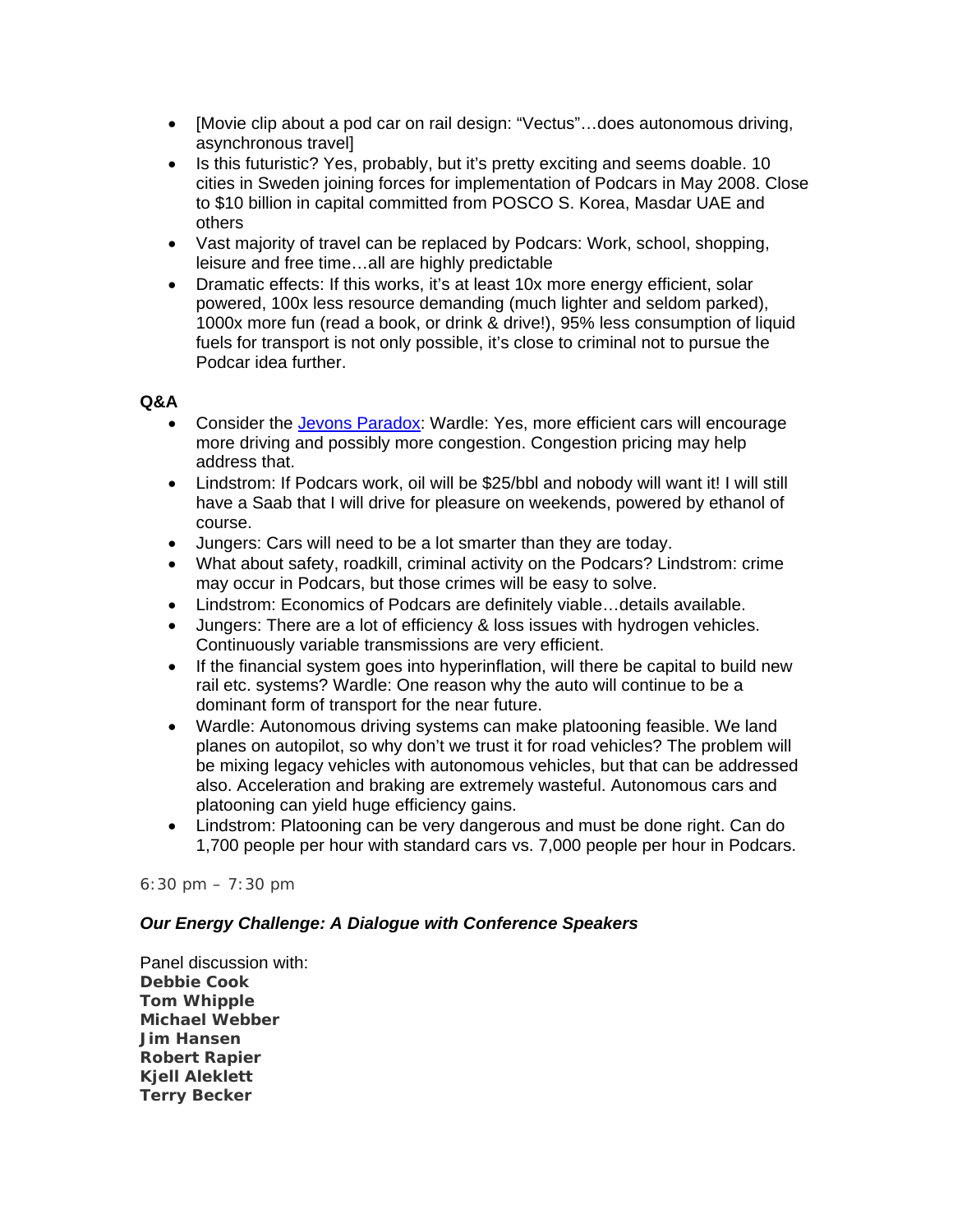#### **Rick Schecter**

Charlie Hall announced a Call for Papers for the new ASPO publishing subgroup. Write papers [at] aspo-usa [dot] com or chris [at] getreallist [dot] com

For Whipple: What will it take to get the *Washington Post* to cover peak oil more? They won't until the pain gets greater. They didn't write anything until oil hit \$147 and by the time they got it published, oil was back to \$110.

For Becker: Will (??) publish your letter about peak oil? Yes they will do it as soon as I finish it.

For Hansen: About market risk for traders. Traders found themselves on the wrong side of the trade as they got whipsawed around, and finally they got out. Look, swings of 30% in the oil market are totally normal! Don't fixate on short term moves. Schecter: What we've seen in the markets in the last few weeks is a portent for things to come. This is sending a message to non-believers.

For Aleklett: The consequences of peak oil seem inevitable. Where can I get a great summary of the opposing view? A: The US has potential for great movements, and much media is focused on the US, but 95% of the global population lives outside the US. Look at what's happening in Asia but most Americans aren't aware of it. Things are moving to Asia in a way that many people aren't thinking about. Sinopec, for example, is the third-largest company in the world, with backing by Saudi Aramco and Exxon Mobil.

For Rapier: When might we reach 100,000 bpd from non-corn ethanol biofuels? A: It's a long time out, I'm not optimistic. You go beyond corn ethanol and biodiesel (which is small) and there is essentially nothing. Very small amounts of cellulosic ethanol. If you subsidize it enough, you can make cellulosic ethanol to 36 Bgpy, but I guarantee you will put more energy in than you get out. We'll get electric cars first.

For Webber: Peak oil isn't such a bad thing. We'll get more fit from riding bikes and walking, we'll relieve congestion, etc.

For Aleklett: Can we start treating peak oil and climate change together and not be so divisive? A: Peak oil must be ahead of climate change, because it will happen first.

For Whipple: How many congressmen have caught on to peak oil? A: I don't think it's making much progress. I think the peak oil caucus (only in the House) has about 10-12 members, and they hardly ever meet (if at all)…it's really a one-man band (Rep. Roscoe Bartlett, R-MD). I have tried meeting Senators and would-be Senators, but I haven't had much luck with them. What I did find is a desire for proof that high oil prices are due to speculators; if you don't have that kind of proof, they probably aren't interested in talking to you.

Q: Is it worth saving General Motors to get the Volt produced? A: Schecter: It's all about saving jobs. There are other companies that can probably get it done faster and better. As GDP shrinks and financial markets shrink we've got to replace that GDP with real mfr capacity, so we have to support the effort to retain mfr capacity without the financial markets driving all the GDP. Hansen: You never buy MS 1.0, so don't buy Volt 1.0.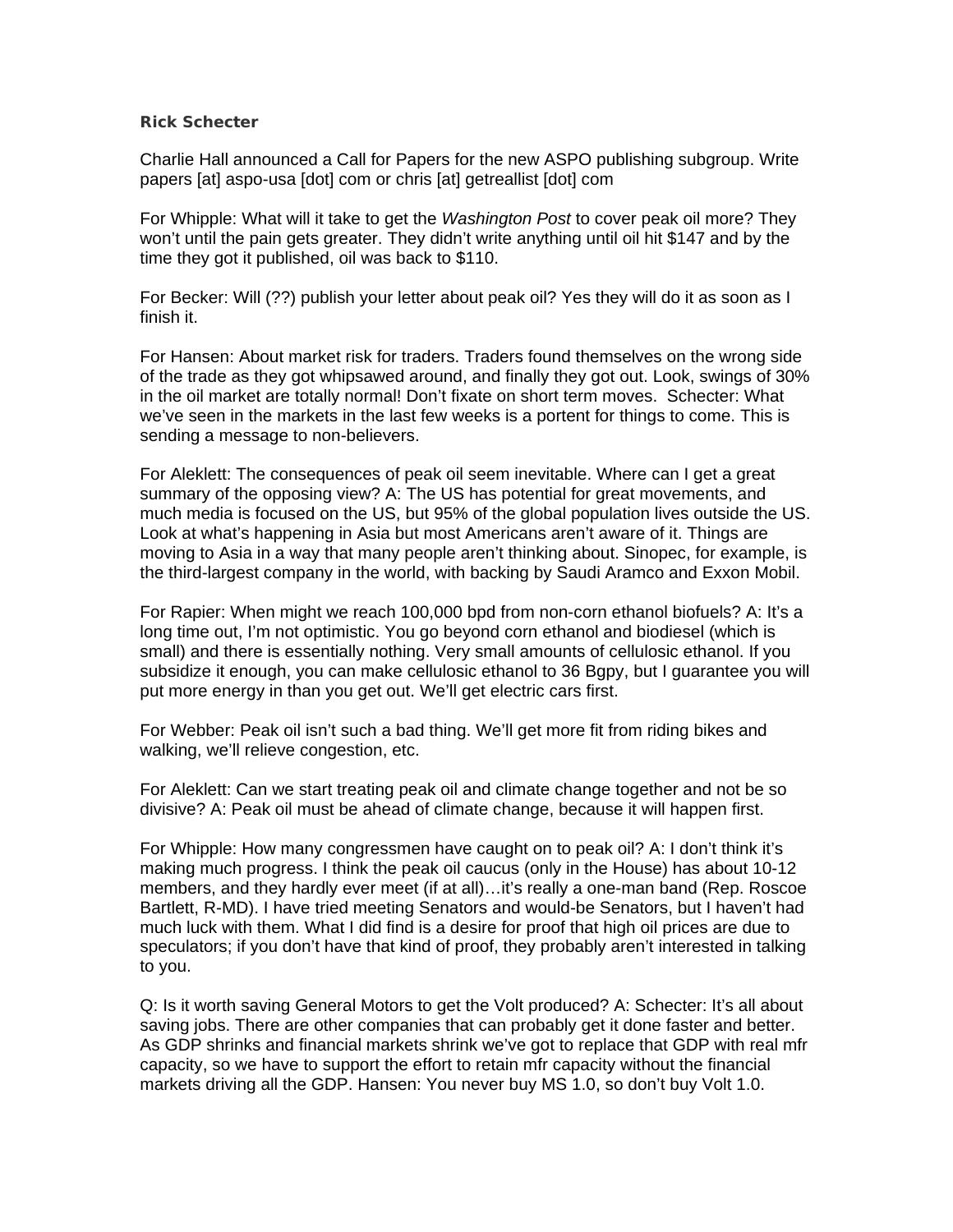A: How can we urge action before TSHTF? Becker: If you want intelligent action, you have to present the question in a way that they'll understand. You have to speak their language. Nevermind Washington, work with your local elected reps. I have been in the legislature for 18 years and used to run an \$18 billion budget, and I know that how money is spent is key. You have to talk about economic impact and how that affects legislators. Talk GPD, unemployment, falling tax revenue, housing, prisons, road maintenance…so you have to lay out the economic impact and the role of the state to preserve services. That's how you get their attention. Whether you understand peak oil or not, you can understand escalating prices, a poor economy, and protecting their community. Needs to be focused as an economic response. Aleklett: I have been quite successful in Sweden in promoting the peak oil story, mainly by talking with industry leaders first, because they realize that this is reality that will affect their business. Volvo trucks is now making peak oil a key focus for their future production. Mercedes talked to me about it, seeking an alternative view to Chrysler and CERA.

Q: Are there commitments beyond CTL in the DoD? Webber: Yes, there is a purchase order on the street, but it's invalid…

Q: Has anyone asked Al Gore about carrying the peak oil message? A from Steve: Talked to Gore at a recent meeting in Denver and talked him about it. Gore saw his twopage handout and said "nice dataset!" Then *An Inconvenient Truth* came out, Gore was on Larry King's show, and he mentioned peak oil and talked about the geologists who are interested in peak oil.

Q: Is US produced biodiesel better/worse than ethanol (?) A: Rapier: Biodiesel has a better energy return. Even Pimentel agrees about that, calling it close to an EROI of 1 (but that's probably a bit too pessimistic). For soybean it's 2-3. Conoco Phillips had a plan to make "green diesel" from animal fat, where the byproduct is glycerin. The problem is the freeze point is so high. But green diesel is deprived of incentives, and without subsidies, it can't compete with other biodiesel that does get a \$1/gal subsidy. Politicians shouldn't pick technology winners. Let everyone compete on an even footing.

Q: How long will oil be traded on the futures exchange? A: Schecter: It will continue to be traded on an exchange, the question is *which* exchange…but only until the day we begin rationing?

Q: How can we frame peak oil so it's a more palatable/sexy message? A: Whipple: if you think through it, it becomes a very unpleasant message quickly, which is why there is so little political support. Look what happened to Jimmy Carter, the last guy who tried it! I'm fairly convinced that the financial crisis will dominate attention right now. A: Becker: Needs to be reframed as an issue of energy security. Asking a figurehead to lead the charge…Whenever you have data that can be refuted, esp. when refuting data provided by our own government, it's tough. Until and unless we can change the data set and take the gov't data away as a weapon, it's tough. So that's the mission.

Q: What about the IEA report in November, what impact will it have? A: Aleklett: If it says what we think it will, that we won't exceed 100 mbpd, it will have a big impact. In fact the real numbers will be even lower, but they have to take it in steps. I won't be surprised if they lower their 2030 target to 80-90 mbpd, which will make it a very different game in terms of the economy. When will politicians come together to make a decision? When the numbers from the agency make it look urgent.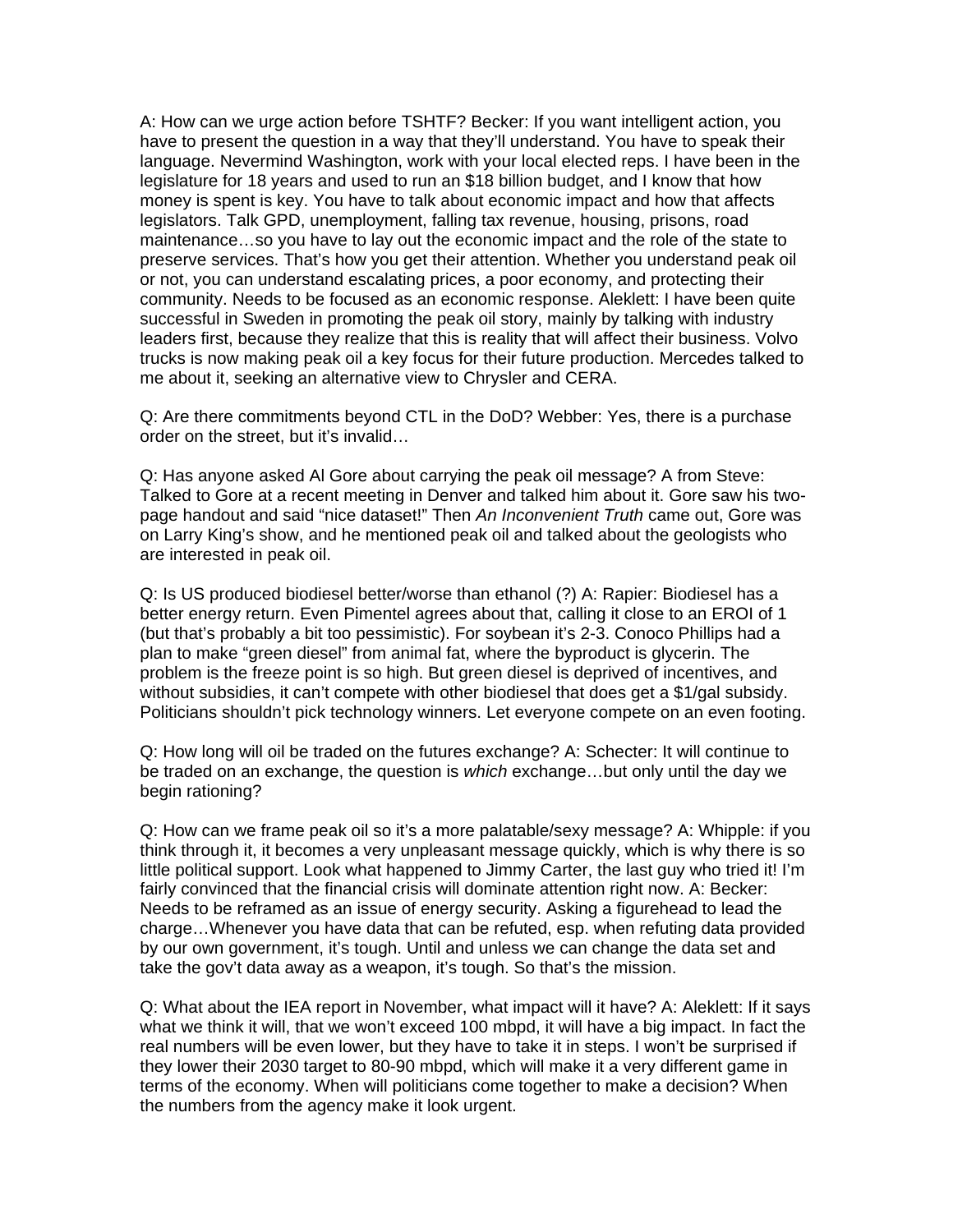Q: Are you willing to approach Michael Moore? …no answer

Q: What are your suggestions for energy reduction strategies? Webber: Start with solar hot water, it's the best bang for the buck. Water efficient devices because water is a big part of our energy consumption. Food is the next step: efficient refrigerators and not putting the second refrigerator out the garage where it's hot. And limit the number of kids you have. Aleklett: On avg we're making four trips per day, make them shorter and more efficient (?)

Q: Do you think Mexico's event will be the thing that really puts peak oil on the map? Hansen: Jeff Rubin has predicted zero net exports from Mexico by 2013, I think it's 2012 or earlier, at that point Mexico has no revenue from oil, which is currently 40% of their budget. Therefore immigration will have a much greater effect, and sooner. We'll see a currency crisis before they reach zero exports…so we might not be very far away from that time.

Q: Given the low levels of finished gasoline stocks and so on, when will we have rationing? Rapier: We already have price rationing and occasional shortages in the Southeast. Refiners try to run their refineries minimally. You knew we were in a precarious position because we went into hurricane season with record low inventories, which told me that shortages were imminent. As soon as the hurricane hit, some gas stations ran out of gas.

Q: Non-energy ways of limiting oil consumption? A: Cook: Vegetarianism, limiting number of children, etc.

Q: At ASPO 6 in Cork, Professor Ping from China said they were unlikely to go forward with CTL because they didn't have enough coal. Wouldn't using coal for electricity to drive electric cars make more sense? Webber: Coal for electricity is better because it's easier to control 1500 smoke stacks than 300 million tailpipes. Plus the cost aspect, air quality, etc. So coal for electricity is better for transportation. Ozone is another aspect, but it needs sunlight to make ozone, so there might be some benefits at night when running coal-fired electric cars.

Q: Please guess at what year oil might reach \$200 and \$300 a barrel? Schecter: 2011. Becker: No idea. Aleklett; the day the Chinese are willing to pay that, because they set the price in the future. Rapier: 2011-2012 for \$200, a year later for \$300. Hansen: 2012. Webber: If the dollar keeps plummeting, it could happen this year or next, because it's a function of the dollar. Whipple: If one assumes the Chinese are setting the price, it might be awhile because China does seem to be slowing down.

Q: How do we better harness the intellect, energy and commitment at this conference? One suggestion you could tell an elected official when you get home about peak oil, and what they can do about it?

• Becker: I've been telling them for two years! Harnessing that energy starts with wherever you live, whoever you representatives are. You need a critical mass of lobbying locally. If you're asking them to change the world as they know it, you're asking for a big thing, you need a coalition to say it's a threat to safety and welfare. Stop preaching to the choir!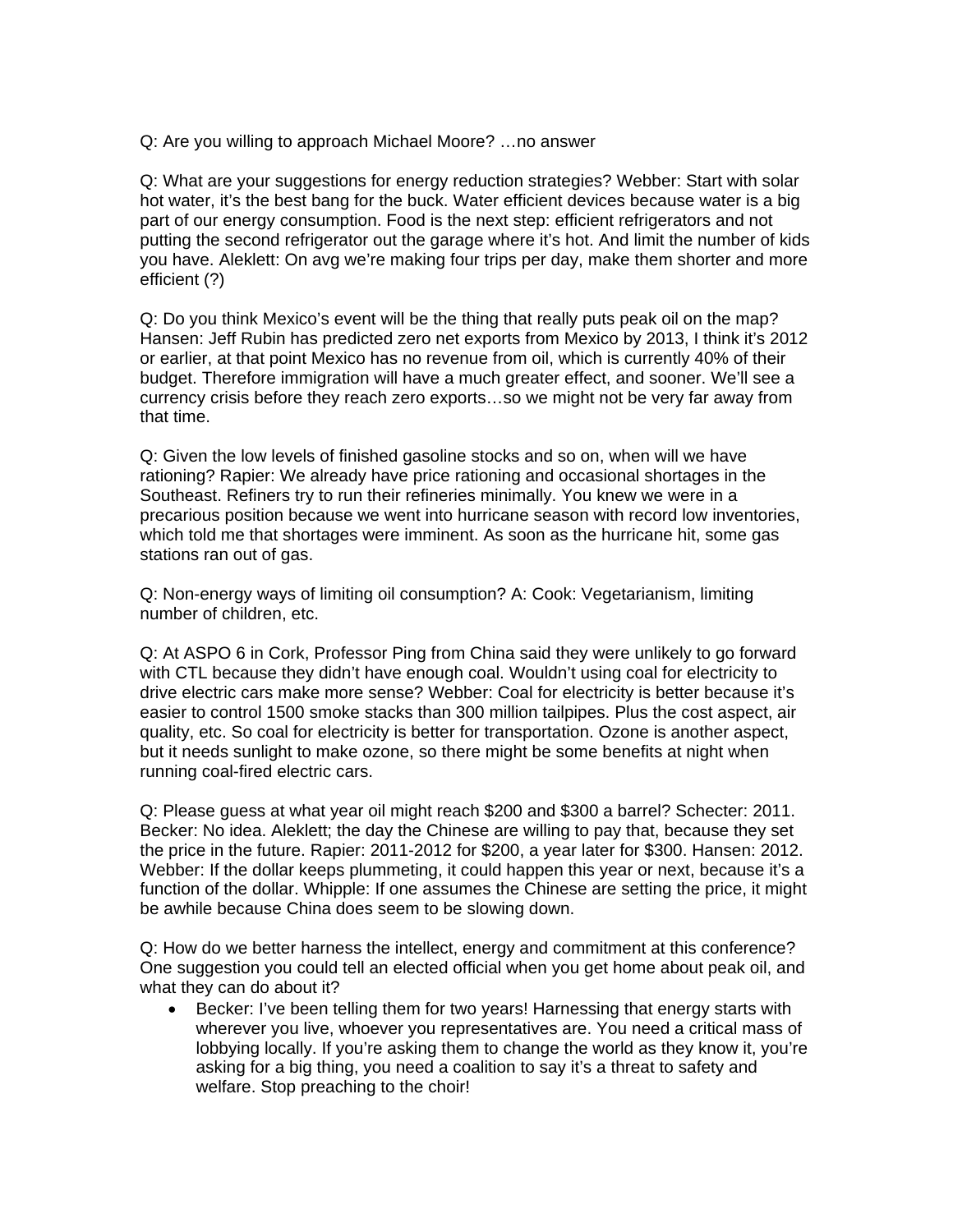- Schecter: It's important to phrase it properly, so you don't create the opportunity for someone to block the message. Focus on *energy security*, and target politicians and their advisors, with a focus on energy security. Suggest that we have enough political pressure at all levels to convince the federal gov't to revisit the USGS data and revise it.
- Aleklett: Everybody is interested in drinking, so use a bottle and a couple of glasses, and demonstrate the problem this way. Talk about drinking, and not oil.
- Rapier: If you haven't already, talk to your family. You can't sit next to me on an airplane and not hear the message…I say "some people believe this *may* be the case" rather than coming off as a doomer. Talk to anybody, anywhere you are. Talk about gas prices and get the conversation going that way.
- Hansen: Totally agree. I talk about it almost every time I go to a party somewhere. I found success by using the climate change model, used it as bait, and gave a few talks to the U of Washington in Seattle…the climate change story got me in the door.
- Webber: I am a professor, so I focus on publishing, speeches, seminars, etc. Manure could offset 1% of our energy, which no one cares about, but when it got published in an academic journal as a scientific paper, it became a media sensation.
- Whipple: My message is urgency; this is a lot closer than most people think. We understand details that most people don't realize. There will be problems within months, that's my message.
- Cook: Relationships are primary, and everything else is derivative. It's the people you know directly. If you go to meet an elected official, go with somebody they already know.

[End]

# **Personal Review**

ASPO-USA conferences are always outstanding, and this one was no exception. For my quick review of the conference, please see: Reflections on the 2008 ASPO Peak Oil **Conference** 

# **Notes from Past Conferences**

You may also want to explore my notes from past ASPO-USA conferences: 2005 Conference 2007 Conference

# **Other Notes**

Here is a short list of others' coverage of the conference I happened to find:

# **Heading Out at The Oil Drum**

A very readable, narrative account of the proceedings, highly recommended for a quick overview. Day 1: http://www.theoildrum.com/node/4556

Day 2: http://www.theoildrum.com/node/4560